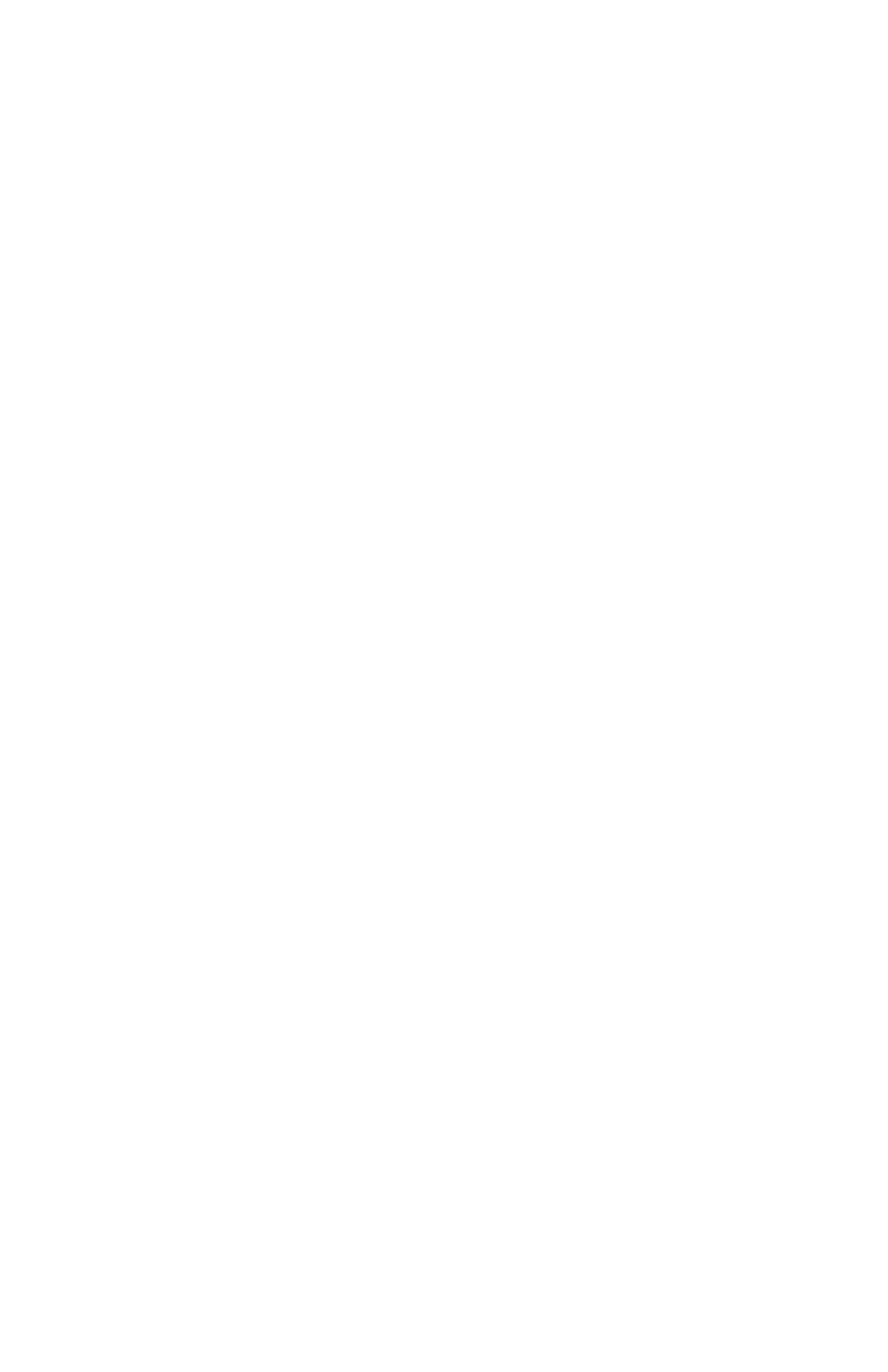# Coding for Pediatric Preventive Care, 2021

This resource contains comprehensive listings of codes that may not be used by your practice on a regular basis. We recommend that you identify the codes most relevant to your practice and include those on your encounter form or billing sheet.

Following are the *Current Procedural Terminology* (*CPT*®), Healthcare Common Procedure Coding System (HCPCS) Level II, and *International Classification of Diseases, 10th Revision, Clinical Modification* (*ICD-10-CM*) codes most commonly reported by pediatricians in providing preventive care services. The pediatrician, not the staff, is ultimately responsible for the appropriate codes to report.

## SYMBOL DESCRIPTION

- A bullet at the beginning of a code means it is a new code for the current year.
- + A plus sign means the code is an add-on code.

The recommendations in this publication do not indicate an exclusive course of treatment or serve as a standard of medical care. Variations, taking into account individual circumstances, may be appropriate.

© 2021 American Academy of Pediatrics

All rights reserved. No part of this publication may be reproduced, stored in a retrieval system, or transmitted in any form or by any means—electronic, mechanical, photocopying, recording, or otherwise—without prior written permission from the publisher.

Printed in the United States of America

*Current Procedural Terminology* (*CPT*®) 5-digit codes, nomenclature, and other data are copyright 2020 American Medical Association (AMA). All rights reserved. No fee schedules, basic units, relative values, or related listings are included in *CPT*. The AMA assumes no liability for the data contained herein.

The Bright Futures/American Academy of Pediatrics "Recommendations for Preventive Pediatric Health Care," also known as the "periodicity schedule," is a schedule of screenings and assessments recommended at each well-child visit from infancy through adolescence. The following services and codes coincide with this schedule. For more details on the periodicity schedule, see [www.aap.org/periodicityschedule.](https://www.aap.org/en-us/professional-resources/practice-transformation/managing-patients/Pages/Periodicity-Schedule.aspx)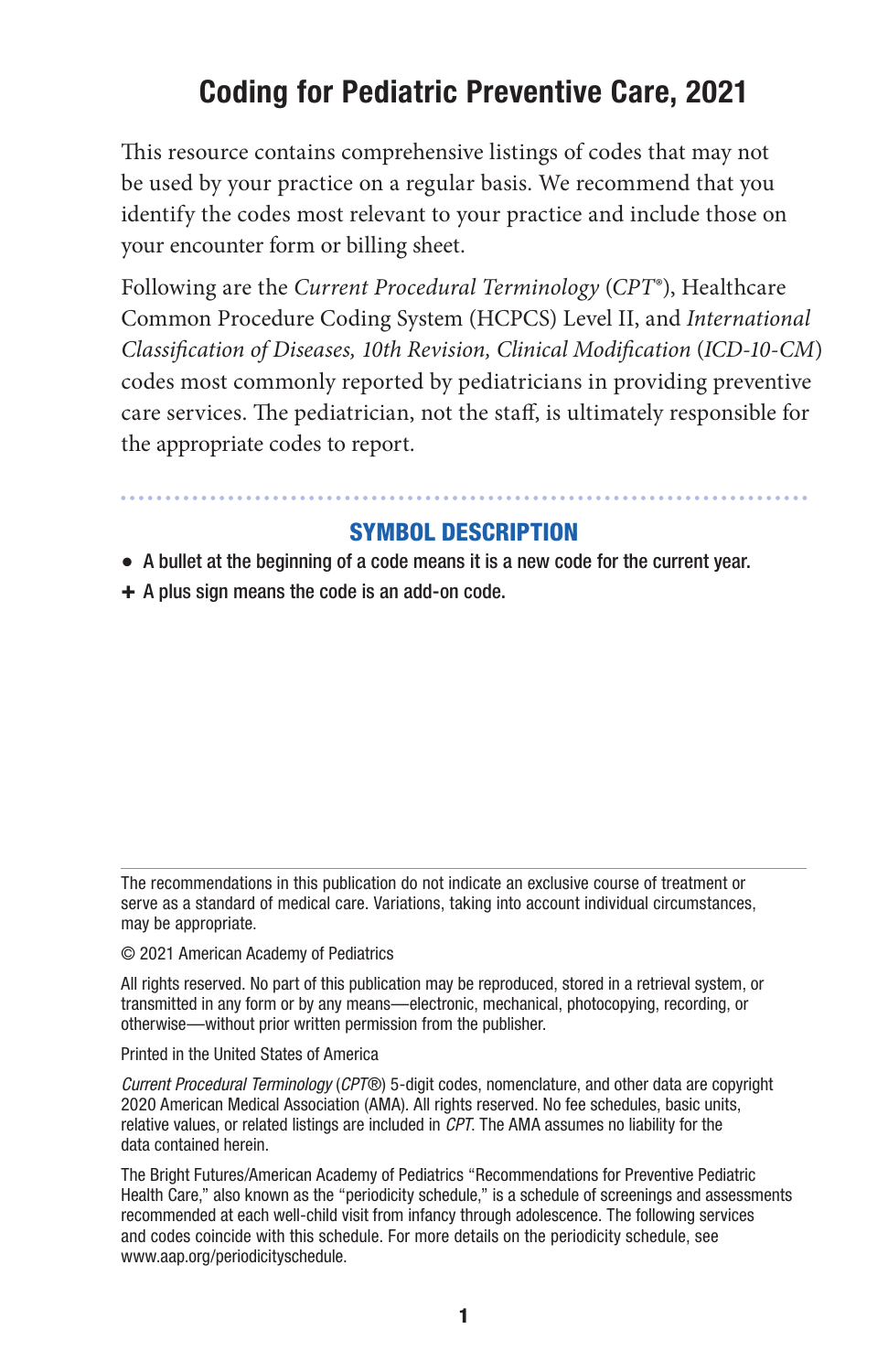## PREVENTIVE MEDICINE SERVICE CODES

Services included under these codes include measurements (eg, length/ height, head circumference, weight, body mass index, blood pressure) and age- and gender-appropriate examination and history (initial or interval).

- ▶ Preventive medicine service codes are not time-based; therefore, time spent during the visit is not relevant in selecting the appropriate preventive medicine service code.
- ▶ If an illness or abnormality is discovered, or a preexisting problem is addressed, in the process of performing the preventive medicine service, and if the illness, abnormality, or problem *is significant enough to require additional work* to perform the key components of a problem-oriented evaluation and management (E/M) service (ie, history, physical examination, medical decision-making, counseling/care coordination, or a combination of those), the appropriate office or other outpatient service code (**99202–99215**) should be reported in addition to the preventive medicine service code. Append modifier 25 to the office or other outpatient service code (eg, 99392 and 99213 25).
- ▶ An *insignificant or trivial illness,* abnormality, or problem encountered in the process of performing the preventive medicine service should not be separately reported.
- $\blacktriangleright$  The comprehensive nature of the preventive medicine service codes reflects an age- and gender-appropriate history and physical examination and is not synonymous with the comprehensive examination required for some other E/M codes (eg, 99204, 99205, 99215).
- ▶ Immunizations and ancillary studies involving laboratory, radiology, or other procedures, or screening tests (eg, vision, developmental, hearing) identified with a specific *CPT* code, are reported and paid for separately from the preventive medicine service code.
- ▶ For more information on coding during the COVID-19 pandemic (including telemedicine and telehealth), refer to the Coding at the AAP website (www.aap.org/coding) and its page dedicated to this coding.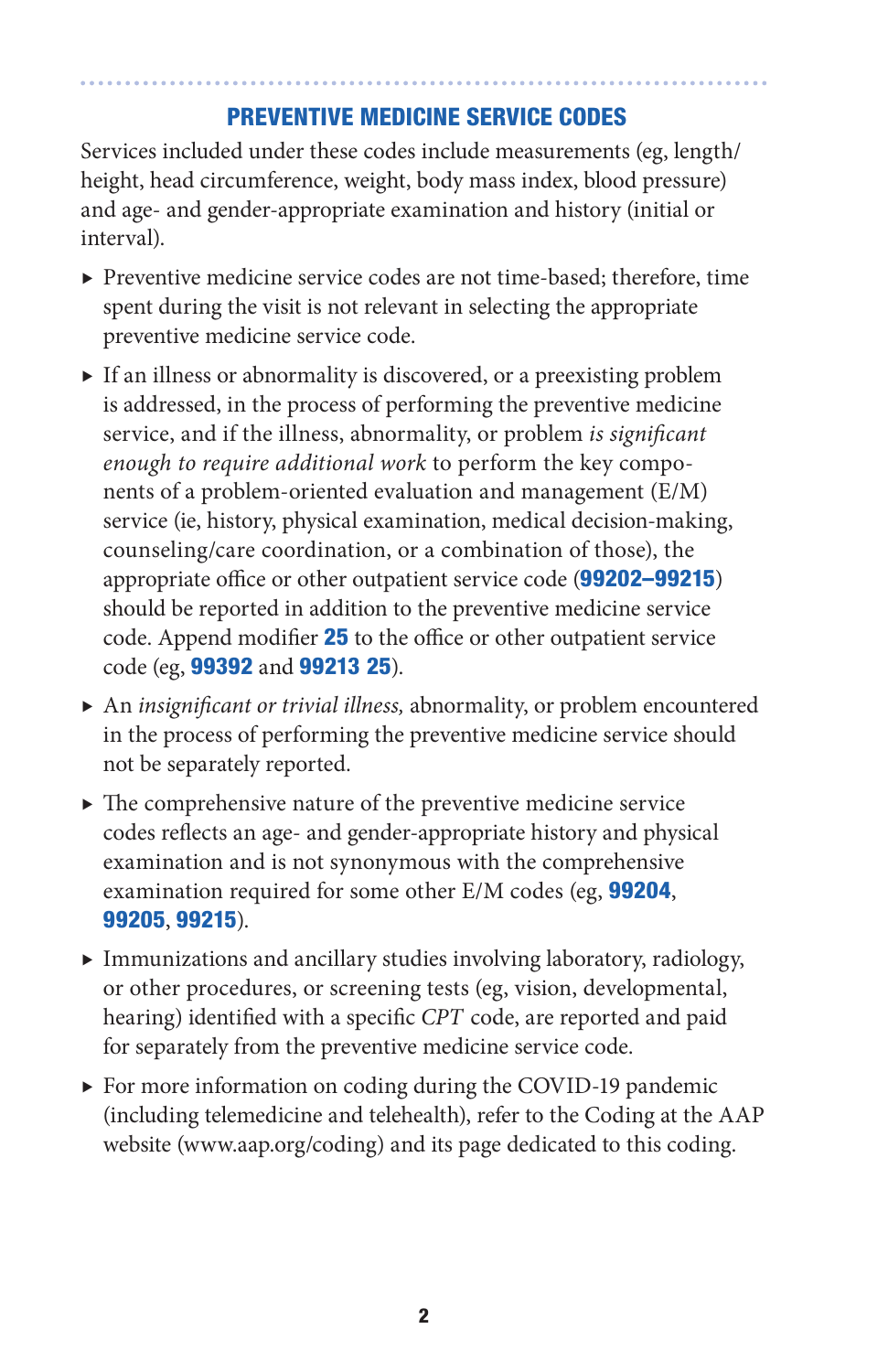# Preventive Medicine Services: New Patients

- $\blacktriangleright$  Initial comprehensive preventive medicine E/M of an individual includes an age- and gender-appropriate history; physical examination; counseling, anticipatory guidance, or risk factor reduction interventions; and the ordering of laboratory or diagnostic procedures.
- ▶ A *new patient* is defined as one who has not received any professional face-to-face services rendered by physicians and other qualified health care professionals (QHPs) who may report E/M services and reported by a specific *CPT* code(s) from a physician/other QHP, or another physician/other QHP of the exact same specialty and subspecialty who belongs to the same group practice, within the past 3 years.

| <b>CPT Codes</b> |                                 | <i>ICD-10-CM</i> Codes |                                                         |
|------------------|---------------------------------|------------------------|---------------------------------------------------------|
| 99381            | Infant (younger than 1 year)    | Z00.110                | Health supervision for newborn<br>under 8 days old or   |
|                  |                                 | Z00.111                | Health supervision for newborn<br>8 to 28 days old or   |
|                  |                                 | Z00.121                | Routine child health exam<br>with abnormal findings or  |
|                  |                                 | Z00.129                | Routine child health exam<br>without abnormal findings  |
| 99382            | Early childhood (age 1-4 years) | Z00.121                |                                                         |
| 99383            | Late childhood (age 5-11 years) | Z00.129                |                                                         |
| 99384            | Adolescent (age 12–17 years)    |                        |                                                         |
| 99385            | 18 years or older               | <b>Z00.00</b>          | General adult medical exam<br>without abnormal findings |
|                  |                                 | Z00.01                 | General adult medical exam<br>with abnormal findings    |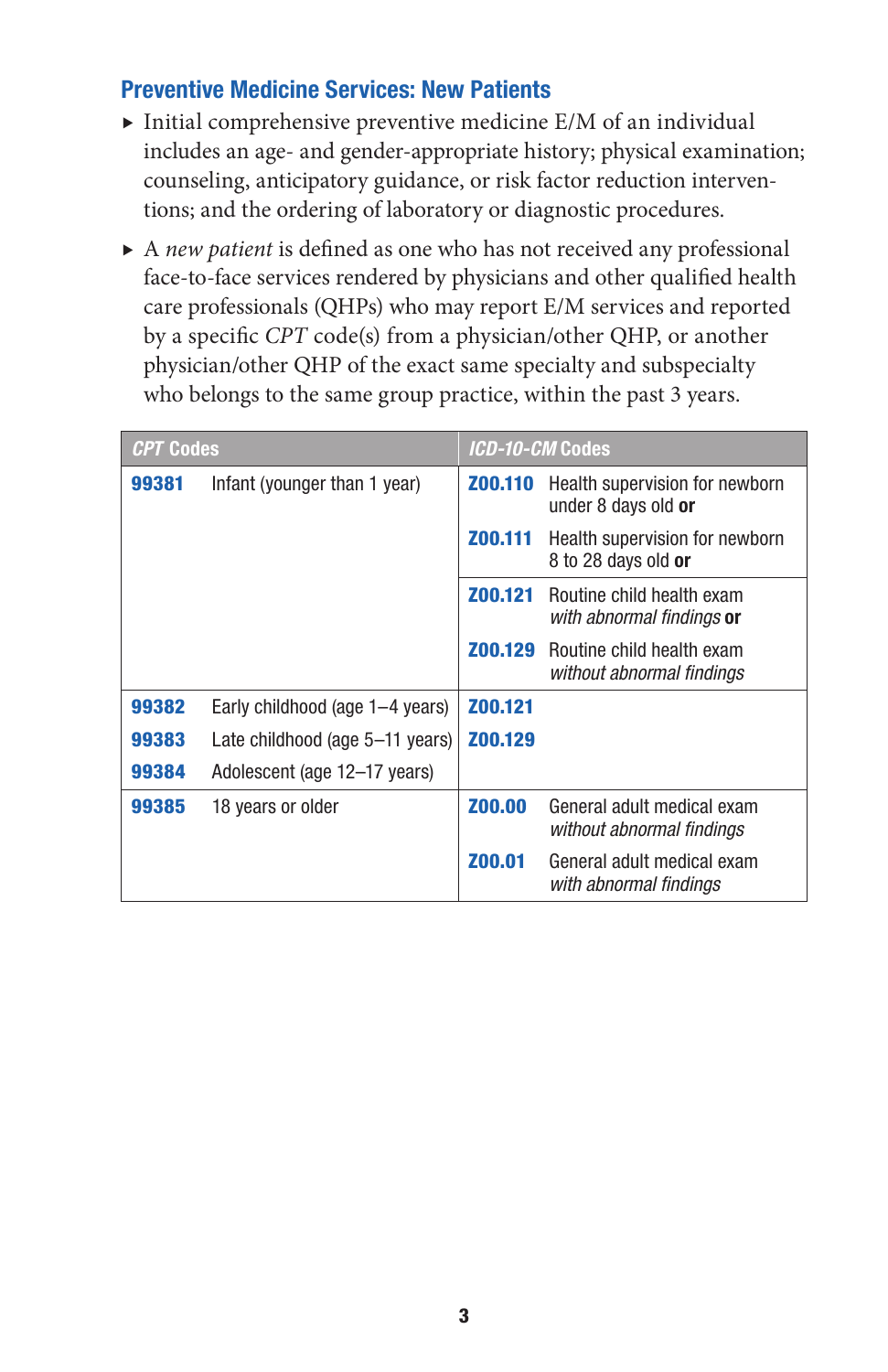# Preventive Medicine Services: Established Patients

Periodic comprehensive preventive medicine reevaluation and management of an individual includes an age- and gender-appropriate history; physical examination; counseling, anticipatory guidance, or risk factor reduction interventions; and the ordering of laboratory or diagnostic procedures.

| <b>CPT Codes</b> |                                              | <i>ICD-10-CM</i> Codes |                                                                                         |
|------------------|----------------------------------------------|------------------------|-----------------------------------------------------------------------------------------|
| 99391            | Infant (younger than 1 year)                 | Z00.110<br>Z00.111     | Health supervision for newborn<br>under 8 days old or<br>Health supervision for newborn |
|                  |                                              |                        | 8 to 28 days old or                                                                     |
|                  |                                              | Z00.121                | Routine child health exam<br>with abnormal findings or                                  |
|                  |                                              | Z00.129                | Routine child health exam<br>without abnormal findings                                  |
|                  | <b>99392</b> Early childhood (age 1–4 years) | Z00.121                |                                                                                         |
|                  | <b>99393</b> Late childhood (age 5–11 years) | Z00.129                |                                                                                         |
| 99394            | Adolescent (age 12–17 years)                 |                        |                                                                                         |
| 99395            | 18 years or older                            | <b>ZOO.OO</b>          | General adult medical exam<br>without abnormal findings                                 |
|                  |                                              | Z00.01                 | General adult medical exam<br>with abnormal findings                                    |

## Preventive Medicine Services: With And Without Abnormal Findings

The use of an *ICD-10-CM* code for *with abnormal findings* (eg, Z00.121) does not mean that an additional E/M service must or can be used. Abnormal findings can be trivial or incidental issues that do not require additional work, but the condition is still documented or listed as contributory. Examples of abnormal findings include abnormal screening results, new acute problem, or unstable or worsening chronic condition.

A stable chronic condition (whether addressed or not) would *not* warrant the use of an abnormal findings code. You can link an abnormal findings *ICD-10-CM* code to a screening if the screen is normal; the abnormality will be identified with the appropriate *ICD-10-CM* code so the payer will be aware.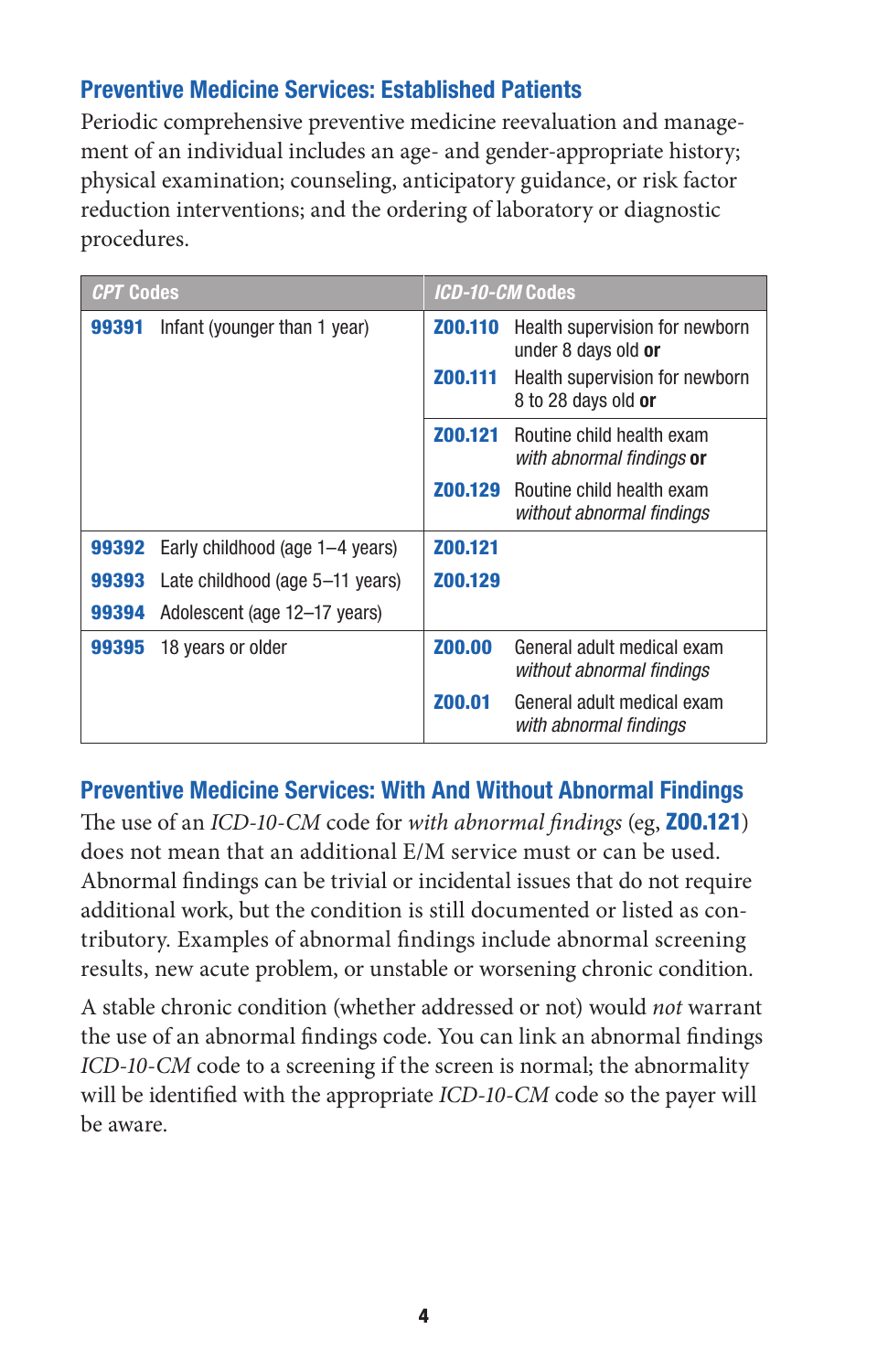# COUNSELING, RISK FACTOR REDUCTION, AND BEHAVIOR CHANGE INTERVENTION CODES

- ▶ Used to report services provided for the purpose of promoting health and preventing illness or injury.
- $\triangleright$  They are distinct from other E/M services that may be reported separately when performed. However, one exception is you cannot report counseling codes (99401–99404) in addition to preventive medicine service codes (99381–99385 and 99391–99395).
- ▶ Counseling will vary with age and address such issues as family dynamics, diet and exercise, sexual practices, injury prevention, dental health, and diagnostic or laboratory test results available at the time of the encounter.
- ▶ Codes are time-based, where the appropriate code is selected according to the approximate time spent providing the service. Codes may be reported when the midpoint for that time has passed. For example, once 8 minutes are documented, one may report 99401.
- ▶ Extent of counseling or risk factor reduction intervention must be documented in the patient chart to qualify the service based on time.
- ▶ Counseling or interventions are used for persons without a specific illness for which the counseling might otherwise be used as part of treatment.
- ▶ Cannot be reported with patients who have symptoms or established illness.
- ▶ For counseling individual patients with symptoms or established illness, report an office or other outpatient service code (99202-99215) instead.
- ▶ For counseling groups of patients with symptoms or established illness, report **99078** (physician educational services rendered to patients in a group setting) instead.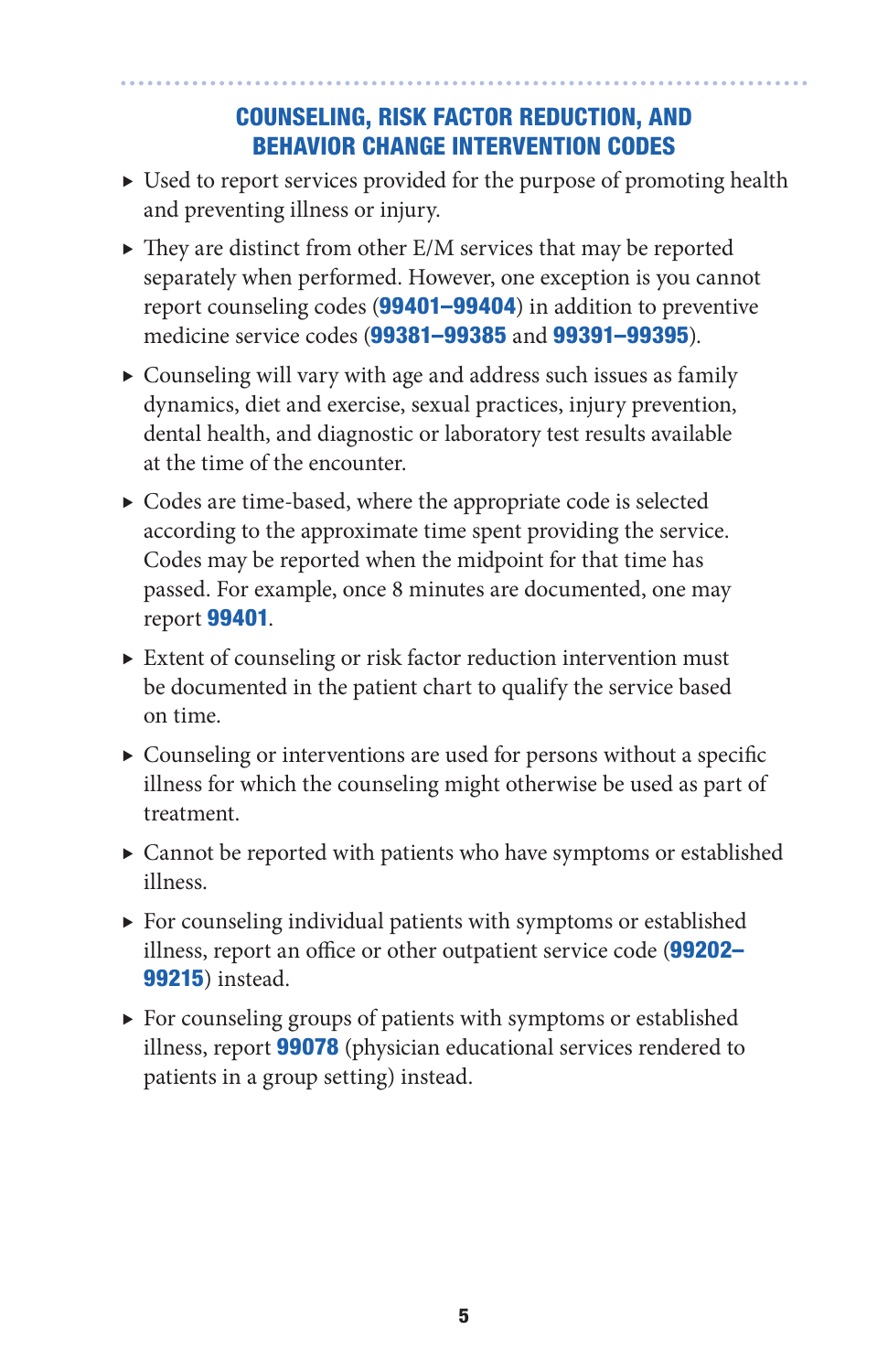## Preventive Medicine, Counseling

*CPT* Codes

| 99401 | Preventive medicine counseling or risk factor reduction<br>intervention(s) provided to an individual; approximately<br>15 minutes                  |
|-------|----------------------------------------------------------------------------------------------------------------------------------------------------|
| 99402 | approximately 30 minutes                                                                                                                           |
| 99403 | approximately 45 minutes                                                                                                                           |
| 99404 | approximately 60 minutes                                                                                                                           |
| 99411 | Preventive medicine counseling or risk factor reduction<br>intervention(s) provided to individuals in a group setting;<br>approximately 30 minutes |
| 99412 | approximately 60 minutes                                                                                                                           |

# *ICD-10-CM* Codes for Preventive Counseling

- $\triangleright$  The diagnosis codes reported for preventive counseling will vary depending on the reason for the encounter.
- ▶ Remember that the patient cannot have symptoms or established illness; therefore, the diagnosis codes reported cannot reflect symptoms or illnesses.
- ▶ Examples of some possible diagnosis codes include
- **Z28.3** Underimmunized status (Also include an additional code, eg, Z28.82 [caregiver refusal].)
- **Z71.3** Dietary surveillance and counseling
- **Z71.82** Exercise counseling
- **Z71.84** Encounter for health counseling related to travel
- **Z71.89** Other specified counseling
- **Z71.9** Counseling, unspecified

# Behavior Change Interventions, Individual

- ▶ Used only when counseling a patient (not parent) on smoking cessation (99406, 99407).
- ▶ If counseling a patient's parent or guardian on smoking cessation, do not report these codes (99406, 99407) under the patient; instead, refer to preventive medicine counseling codes (**99401–99404**) if the patient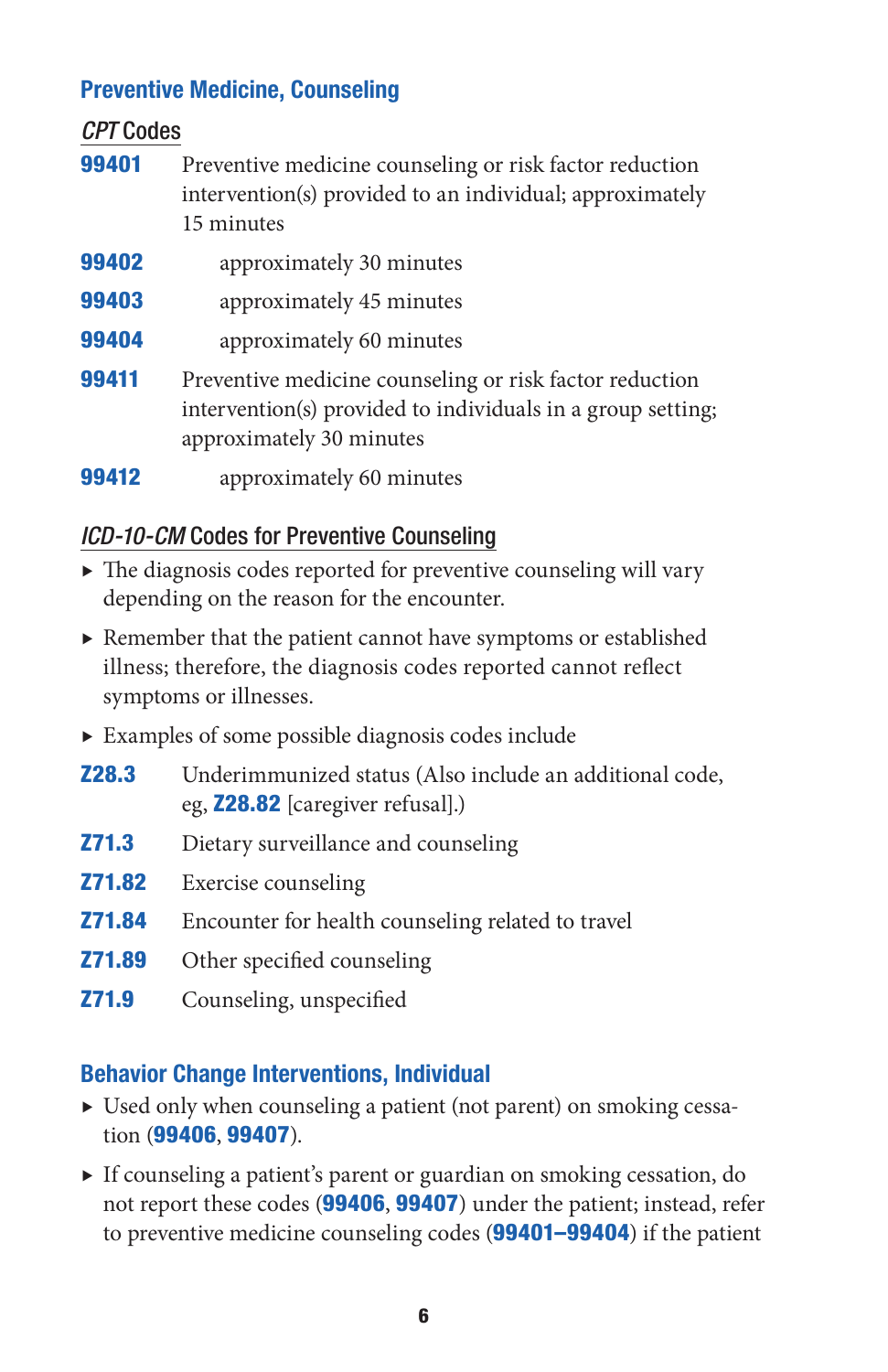is not currently experiencing adverse effects (eg, illness), or include under the problem-related E/M service if patient is present for a sick visit (99202–99215).

▶ Codes 99406-99409 may be reported in addition to the preventive medicine service codes.

# *CPT* Codes

| 99406 | Smoking and tobacco use cessation counseling visit;<br>intermediate, greater than 3 minutes up to 10 minutes                                                                                                                   |
|-------|--------------------------------------------------------------------------------------------------------------------------------------------------------------------------------------------------------------------------------|
| 99407 | intensive, greater than 10 minutes                                                                                                                                                                                             |
| 99408 | Alcohol or substance (other than tobacco) abuse structured<br>screening (eg, Alcohol Use Disorder Identification Test<br>[AUDIT], Drug Abuse Screening Test [DAST]) and brief<br>intervention (SBI) services; 15 to 30 minutes |
|       |                                                                                                                                                                                                                                |

**99409** greater than 30 minutes

## *ICD-10-CM* Codes for Risk Factor Reduction and Behavior Change Interventions

| F10.10             | Alcohol abuse, uncomplicated                                                                                          |
|--------------------|-----------------------------------------------------------------------------------------------------------------------|
| F11.10             | Opioid abuse, uncomplicated                                                                                           |
| F <sub>12.10</sub> | Cannabis abuse, uncomplicated                                                                                         |
| <b>F13.10</b>      | Sedative, hypnotic or anxiolytic abuse, uncomplicated                                                                 |
| F <sub>13.90</sub> | Sedative, hypnotic, or anxiolytic use, unspecified, uncomplicated                                                     |
| F <sub>15.90</sub> | Other stimulant use, unspecified, uncomplicated                                                                       |
| F <sub>16.90</sub> | Hallucinogen use, unspecified, uncomplicated                                                                          |
| F17.290            | Nicotine dependence, other tobacco products (Includes<br>Electronic nicotine delivery systems [ENDS]/vaping products) |
| Z71.41             | Alcohol abuse counseling and surveillance of alcoholic                                                                |
| <b>Z71.51</b>      | Drug abuse counseling and surveillance of drug abuser                                                                 |
| <b>Z71.6</b>       | Tobacco abuse counseling                                                                                              |
| Z87.891            | Personal history of nicotine dependence                                                                               |
| <b>Z91.89</b>      | Other specified personal risk factors, presenting as hazards to<br>health not elsewhere classified                    |
|                    |                                                                                                                       |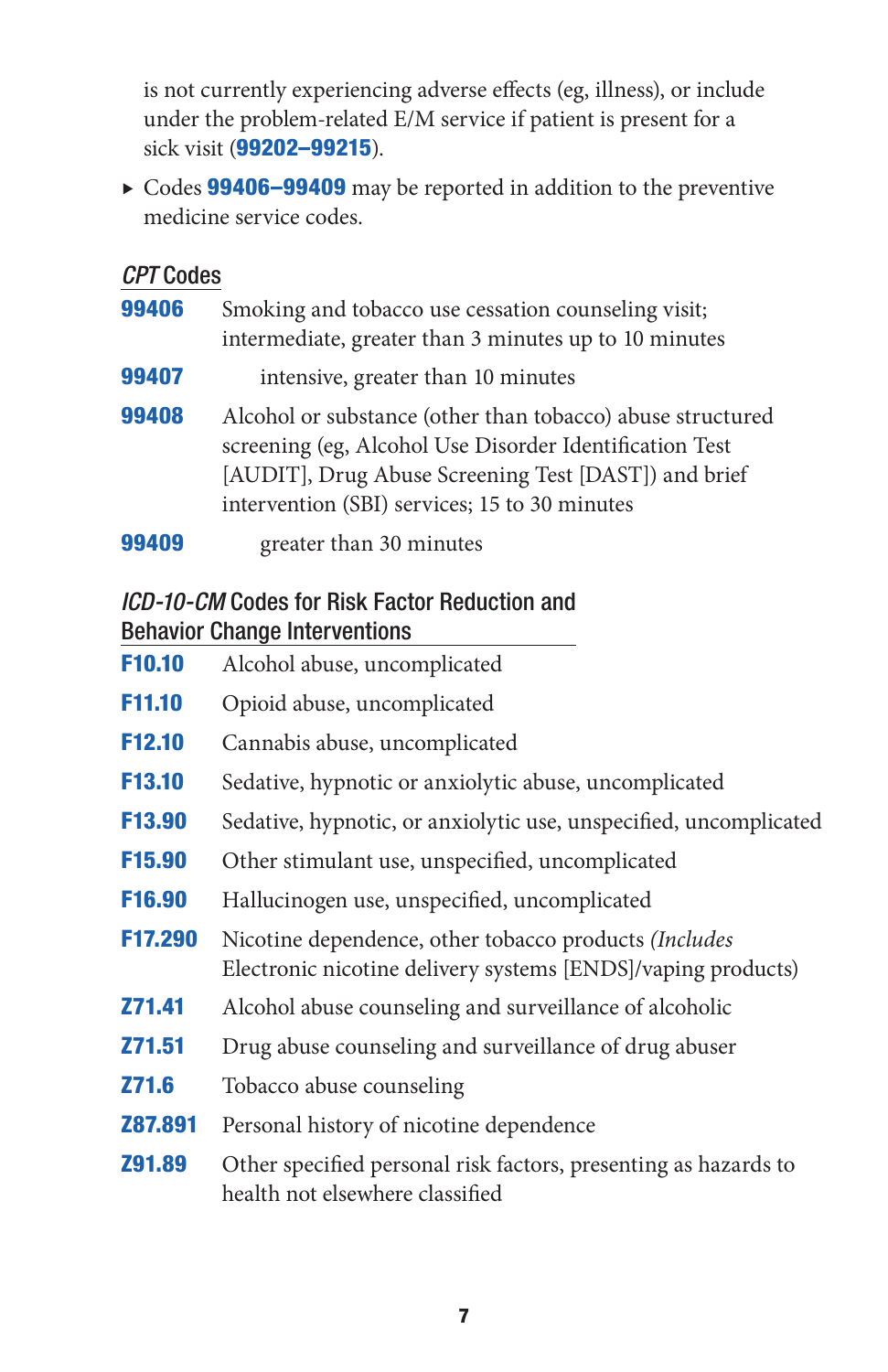## OTHER PREVENTIVE MEDICINE SERVICES

## Oral Health

## *CPT* Code

**99188** Application of topical fluoride varnish by a physician or other qualified health care professional

Refer to page 15 for the definition of QHP.

## *ICD-10-CM* Codes

- Z00.121 Routine child health exam *with abnormal findings*
- Z00.129 Routine child health exam *without abnormal findings*
- **Z29.3** Encounter for prophylactic fluoride administration
- Z91.841 Risk for dental caries, low
- **Z91.842** Risk for dental caries, moderate
- Z91.843 Risk for dental caries, high
- **Z91.849** Unspecified risk for dental caries

## Pelvic Examination

- ▶ Preventive medicine service codes (99381-99385 and 99391-99395) include a pelvic examination as part of the age- and gender-appropriate examination.
- $\triangleright$  If the patient is having a problem, the physician can report an office or other outpatient E/M service code (99212-99215) for the visit and attach modifier 25, which identifies that the problem-oriented pelvic visit is a separately identifiable E/M service by the same physician on the same date of service.
- ▶ Link the appropriate *ICD-10-CM* code for the well-child or well-adult examination with abnormal findings (**Z00.121** or **Z00.01**) to the preventive medicine service code, but link a different diagnosis code (eg, **N89.8** [vaginal discharge], **N94.4** [primary dysmenorrhea]) to the office or other outpatient  $E/M$  service code (eg, **99212**).
- ▶ Anticipatory or periodic contraceptive management is not a "problem" and is therefore included in the preventive medicine service code; however, if contraception creates a problem (eg, breakthrough bleeding, vomiting), the service can be reported separately with an office or other outpatient service code.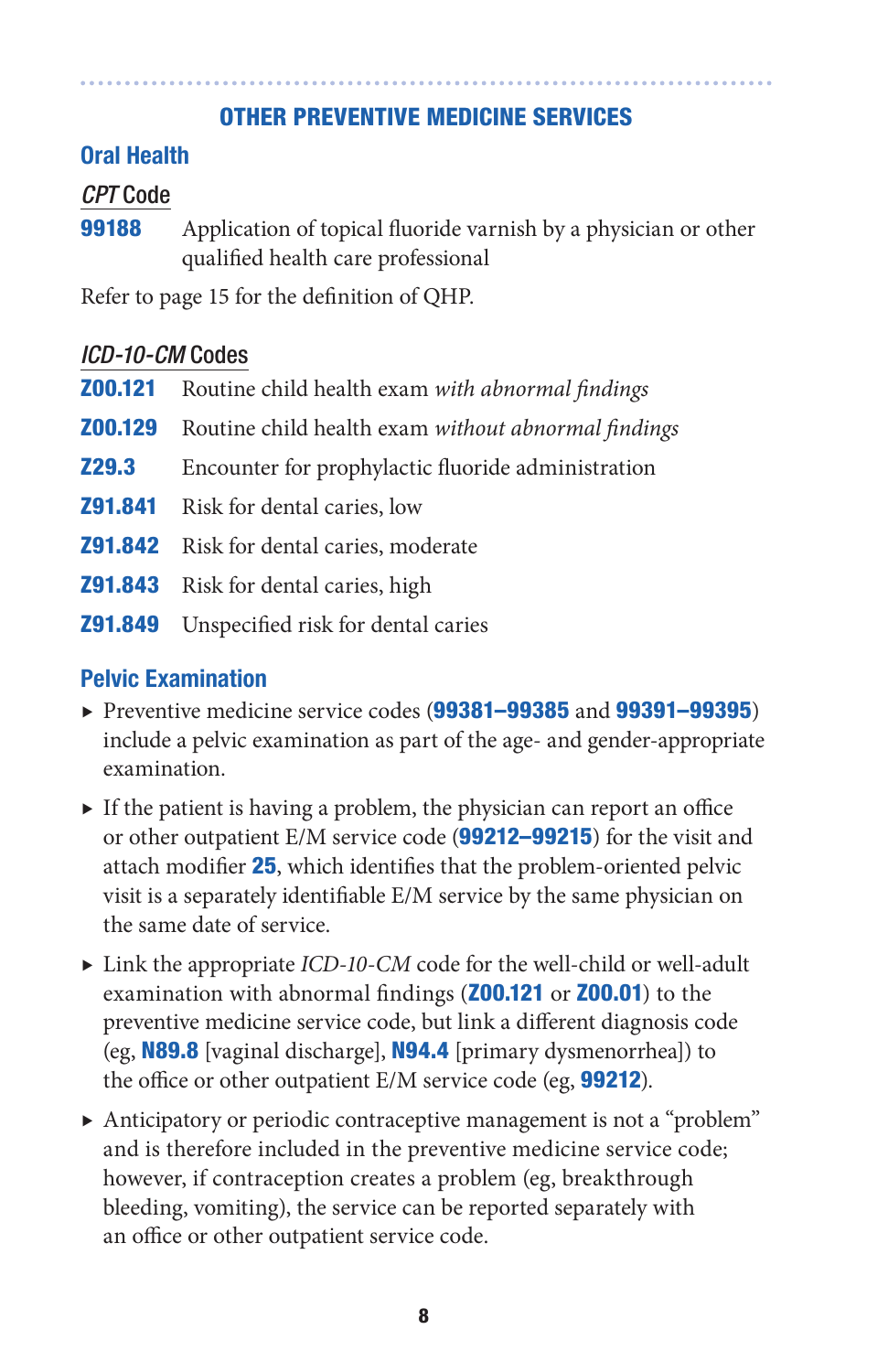## *ICD-10-CM* Codes

- Z01.411 Gynecological exam *with abnormal findings*
- Z01.419 Gynecological exam *without abnormal findings*
- **Z11.51** Screening for human papillomavirus (HPV)
- **Z12.72** Screening for malignant neoplasm of vagina
- **Z30.011** Initial prescription of contraceptive pills
- **Z30.012** Prescription of emergency contraception
- **Z30.013** Initial prescription of injectable contraceptive
- Z30.014 Initial prescription of intrauterine contraceptive device (IUD)
- **Z30.015** Encounter for initial prescription of vaginal ring hormonal contraceptive
- **Z30.016** Encounter for initial prescription of transdermal patch hormonal contraceptive device
- **Z30.017** Encounter for initial prescription of implantable subdermal contraceptive
- **Z30.018** Encounter for initial prescription of other contraceptives
- **Z30.02** Counseling and instruction in natural family planning to avoid pregnancy
- **Z30.09** General counseling and advice on contraception
- **Z30.40** Surveillance of contraceptives, unspecified
- **Z30.41** Surveillance of contraceptive pills
- **Z30.42** Surveillance of injectable contraceptive
- Z30.430 Insertion of IUD
- Z30.431 Routine checking of IUD
- Z30.432 Removal of IUD
- **Z30.433** Removal and reinsertion of IUD
- **Z30.44** Encounter for surveillance of vaginal ring hormonal contraceptive device
- **Z30.45** Encounter for surveillance of transdermal patch hormonal contraceptive device
- **Z30.46** Encounter for surveillance of implantable subdermal contraceptive
- **Z30.49** Surveillance of other contraceptives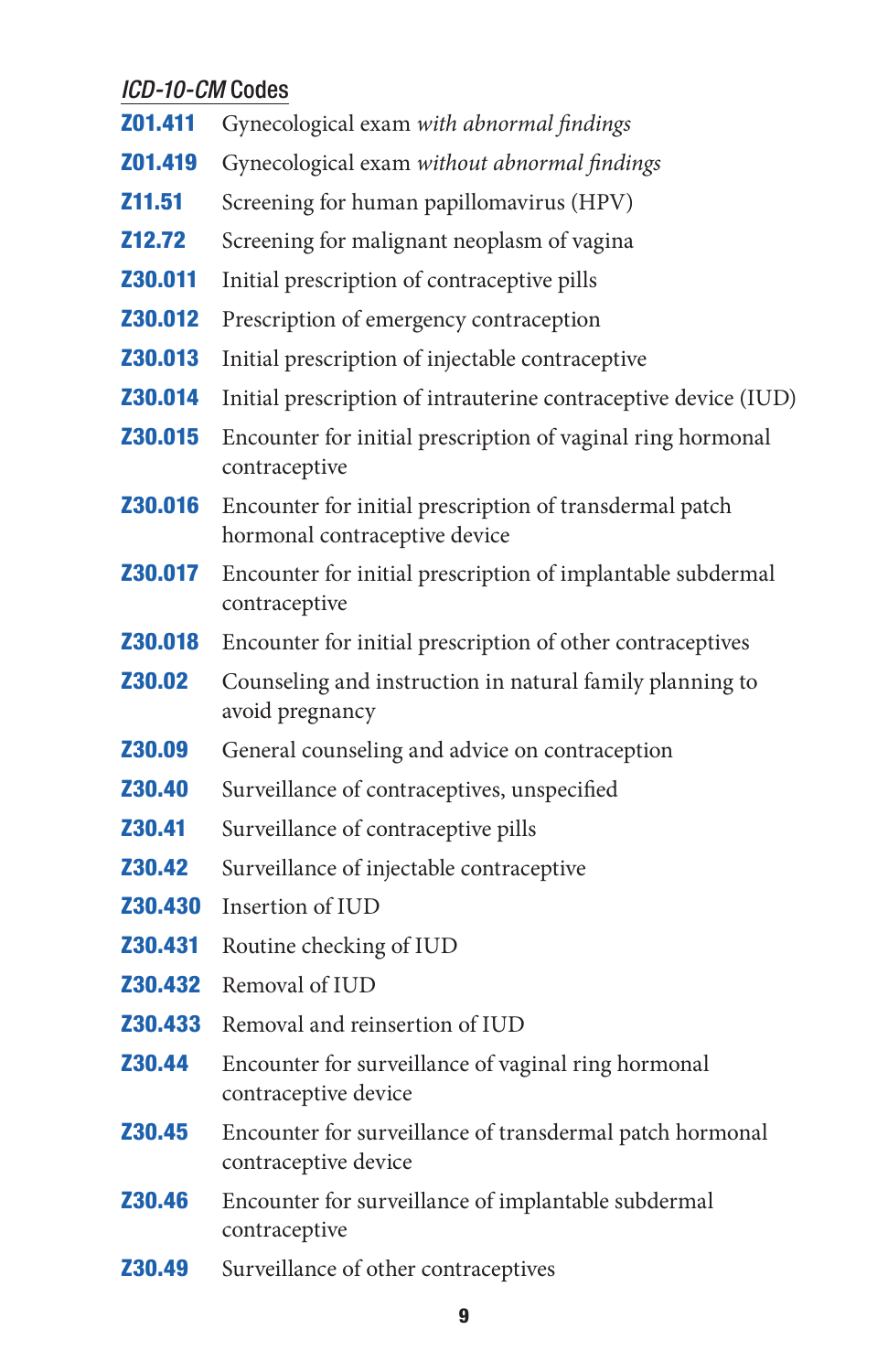## Health Risk Assessments

*CPT* Codes

- **96160** Administration of patient-focused health risk assessment instrument (eg, health hazard appraisal) with scoring and documentation, per standardized instrument (eg, CRAFFT)
- **96161** Administration of caregiver-focused health risk assessment instrument (eg, depression inventory) for the benefit of the patient, with scoring and documentation, per standardized instrument

**NOTE:** Code **96161** can be reported for a postpartum screening administered to a mother as part of a routine newborn check but billed under the baby's name. Link to *ICD-10-CM* code Z00.121 or **Z00.129** for normal screening results during a routine well-baby examination. Do *not* report *ICD-10-CM* code Z13.31 or Z13.32 under the baby, as those are *only for the maternal record*.

- ▶ Used to report administration of *standardized* health risk assessment instruments on the patient (96160) or a primary caregiver (eg, parent) on behalf of the patient (96161). Code 96161 requires that the questions and answers relate to the primary caregiver's health and behaviors, not the patient's.
- ▶ *CPT* defines standardization as, "Standardized instruments are validated tests that are administered and scored in a consistent or 'standard' manner consistent with their validation."

# Unlisted Preventive Medicine Service

# *CPT* Code

**99429** Unlisted preventive medicine service

Report code **99429** only when a more specific preventive medicine service code does not exist.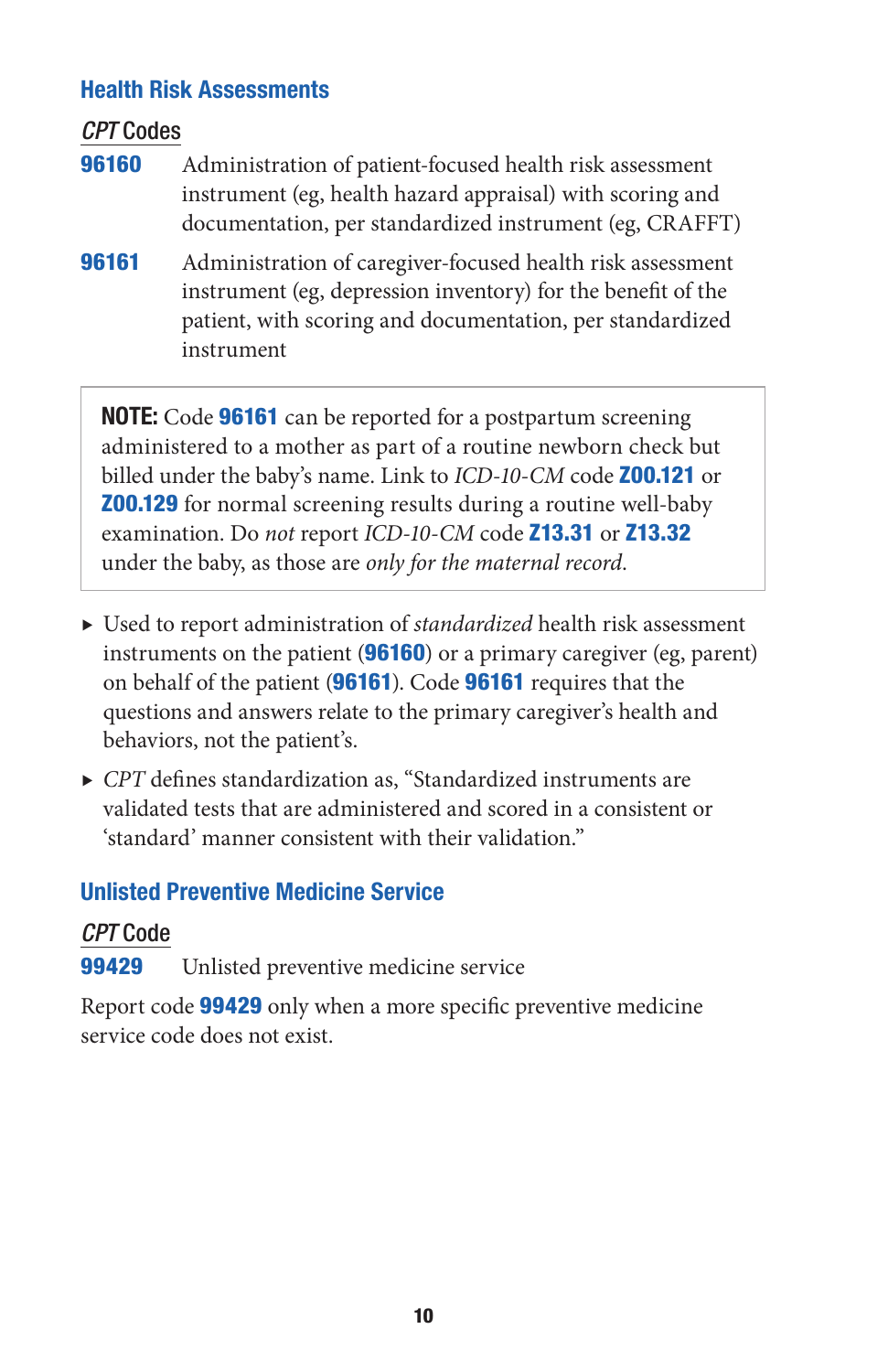# SCREENING CODES

# Developmental/Autism Screening and Emotional/Behavioral Assessment

| <b>CPT Codes</b>                                      |                                                                                                                                          | ICD-10-CM Codes |                                                                                       |  |
|-------------------------------------------------------|------------------------------------------------------------------------------------------------------------------------------------------|-----------------|---------------------------------------------------------------------------------------|--|
| 96110<br>per instrument, scoring<br>and documentation | Developmental screening,                                                                                                                 |                 | <b>Z13.41</b> Encounter for autism screening                                          |  |
|                                                       |                                                                                                                                          |                 | <b>Z13.42</b> Encounter for screening for global<br>developmental delays (milestones) |  |
| 96127                                                 | Brief emotional/behavioral<br>assessment (eg, depression<br>inventory) with scoring<br>and documentation, per<br>standardized instrument |                 | <b>Z13.31</b> Encounter for screening for<br>depression                               |  |

- ▶ Used to report administration of standardized developmental/autism screening instruments (**96110**) or behavioral/emotional assessments (96127). See page 10 for the definition of *standardized.*
- $\triangleright$  Often reported when performed in the context of preventive medicine services but may also be reported when screening or assessment is performed with other E/M services (eg, acute illness or follow-up office visits).
- ▶ Clinical staff (eg, registered nurse) typically administers and scores the completed instrument, while the physician incorporates the interpretation component into the accompanying E/M service.
- ▶ When a standardized screening or assessment is administered along with any E/M service (eg, preventive medicine service), both services should be reported, and modifier 25 (significant, separately identifiable E/M service by the same physician on the same day of the procedure or other service) may need to be appended to the E/M code to show the E/M service was distinct and necessary at the same visit.
- ▶ For more information on reporting **96110** and **96127** instruments, refer to https://www.aap.org/en-us/Documents/coding\_factsheet\_ [developmentalscreeningtestingandEmotionalBehvioraassessment.pdf.](https://www.aap.org/en-us/Documents/coding_factsheet_developmentalscreeningtestingandEmotionalBehvioraassessment.pdf)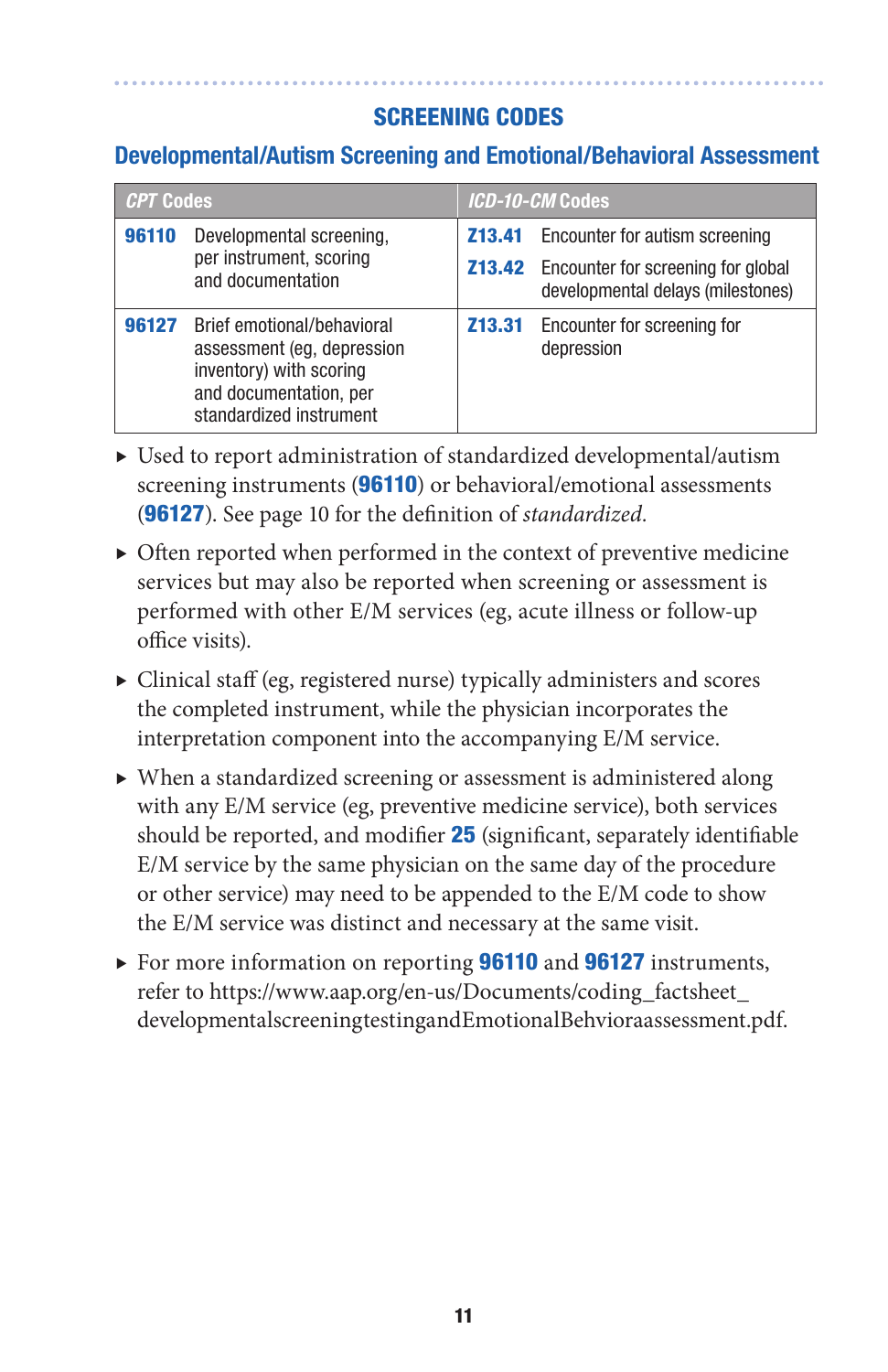# Hearing Screening

| <b>CPT Codes</b> |                                                            | <i>ICD-10-CM</i> Codes |                                                                       |
|------------------|------------------------------------------------------------|------------------------|-----------------------------------------------------------------------|
| 92551            | Screening test, pure tone,<br>air only                     |                        | <b>Z00.121</b> Routine child health exam<br>with abnormal findings    |
|                  | <b>92552</b> Pure tone audiometry<br>(threshold), air only |                        | <b>Z00.129</b> Routine child health exam<br>without abnormal findings |
| 92567            | Tympanometry<br>(impedance testing)                        |                        |                                                                       |

- ▶ Requires use of calibrated electronic equipment; tests using other methods (eg, whispered voice, tuning fork) are not reported separately.
- ▶ Includes testing of both ears; append modifier 52 when a test is applied to only one ear.
- $\blacktriangleright$  For newborn hearing screenings for young patients, including those patients who are nonverbal or have developmental delays, other hearing assessment methods may be more appropriate.

| <b>CPT Codes</b> |                                                                                                                                                                                                                                           | ICD-10-CM Codes    |                                                                                                                           |
|------------------|-------------------------------------------------------------------------------------------------------------------------------------------------------------------------------------------------------------------------------------------|--------------------|---------------------------------------------------------------------------------------------------------------------------|
| 92558            | Evoked otoacoustic emissions,<br>screening (qualitative measurement<br>of distortion product or transient<br>evoked otoacoustic emissions),<br>automated analysis                                                                         | Z00.110<br>Z00.111 | Health supervision for<br>newborn under 8 days old<br><sub>0r</sub><br>Health supervision for<br>newborn 8 to 28 days old |
| 92585<br>92586   | Auditory evoked potentials for<br>evoked response audiometry<br>and/or testing of the central<br>nervous system; comprehensive<br>limited                                                                                                 | Z00.121<br>Z00.129 | 0r<br>Routine child health exam<br>with abnormal findings<br>Routine child health exam<br>without abnormal findings       |
| 92558            | Evoked otoacoustic emissions,<br>screening (qualitative measurement<br>of distortion product or transient<br>evoked otoacoustic emissions),<br>automated analysis                                                                         | <b>P09</b>         | Abnormal findings on<br>neonatal screening                                                                                |
| 92587            | Distortion product evoked<br>otoacoustic emissions; limited<br>evaluation (to confirm the presence<br>or absence of hearing disorder, 3-6<br>frequencies) or transient evoked<br>otoacoustic emissions, with<br>interpretation and report |                    |                                                                                                                           |
| 92588            | comprehensive diagnostic<br>evaluation, with interpretation<br>and report                                                                                                                                                                 |                    |                                                                                                                           |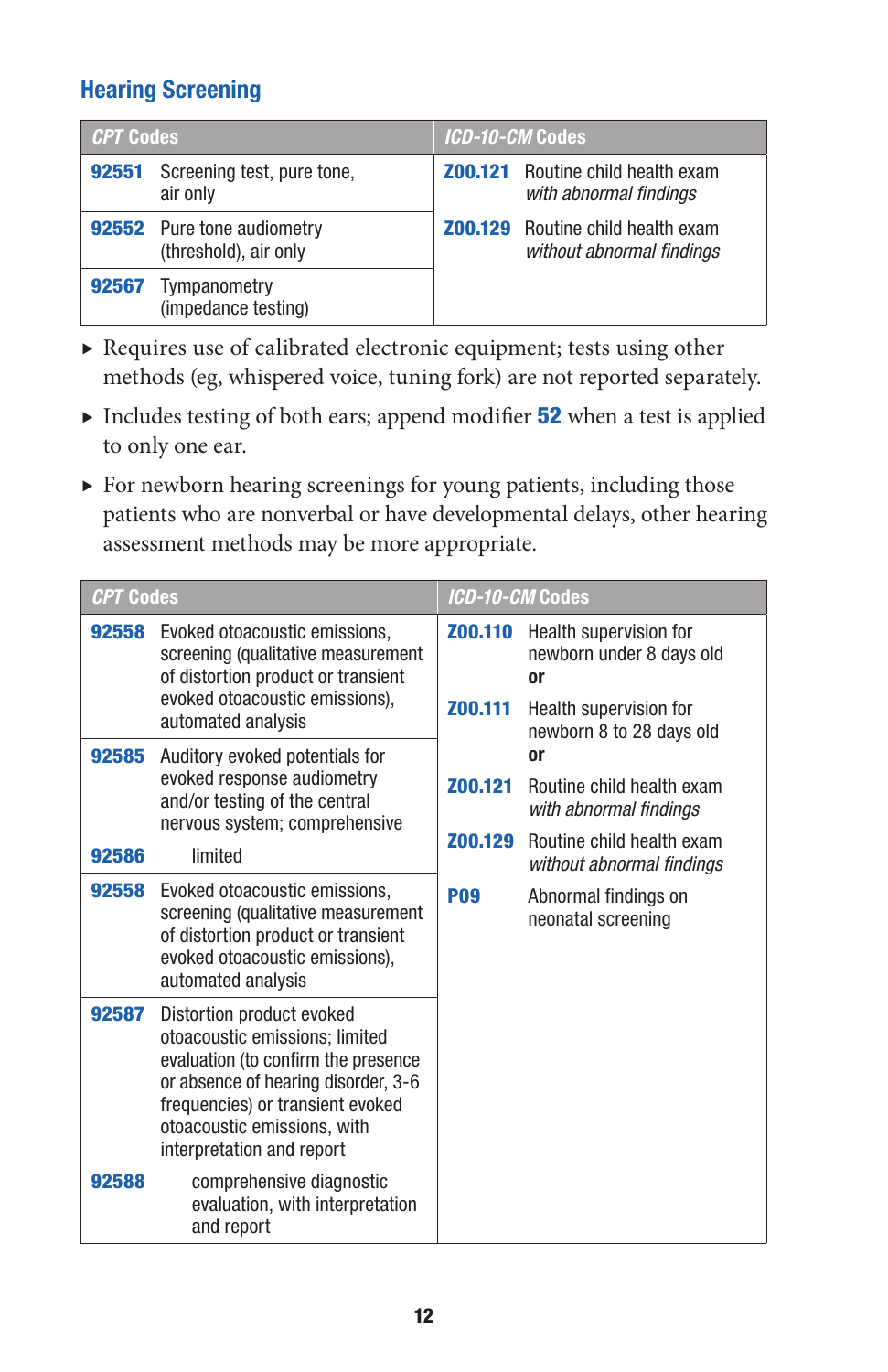- ▶ Codes **Z01.10** (encounter for examination of ears and hearing without abnormal findings) and **Z01.118** (encounter for examination of ears and hearing with other abnormal findings) are reported only when a patient presents for an encounter specific to ears and hearing, not for a routine well-child examination at which a hearing screening is performed.
- ▶ Failed hearing screenings will most likely result in a follow-up office visit (eg, 99212-99215). Code Z01.110 (encounter for hearing examination following failed hearing screening) is reported when a specific disorder cannot be identified or when the follow-up hearing screening findings are normal. You can also report **Z01.118** (encounter for examination of ears and hearing with other abnormal findings) and include the code for the abnormal findings (eg, R94.120 [abnormal auditory function study]).

# Vision Screening

| <b>CPT Codes</b> |                                                                                                                                   | <i>ICD-10-CM</i> Codes |                                                                       |
|------------------|-----------------------------------------------------------------------------------------------------------------------------------|------------------------|-----------------------------------------------------------------------|
| 99173            | Screening test of visual acuity<br>quantitative, bilateral                                                                        |                        | <b>Z00.121</b> Routine child health exam<br>with abnormal findings    |
| 99174            | Instrument-based ocular<br>screening (eg, photoscreening,<br>automated-refraction), bilateral,<br>with remote-analysis and report |                        | <b>Z00.129</b> Routine child health exam<br>without abnormal findings |
| 99177            | Instrument-based ocular<br>screening (eg, photoscreening,<br>automated-refraction), bilateral,<br>with on-site analysis           |                        |                                                                       |

**Z01.00** and **Z01.01** (examination of eyes and vision with and without abnormal findings) are reported only for routine examination of eyes and vision, not when a vision screening is done during a routine well-child examination.

- ▶ To report code 99173, you must employ graduate visual acuity stimuli that allow a quantitative estimate of visual acuity (eg, Snellen chart).
- ▶ Codes 99174 and 99177 are reported for instrument-based ocular screening for esotropia, exotropia, anisometropia, cataracts, ptosis, hyperopia, and myopia.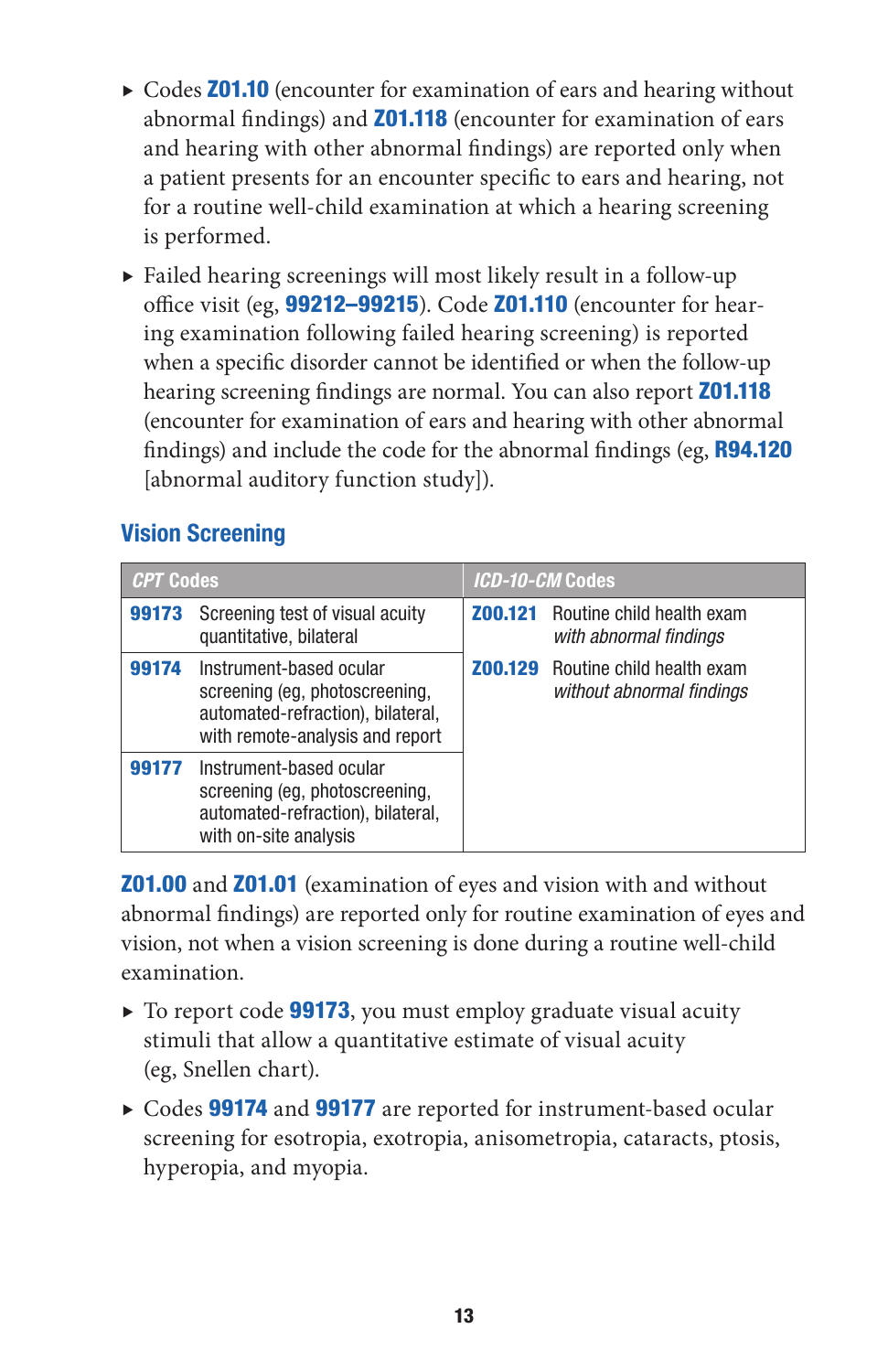- $\triangleright$  Code **99177** is reported in lieu of **99174** when the screening instrument provides you with immediate pass or fail results.
- ▶ When acuity (99173) or instrument-based ocular screening (eg, 99174) is measured as part of a general ophthalmologic service or an E/M service of the eye (eg, for an eye-related problem or symptom), it is considered part of the diagnostic examination of the office or other outpatient service code (99202–99215) and is not reported separately.
- ▶ Other identifiable services unrelated to the screening test provided at the same time are reported separately (eg, preventive medicine services).
- ▶ Failed vision screenings will most likely result in a follow-up office visit (eg, **99212-99215**). Report the follow-up screening with **Z01.020** (encounter for examination of eyes and vision following failed vision screening without abnormal findings) if normal results or Z01.021 (encounter for examination of eyes and vision following failed vision screening with abnormal findings) if abnormal results. If abnormal, link to the diagnosis code for the reason for the failure (eg, H52.1- [myopia]); when a specific disorder cannot be identified, report R94.118 (abnormal results of other function studies of eye).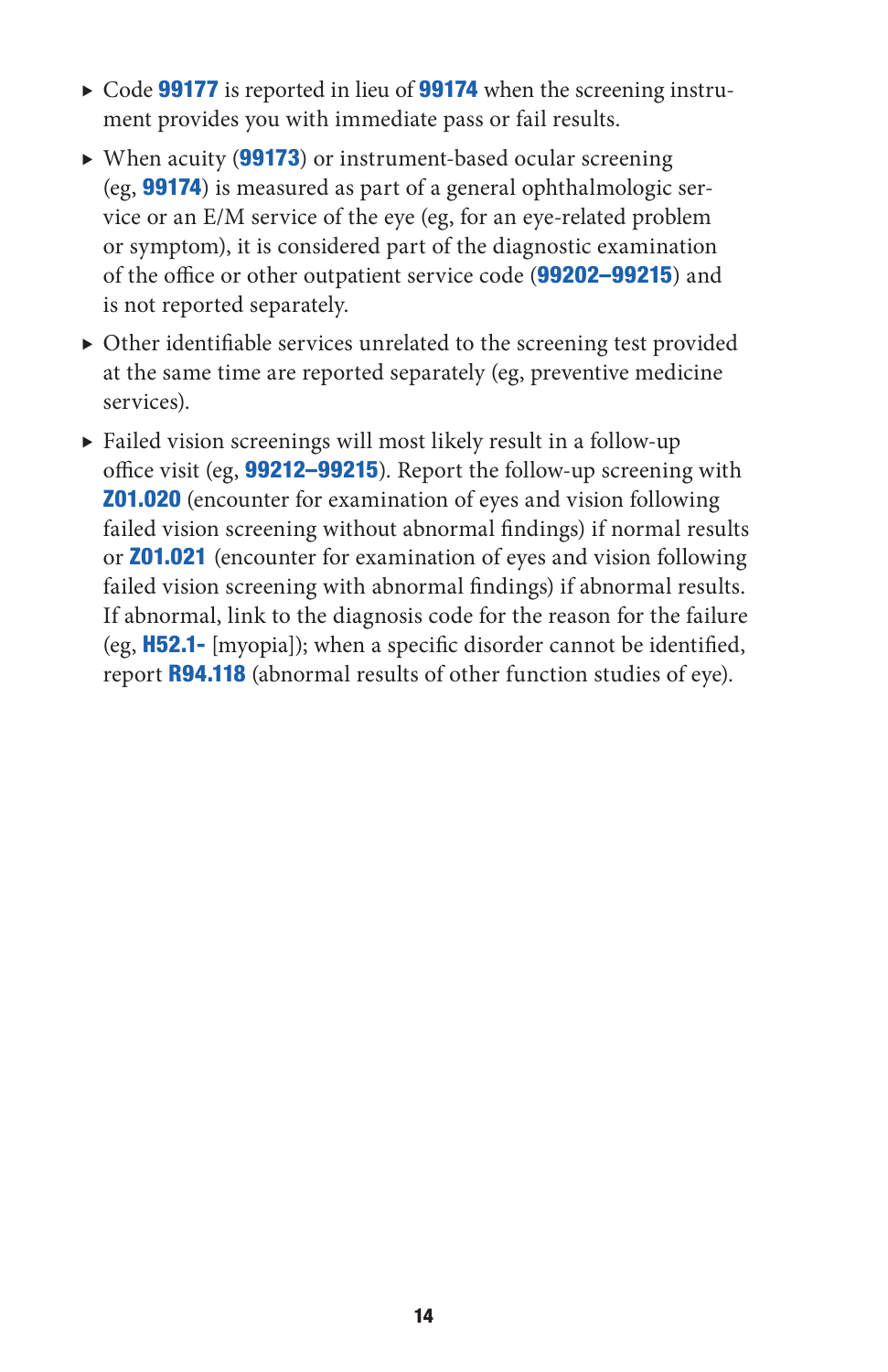## IMMUNIZATIONS

# Immunization Administration (IA)

## Pediatric IA Codes

- **90460** Immunization administration (IA) through 18 years of age via any route of administration, with counseling by physician or other qualified health care professional; first or only component of each vaccine or toxoid administered
- +90461 each additional vaccine or toxoid component administered (List separately in addition to code for primary procedure.)

Report 90461 in conjunction with 90460.

- ▶ *Component* refers to all antigens in a vaccine that prevent diseases caused by 1 organism. Multivalent antigens or multiple serotypes of antigens against a single organism are considered a single component of vaccines. Combination vaccines are vaccines that contain multiple vaccine components. Conjugates or adjuvants contained in vaccines are not considered to be component parts of the vaccine, as defined previously.
- ▶ A QHP is an individual who by education, training, licensure/ regulation, facility credentialing (when applicable), and payer policy is able to perform a professional service within his or her scope of practice and to independently report a professional service. These professionals are distinct from *clinical staff.* A *clinical staff member*  is a person who works under the supervision of a physician or other QHP and who is allowed by law, regulation, facility, and payer policy to perform or assist in the performance of specified professional services but does not individually report any professional services.
- ▶ Code **90460** is used to report the first or only component in a single vaccine given during an encounter. You can report 90460 more than once during a single office encounter. Code 90461 is considered an add-on code to **90460** (hence the  $\div$  symbol next to it). This means that the provider will use **90461** in addition to **90460** if more than 1 component is contained within a single vaccine administered*. CPT* codes 90460 and 90461 are reported regardless of route of administration.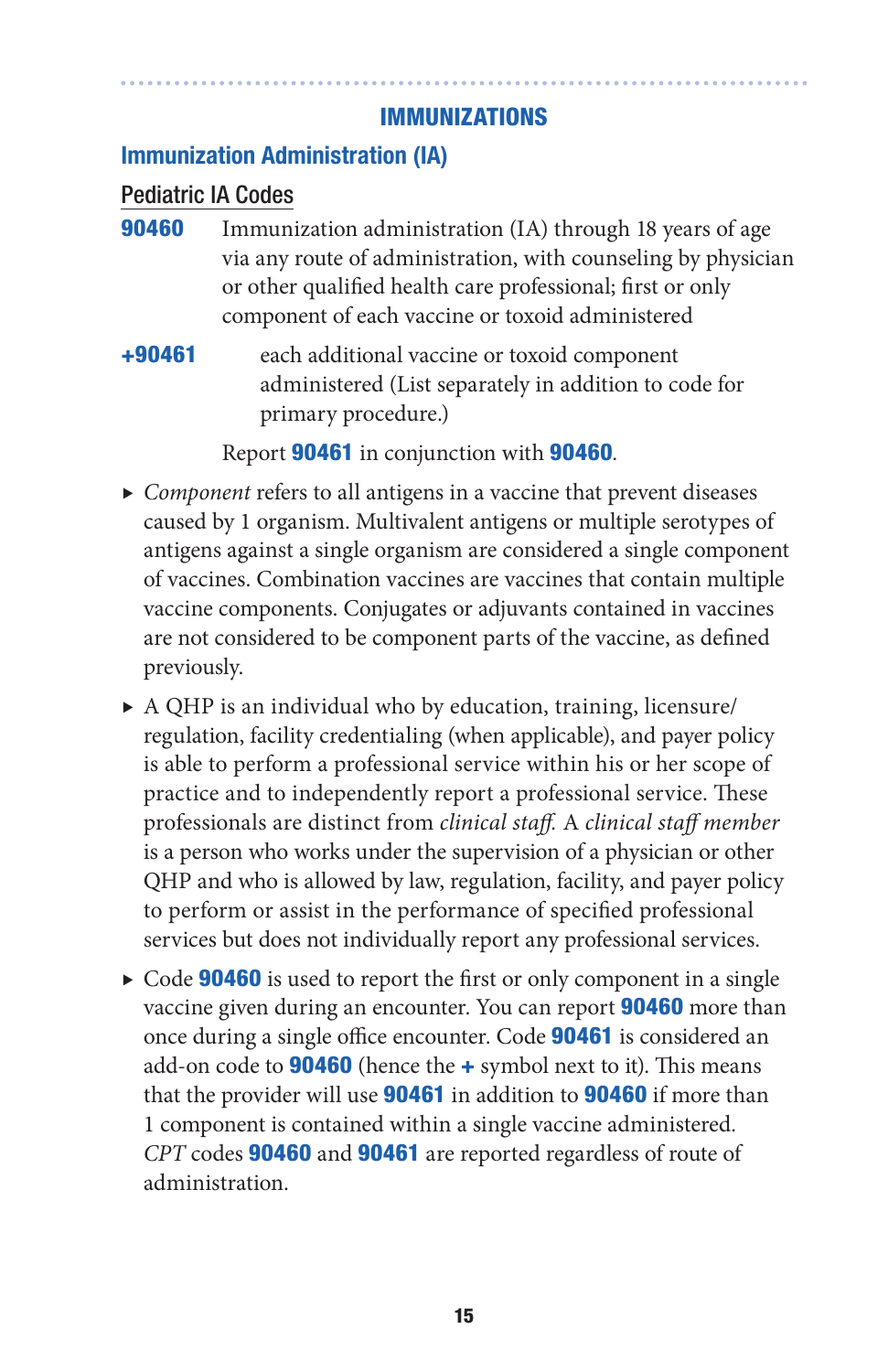- ▶ Pediatric IA codes (**90460, 90461**) are reported only when both of the following requirements are met:
	- 1. The patient must be 18 years or younger.
	- 2. The physician or other QHP must perform face-to-face vaccine counseling associated with the administration.

NOTE: The clinical staff can do the actual administration of the vaccine.

▶ If *both* of these requirements are not met, report a non–age-specific IA code (**90471–90474**) instead.

## Non–age-specific IA Codes

- ▶ Report a *CPT* code for both the administration and product and an *ICD-10-CM* code for each vaccine administered during a patient encounter.
- **90471** IA (includes percutaneous, intradermal, subcutaneous, or intramuscular injections); one vaccine (single or combination vaccine/toxoid)

Do not report **90471** in conjunction with **90473**.

+90472 each additional vaccine (single or combination vaccine/ toxoid) (List separately to code for primary procedure.)

Use 90472 in conjunction with 90460, 90471, or 90473.

**90473** IA (includes intranasal or oral administration); one vaccine (single or combination vaccine/toxoid)

Do not report 90473 in conjunction with 90471.

+90474 each additional vaccine (single or combination vaccine/ toxoid) (List separately to code for primary procedure.)

Use 90474 in conjunction with 90460, 90471, or 90473.

▶ Codes **90471** and **90473** are used to code for the first immunization given during a single office visit. Codes 90472 and 90474 are considered *add-on* codes (hence the + symbol next to them) to 90460, **90471, and 90473.** This means that the provider will use **90472** or 90474 in addition to 90460, 90471, or 90473 if more than 1 vaccine is administered during a visit. There can be only 1 first administration during a given visit. (See vignettes 3, 4, and 5 on pages 21–23.)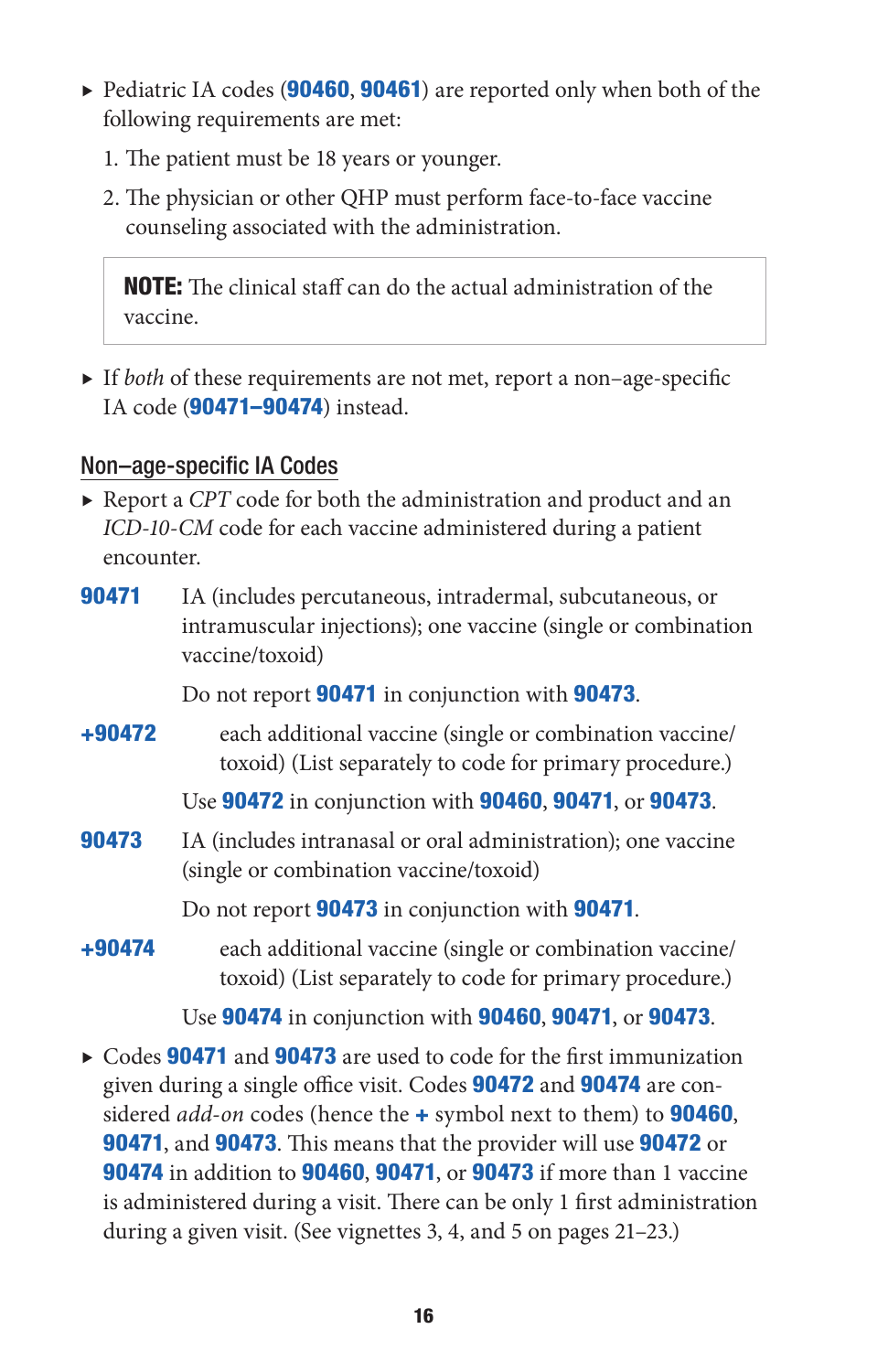- ▶ If during a single encounter for a patient 18 years or younger, a physician or other QHP only counsels on some of the vaccines, report code **90460** (and **90461** when applicable) for those counseled on and defer to codes 90472 or 90474, as appropriate, for those that are not counseled on.
- $\triangleright$  The following vignettes may help illustrate the correct use of the administration codes (see pages 25–28 for a full list of vaccine product codes):

**NOTE:** The coding vignettes are for teaching purposes only and do not necessarily follow every payer's reporting requirements.

# Vignette 1

A 2-month-old established patient presents for her checkup. The following vaccines are ordered: Pentacel (diphtheria-tetanus-acellular pertussis [DTaP], *Haemophilus influenzae* type b [Hib], inactivated poliovirus [IPV]), pneumococcal, and rotavirus. The physician counsels the parents on all of them, consent is obtained and the nurse administers them all.

How are the appropriate codes for this service selected?

Step 1: Select appropriate E/M code.

- **99391** Preventive medicine service, established patient, infant (age younger than 1 year)
- Step 2: Select appropriate vaccine product codes.
- 90698 DTaP-Hib-IPV (Pentacel) product
- 90670 Pneumococcal product
- **90680** Rotavirus vaccine, oral use

Step 3: Select appropriate IA codes by considering the following questions:

- ▶ Is the patient 18 years or younger?
- ▶ If the patient is younger than 18 years, did the physician or other QHP perform the face-to-face vaccine counseling, discussing the specific risks and benefits of the vaccines?

If the answer to both questions is yes, select a code from the pediatric IA code family (90460, 90461). If the answer to one of the questions is no, select a code from the non–age-specific IA code family (**90471–90474**).

In this vignette, the answer to both questions is yes. Therefore, IA codes 90460 and 90461 will be reported.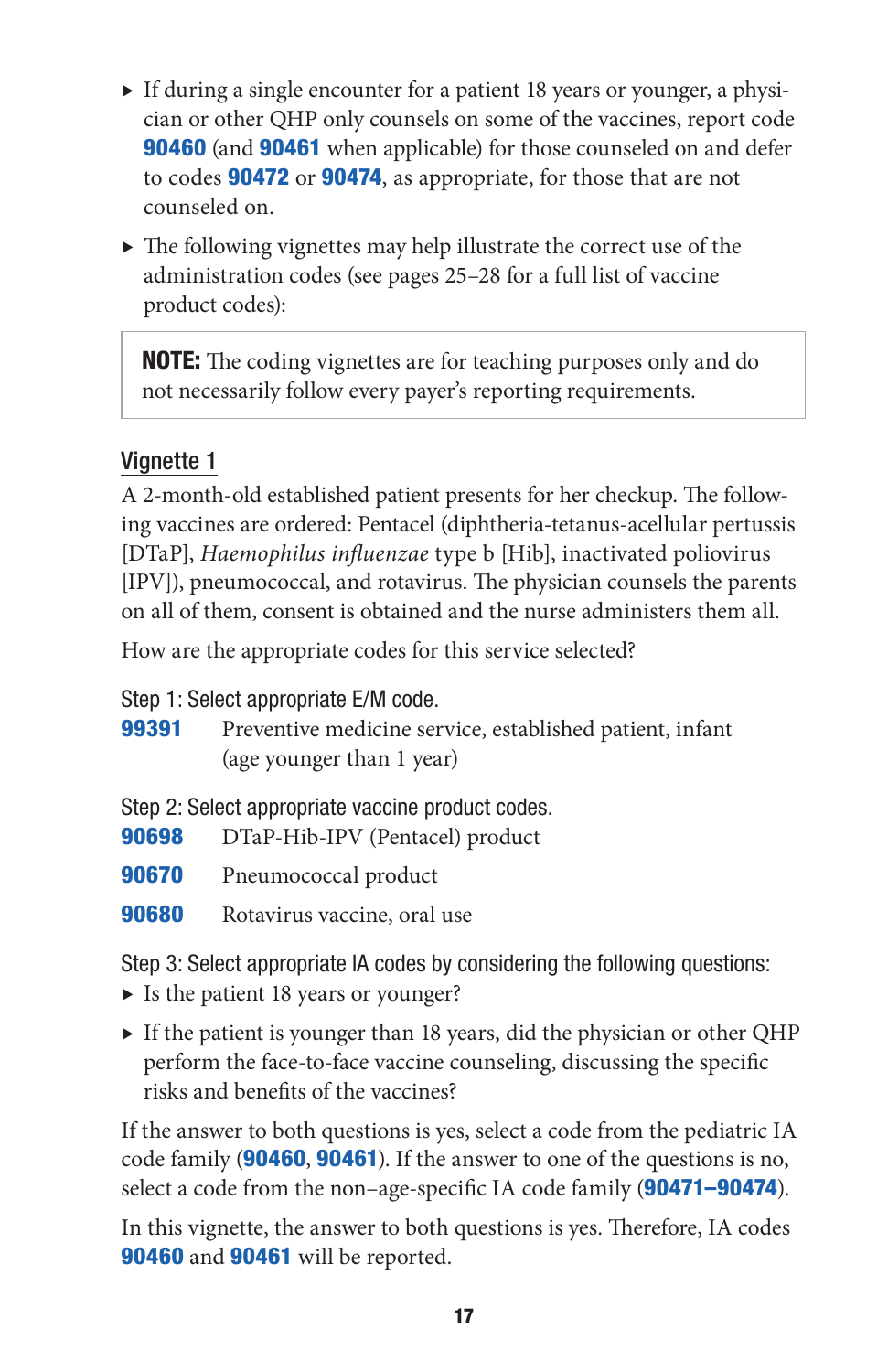Step 4: Select the appropriate *ICD-10-CM* diagnosis codes.

Diagnosis codes are used along with *CPT* codes to reflect the outcome of a visit. The *CPT* codes tell a carrier what was done, and *ICD-10-CM*  codes tell a carrier why it was done.

The vaccine product *CPT* code and its corresponding IA *CPT* code are always linked to the same *ICD-10-CM* code. This is because the vaccine product and work that goes into administering that product are intended to provide prophylactic vaccination against a certain type of disease.

*ICD-10-CM* lists only a single code to describe an encounter in which a patient receives a vaccine. The code is **Z23**, and it is reported at any encounter when a vaccine is given, including routine well-child or adult examinations.

| <i><b>CPT Codes</b></i>    |                                                                      | ICD-10-CM Codes |
|----------------------------|----------------------------------------------------------------------|-----------------|
| 99391 25                   | Preventive medicine service, established<br>patient, $<$ 1 year      | Z00.129         |
| 90698                      | DTaP-Hib-IPV (Pentacel) product                                      | <b>Z23</b>      |
| 90670                      | Pneumococcal product                                                 | <b>Z23</b>      |
| 90680                      | Rotavirus vaccine, oral use                                          | <b>Z23</b>      |
| <b>90460</b> ( $\times$ 3) | Pediatric IA (Pentacel, pneumococcal,<br>rotavirus), first component | <b>Z23</b>      |
| <b>90461</b> $(x4)$        | Pediatric IA (Pentacel), each additional<br>component                | <b>Z23</b>      |

The diagnosis codes for the 3 vaccines and 3 IA codes used in this vignette are as follows:

# Vignette 2

A 5-year-old established patient is at a physician's office for her annual well-child examination. The patient is scheduled to receive her first hepatitis A vaccine; her fifth DTaP vaccine; and the influenza vaccine. After distributing the Vaccine Information Statements and discussing the risks and benefits of immunizations with her parents, the physician administers the vaccines.

How are the appropriate codes for this service selected?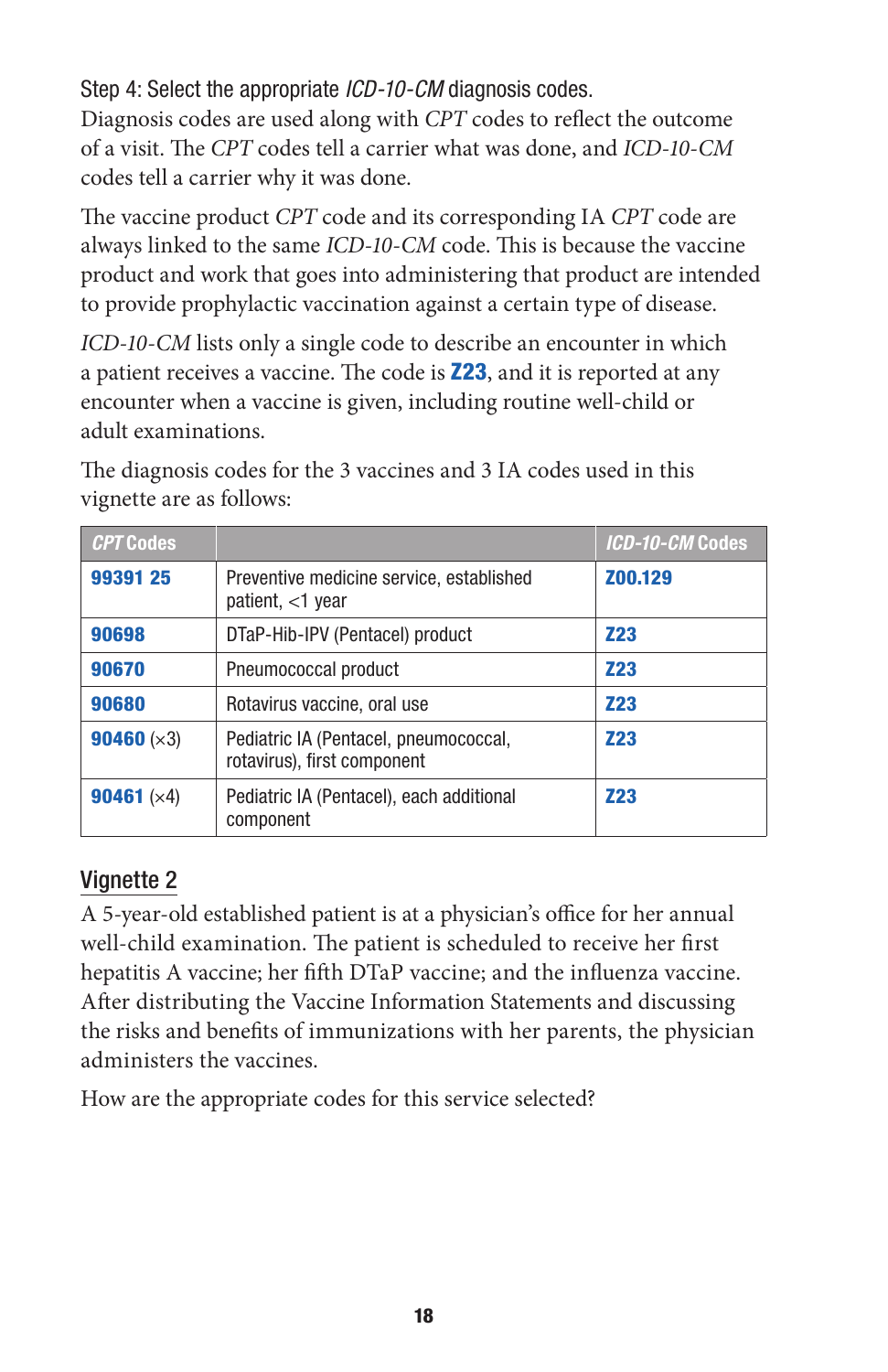Step 1: Select appropriate E/M code.

**99393** Preventive medicine service, established patient, age 5 to 11 years

Step 2: Select appropriate vaccine product codes.

| 90633 | Hepatitis A vaccine, pediatric/adolescent dosage<br>(2-dose schedule), for intramuscular use               |
|-------|------------------------------------------------------------------------------------------------------------|
| 90700 | DTaP, for use in individuals younger than 7 years,<br>for intramuscular use                                |
| 90686 | Influenza virus vaccine, quadrivalent (IIV4), split virus,<br>preservative free, 0.5 mL dosage, for IM use |

Step 3: Select appropriate IA codes by considering the following questions:

- ▶ Is the patient 18 years or younger?
- $\triangleright$  If the patient is younger than 18 years, did the physician or other qualified health care professional perform the face-to-face vaccine counseling, discussing the specific risks and benefits of the vaccines?

If the answer to both questions is yes, select a code from the pediatric IA code family (90460, 90461). If the answer to one of the questions is no, select a code from the non–age-specific IA code family (**90471–90474**).

In this vignette, the answer to both questions is yes. Therefore, IA codes 90460 and 90461 will be reported.

Step 4: Select the appropriate *ICD-10-CM* diagnosis codes. Diagnosis codes are used along with *CPT* codes to reflect the outcome of a visit. The *CPT* codes tell a carrier what was done, and *ICD-10-CM*  codes tell a carrier why it was done.

The vaccine product *CPT* code and its corresponding IA *CPT* code are always linked to the same *ICD-10-CM* code. This is because the vaccine product and work that goes into administering that product are intended to provide prophylactic vaccination against a certain type of disease.

*ICD-10-CM* lists only a single code to describe an encounter in which a patient receives a vaccine. The code is **Z23**, and it is reported at any encounter when a vaccine is given, including routine well-child or adult examinations.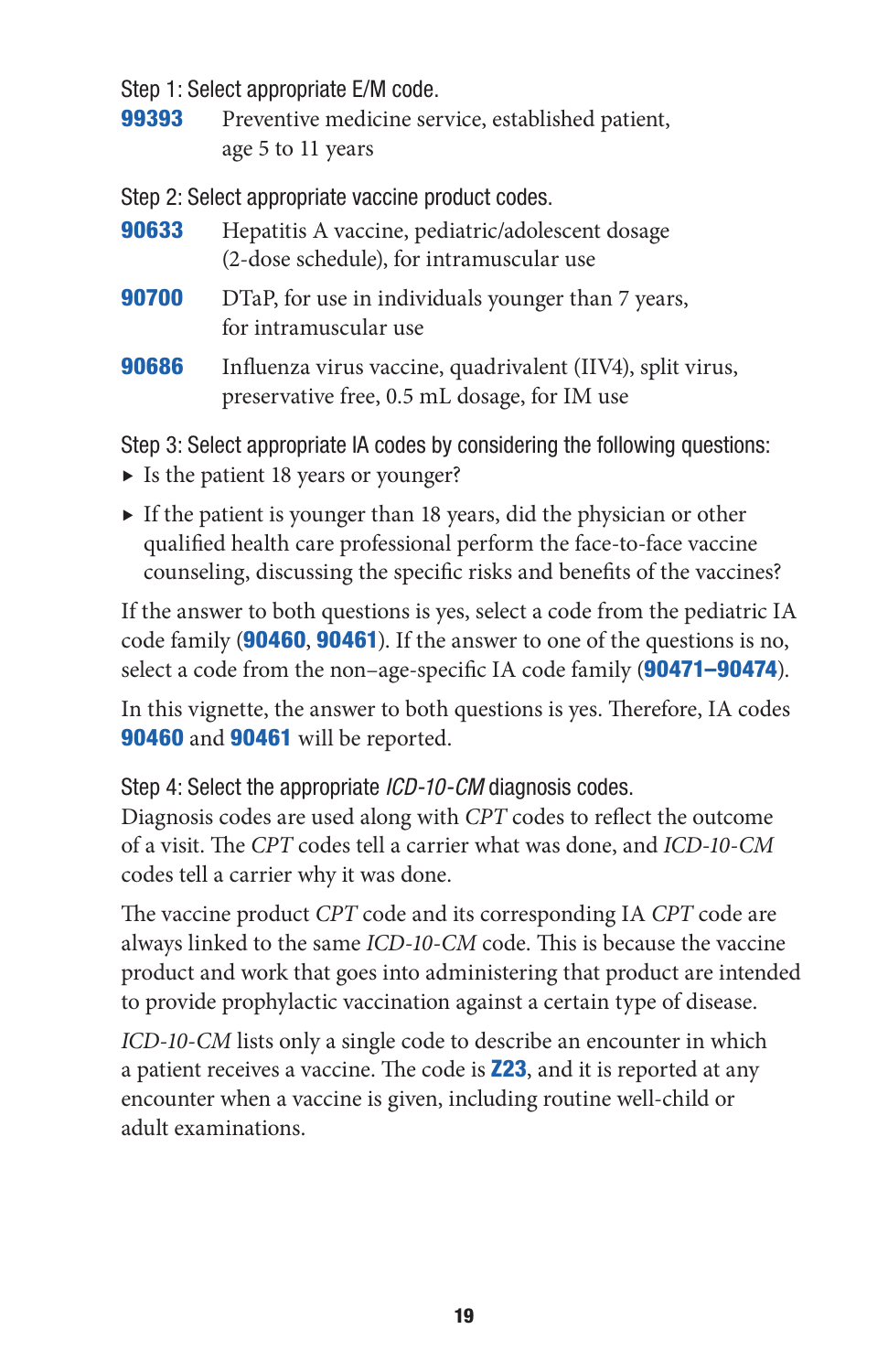The diagnosis codes for the 3 vaccines and 3 IA codes used in this vignette are as follows:

| <b>CPT Codes</b>    |                                                                            | ICD-10-CM Codes |
|---------------------|----------------------------------------------------------------------------|-----------------|
| 99393 25            | Preventive medicine service, established patient,<br>$5-11$ years          | Z00.129         |
| 90633               | Hepatitis A vaccine product                                                | <b>Z23</b>      |
| 90460               | Pediatric IA (hepatitis A vaccine), first component                        | <b>Z23</b>      |
| 90700               | DTaP vaccine product                                                       | <b>Z23</b>      |
| 90460               | Pediatric IA (DTaP vaccine), first component                               | <b>Z23</b>      |
| <b>90461</b> $(x2)$ | Pediatric IA (DTaP vaccine), each additional<br>component                  | <b>Z23</b>      |
| 90686               | Influenza virus vaccine, quadrivalent, preservative<br>free, 0.5 mL dosage | <b>Z23</b>      |
| 90460               | Pediatric IA (influenza vaccine), first component                          | <b>Z23</b>      |

#### *Alternative Coding*

| <b>CPT Codes</b>            |                                                                            | ICD-10-CM Codes |
|-----------------------------|----------------------------------------------------------------------------|-----------------|
| 99393 25                    | Preventive medicine service, established patient,<br>$5-11$ years          | Z00.129         |
| 90633                       | Hepatitis A vaccine product                                                | <b>Z23</b>      |
| 90700                       | DTaP vaccine product                                                       | <b>Z23</b>      |
| 90686                       | Influenza virus vaccine, quadrivalent, preservative<br>free, 0.5 mL dosage | <b>Z23</b>      |
| <b>90460</b> ( $\times$ 3)  | Pediatric IA (hepatitis A, DTaP, influenza vaccines),<br>first component   | <b>Z23</b>      |
| <b>90461</b> ( $\times 2$ ) | Pediatric IA (DTaP vaccine), second and third<br>components                | <b>Z23</b>      |

NOTE: *Most* payers do not want multiple line items of codes 90460 or 90461; therefore, follow the alternative coding.

#### *Rationale*

Because the patient is younger than 18 years and there is physician counseling, pediatric IA codes are reported (90460 and 90461). Each vaccine administered will be reported with its own 90460 (hepatitis A, DTaP, and influenza). The only vaccine with multiple components is DTaP. Because the first component (ie, diphtheria) was counted in 90460, only the second and third components (ie, tetanus and acellular pertussis) are reported with 90461 with 2 units.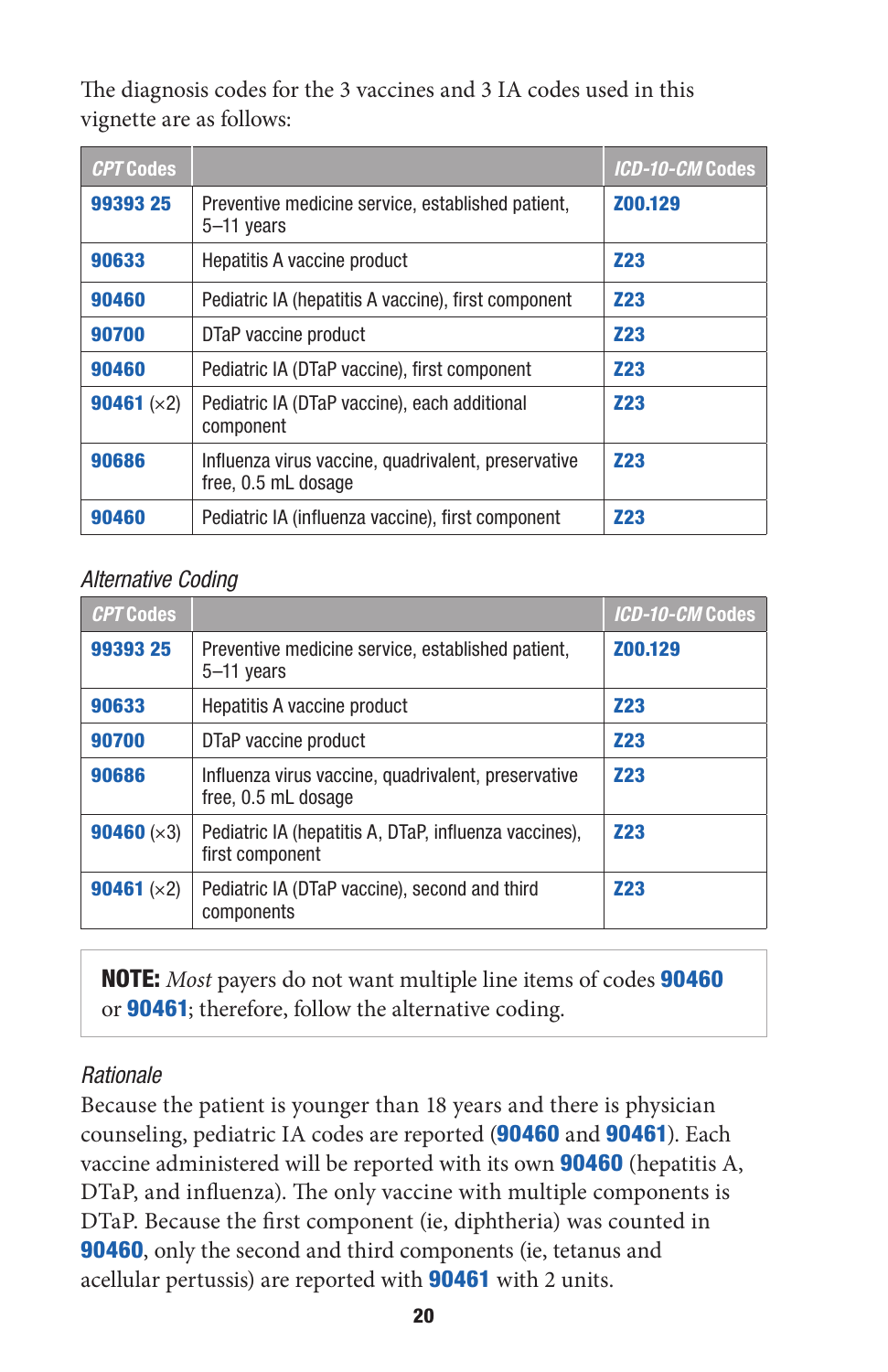# Vignette 3

A 19-year-old patient presents to the office to complete a college physical examination (in college the patient will be living in a dormitory). He is due for a tetanus-diphtheria-acellular pertussis (Tdap) booster, meningococcal vaccine, and intranasal influenza vaccine. The physician counsels the patient on each, and the nurse administers each.

| <b>CPT Codes</b> |                                                                            | ICD-10-CM Codes |
|------------------|----------------------------------------------------------------------------|-----------------|
| 99395 25         | Preventive medicine service, established patient,<br>$18 - 39$ years       | Z02.0           |
| 90715            | Tdap product                                                               | <b>Z23</b>      |
| 90471            | IA, first injection                                                        | <b>Z23</b>      |
| 90734            | Meningococcal conjugate vaccine (MenACWY-D<br>or MenACWY-CRM)              | <b>Z23</b>      |
| 90472            | IA, each additional injection                                              | <b>Z23</b>      |
| 90672            | Influenza virus vaccine, quadrivalent, live (LAIV4),<br>for intranasal use | <b>Z23</b>      |
| 90474            | IA, each additional oral or intranasal                                     | <b>Z23</b>      |

## *Rationale*

The patient is older than 18 years; therefore, despite physician counseling, pediatric IA codes cannot be reported. Instead, codes 90471 and 90474 must be used.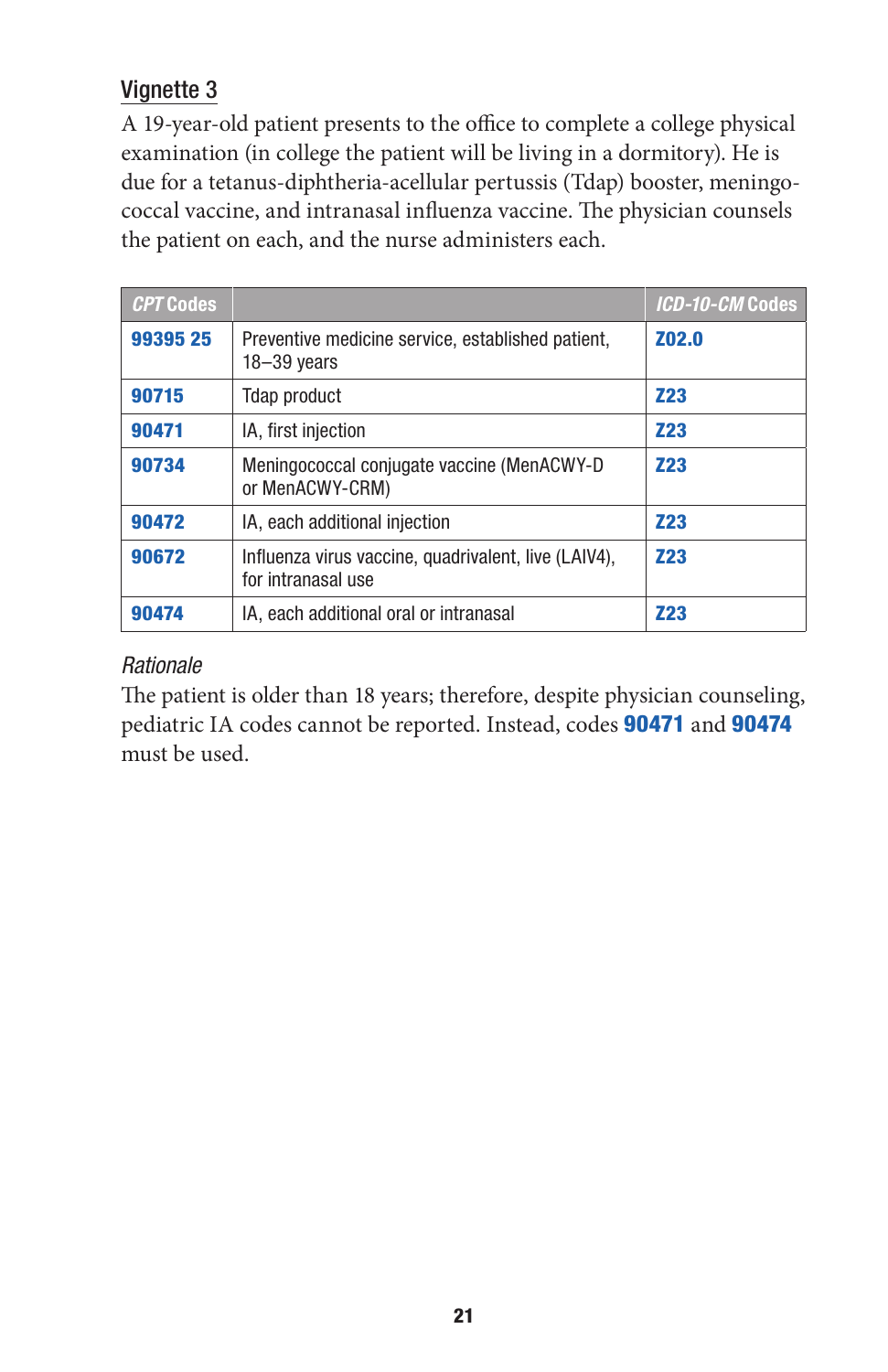# Vignette 4

A 17-year-old patient presents to the office for her annual checkup and to complete a college physical examination (in college the patient will be living in a dormitory). The patient is healthy and due for a Tdap booster, meningococcal vaccine, first HPV (9-valent) vaccine, and influenza vaccine. The physician counsels the patient only on the meningococcal and HPV vaccines, and the nurse administers each. The patient is asked to return in 4 to 6 weeks for her second HPV vaccine.

| <b>CPT Codes</b><br>(First Visit Only) |                                                                            | ICD-10-CM Codes<br>(First Visit Only) |
|----------------------------------------|----------------------------------------------------------------------------|---------------------------------------|
| 99395 25                               | Preventive medicine service, established<br>patient, 12–17 years           | <b>Z00.0 and Z02.0</b>                |
| 90734                                  | Meningococcal (MCV4) product                                               | <b>Z23</b>                            |
| 90651                                  | HPV (9-valent) product                                                     | <b>Z23</b>                            |
| <b>90460</b> $(x2)$                    | Pediatric IA (meningococcal and HPV),<br>first component                   | <b>Z23</b>                            |
| 90715                                  | Tdap product                                                               | <b>Z23</b>                            |
| <b>90472</b> ( $\times 2$ )            | IA, each additional injection (Tdap)                                       | <b>Z23</b>                            |
| 90686                                  | Influenza virus vaccine, quadrivalent,<br>preservative free, 0.5 mL dosage | <b>Z23</b>                            |

## *Rationale*

Because the physician documents counseling only for the meningococcal and HPV vaccines, code **90460** can be reported only for those vaccines because the patient meets the age criteria. For the Tdap and influenza vaccines, defer to non-pediatric IA codes (90471, 90472). In this case, however, a first vaccine code is already reported with code 90460, so the additional IA code 90472 has to be reported. While *ICD-10-CM*  does not provide official ages for the "adult" *ICD-10-CM* codes (Z00.00 and **Z00.01**) in lieu of the well-child examination codes, many payers use age 17 years as the cutoff. Refer to specific payer policy for details.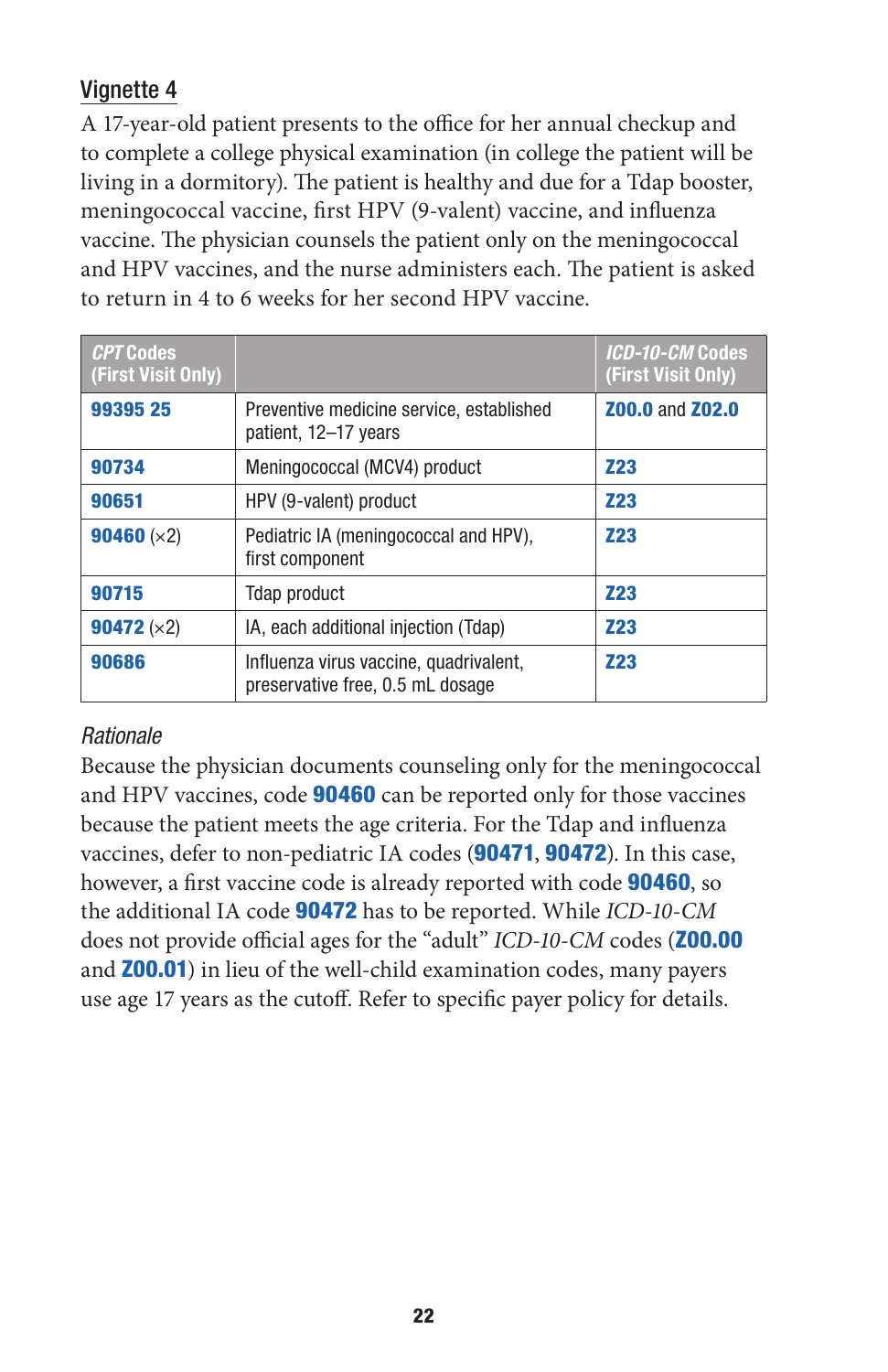# Vignette 5

A 6-month-old patient presents to the office for her routine checkup and to receive vaccines. The patient is due for DTaP, pneumococcal, and hepatitis B vaccines. During the examination, the physician finds an upper respiratory infection and fever. The physician counsels the parent on the vaccines but decides to defer for 2 weeks. The physician completes the well-baby checkup on that day.

Two weeks later, the patient returns. The patient is afebrile and asymptomatic and is seen only by the nurse. The DTaP, pneumococcal, and hepatitis B vaccines are administered.

| <b>CPT Code</b><br>(First Visit)                                                                                                                 |                                                              | ICD-10-CM Code<br>(First Visit)    |
|--------------------------------------------------------------------------------------------------------------------------------------------------|--------------------------------------------------------------|------------------------------------|
| 99391                                                                                                                                            | Preventive medicine service, established<br>patient, <1 year | Z00.121                            |
| An appropriate acute sick visit (eg, <b>99213</b> ) may be reported in addition with modifier 25<br>and linked to an appropriate ICD-10-CM code. |                                                              |                                    |
| <i>CPT</i> Codes<br>(2 Weeks Later)                                                                                                              |                                                              | ICD-10-CM Codes<br>(2 Weeks Later) |
| 90700                                                                                                                                            | DTaP product                                                 | <b>Z23</b>                         |
| 90670                                                                                                                                            | Pneumococcal product                                         | <b>Z23</b>                         |
| 90744                                                                                                                                            | Hepatitis B vaccine product                                  | <b>Z23</b>                         |
| 90471                                                                                                                                            | IA (DTaP), first vaccine                                     | <b>Z23</b>                         |
| <b>90472</b> ( $\times$ 2)                                                                                                                       | IA (pneumococcal, hepatitis B), each<br>additional vaccine   | <b>Z23</b>                         |

# *Rationale*

If counseling occurs outside the IA service, there is no way to report it separately. Therefore, in this vignette, there is nothing separate to report during the well-baby visit, and when the patient returns and sees only the nurse, pediatric IA codes cannot be reported; defer to codes **90471– 90474.** During the preventive medicine service, when an acute illness is detected, a code from **99212–99215** can be reported if the service is significant and separately identifiable. Code **9921x** is reported with modifier 25. When the patient returns *only for vaccines,* an E/M service is not reported. The *ICD-10-CM* code will be reported for *with abnormal findings* (Z00.121) because an abnormality was identified during the encounter.

For more information on IA codes, refer to the Coding at the AAP website (www.aap.org/coding) and its page dedicated to vaccine coding.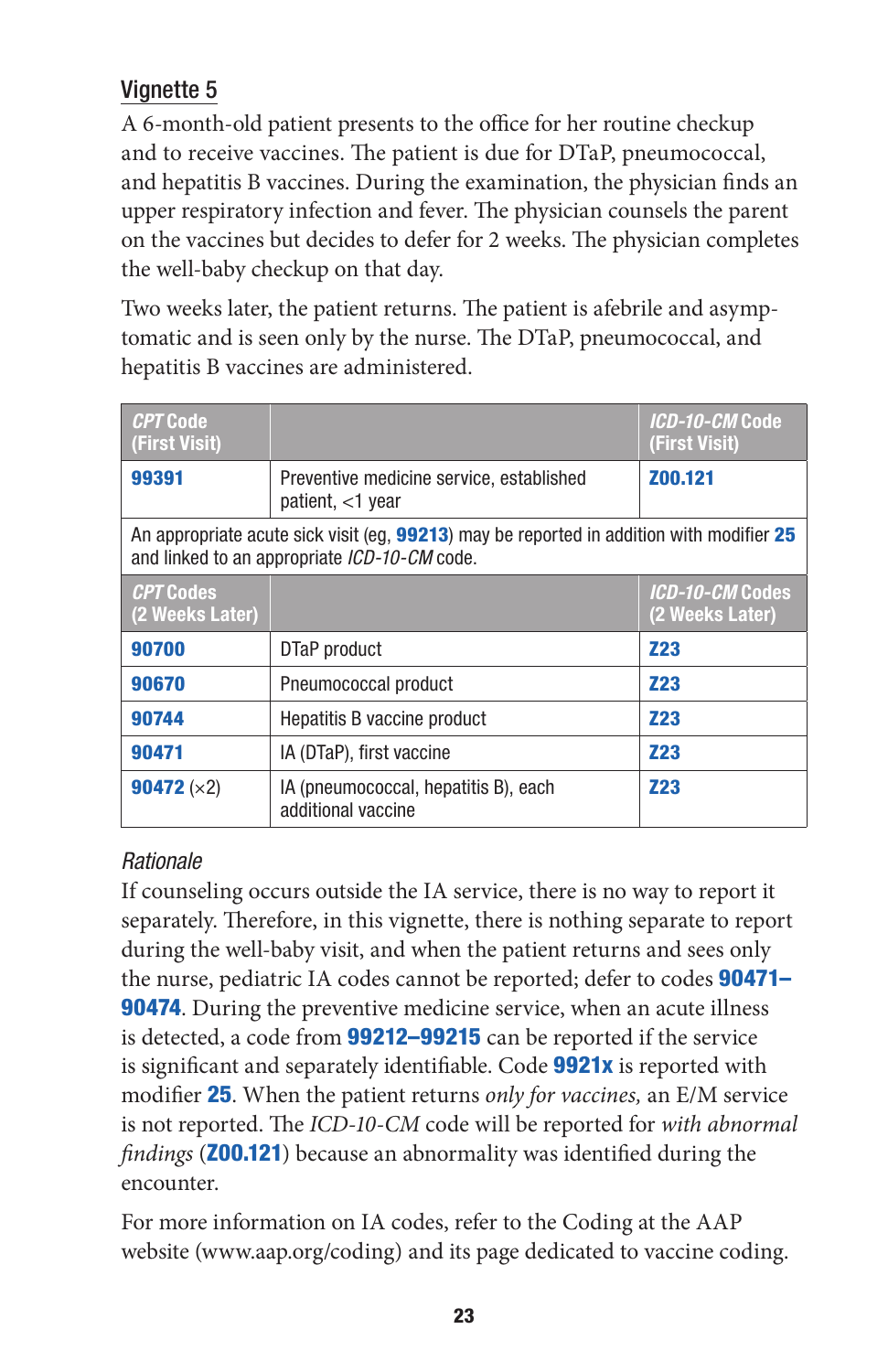# How to Code When Immunizations Are Not Administered

# *ICD-CM-10* Codes

- ▶ For many reasons, immunizations are not given during routine preventive medicine services. Parents may refuse vaccines or defer them, a patient may be ill at the time and it is counteractive to administer, or the patient may already have had the disease or be immune.
- ▶ Because of tracking purposes and quality measures, it is important to report non-administration as part of the *ICD-10-CM* codes. The following *ICD-10-CM* codes were created to report why a vaccine is not given:

Vaccination not carried out due to

| <b>Z28.01</b> | Acute illness                                    |
|---------------|--------------------------------------------------|
| <b>Z28.02</b> | Chronic illness or condition                     |
| <b>Z28.03</b> | Immunocompromised state                          |
| <b>Z28.04</b> | Allergy to vaccine or component                  |
| <b>Z28.1</b>  | Religious reasons                                |
| <b>Z28.20</b> | Unspecified reason                               |
| <b>Z28.21</b> | Patient refusal                                  |
| <b>Z28.81</b> | Patient had disease being vaccinated against     |
| <b>Z28.82</b> | Caregiver refusal                                |
| <b>Z28.83</b> | Vaccine was unavailable (eg, manufacturer delay) |
| <b>Z28.89</b> | Other reason                                     |

# Vignette

A 1-year-old presents for his routine well-child examination. He is scheduled to receive his first measles, mumps, rubella; hepatitis A; and varicella vaccines. Because he had a documented case of varicella when he was 9 months of age, the varicella vaccine is not given.

Report the following *ICD-10-CM* codes linked to the E/M service:

- **Z23** Encounter for immunization
- **Z28.81** Vaccination not carried out due to patient having had the disease being vaccinated against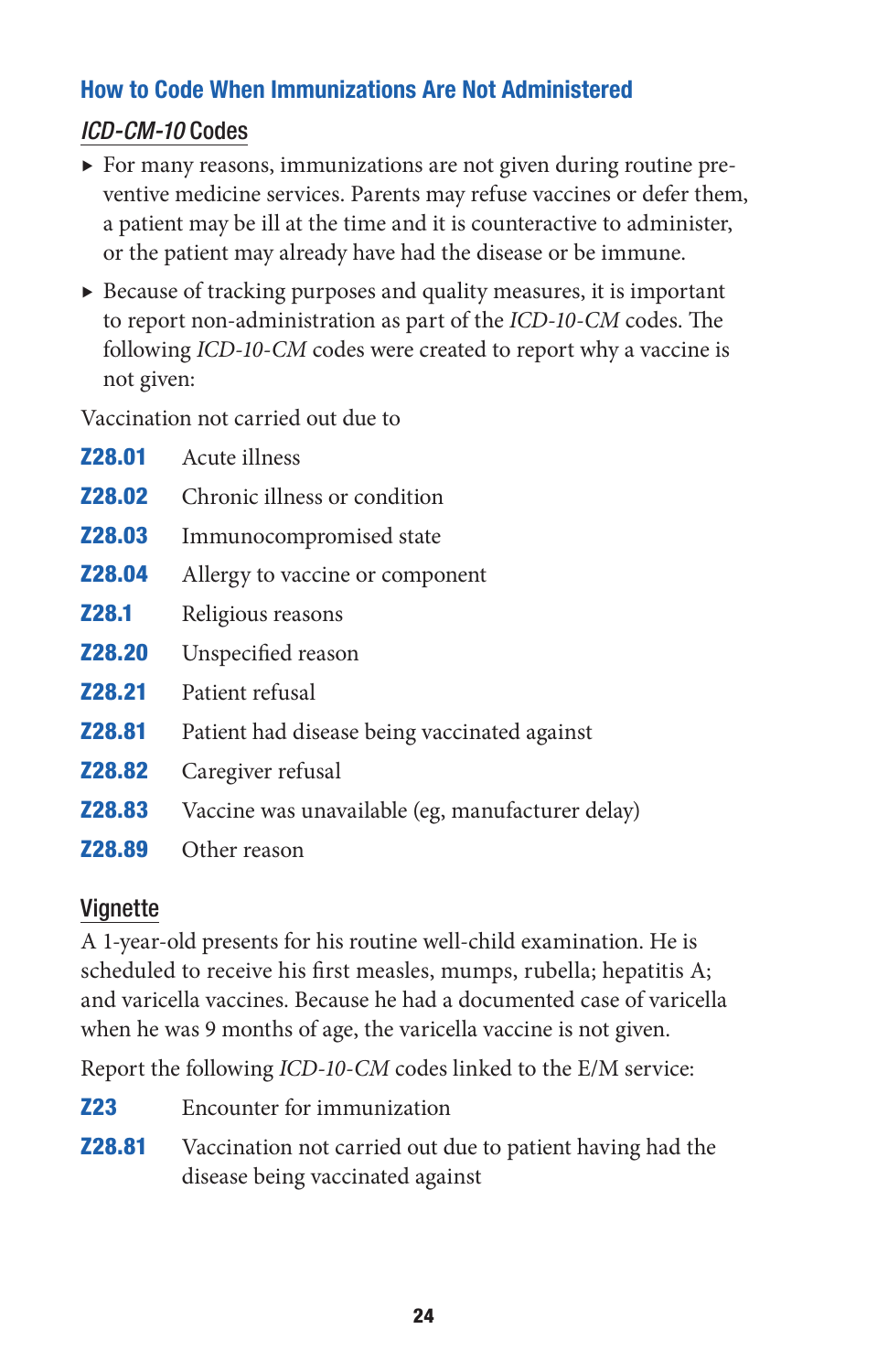## VACCINES FOR CHILDREN PROGRAM

The rules for reporting vaccines for patients who qualify for the Vaccines for Children (VFC) program vary greatly. Some states require that the product code be submitted, while others require the IA codes. Some require the use of modifiers, while others do not. Currently, the VFC program does not recognize component-based vaccine counseling; therefore, you will not be paid for *CPT* code 90461. The American Academy of Pediatrics continues to work on changing this so pediatric providers can be properly compensated for giving multiple-component vaccines. Also be sure to check with your individual state Medicaid plan for varying rules, including, but not limted to, being able to report code **99211** in addition to IA codes for vaccine-only encounters. Be sure to get these rules in writing.

| <b>Product</b><br>Code | <b>Separately report the</b><br>administration with<br>codes 90460-90461<br>or 90471-90474.                                                                                                         | <b>Manufacturer</b> | <b>Brand</b>                                            | No. of<br><b>Vaccine</b><br><b>Components</b> |
|------------------------|-----------------------------------------------------------------------------------------------------------------------------------------------------------------------------------------------------|---------------------|---------------------------------------------------------|-----------------------------------------------|
| 90702                  | Diphtheria and tetanus<br>toxoids (DT), adsorbed when<br>administered to younger than<br>seven years, for IM use                                                                                    | <b>SP</b>           | Diphtheria<br>and Tetanus<br><b>Toxoids</b><br>Adsorbed | 2                                             |
| 90700                  | Diphtheria, tetanus toxoids,<br>and acellular pertussis vaccine<br>(DTaP), when administered to<br><7 years, for IM use                                                                             | <b>SP</b><br>GSK    | <b>DAPTACEL</b><br><b>INFANRIX</b>                      | 3                                             |
| 90696                  | Diphtheria, tetanus toxoids,<br>and acellular pertussis vaccine<br>and inactivated poliovirus<br>vaccine (DTaP-IPV), when<br>administered to children<br>4-6 years of age, for IM use               | GSK<br>SP           | <b>KINRIX</b><br>Quadracel                              | 4                                             |
| 90697                  | Diphtheria, tetanus toxoids,<br>acellular pertussis vaccine,<br>inactivated poliovirus vaccine,<br>w PRP-OMP conjugate<br>vaccine.<br>and hepatitis B vaccine<br>(DTaP-IPV-Hib-HepB),<br>for IM use | Merck<br><b>SP</b>  | <b>VAXELIS</b>                                          | 6                                             |

#### Commonly Administered Pediatric Vaccines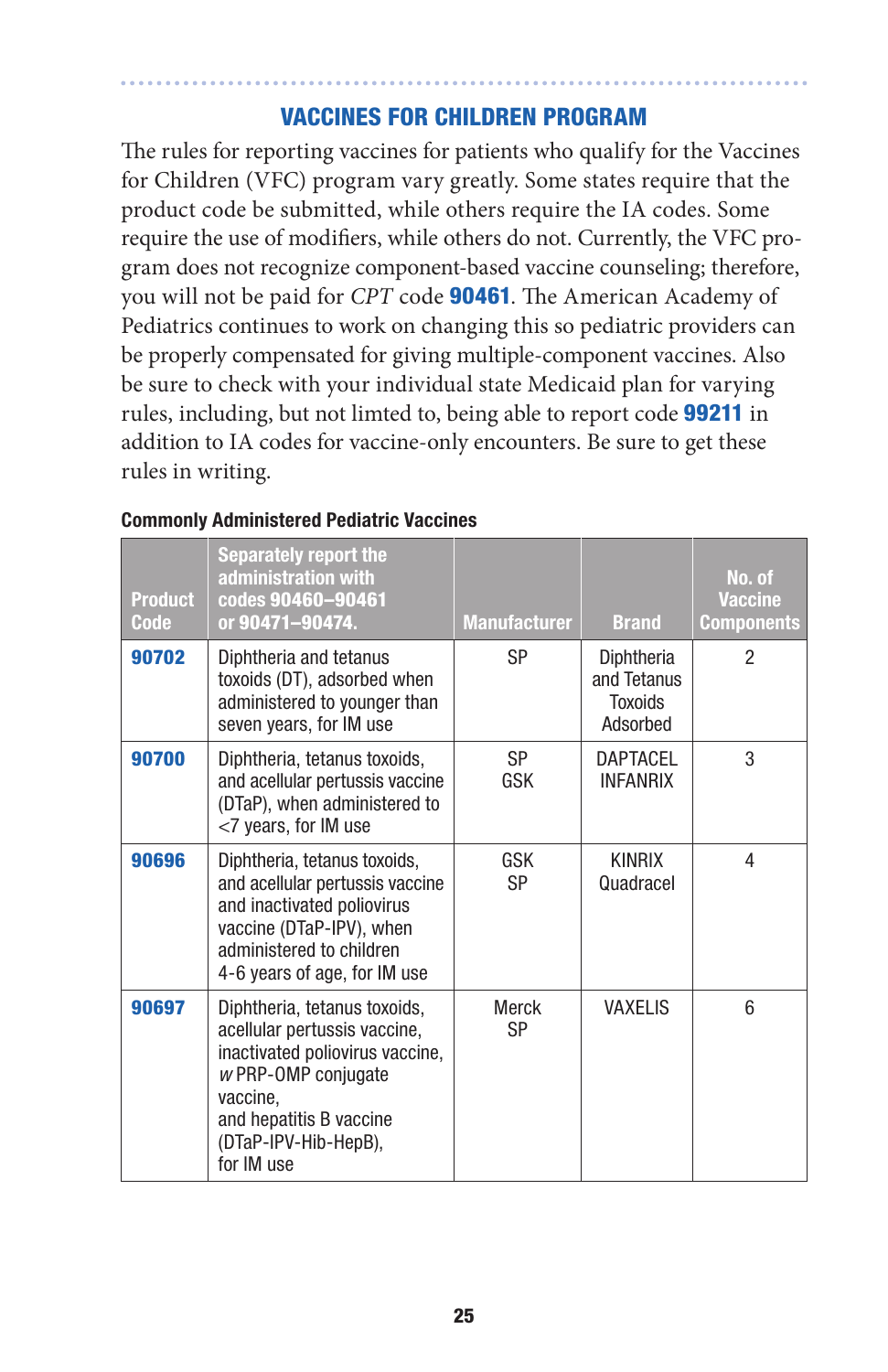## Commonly Administered Pediatric Vaccines (*continued*)

| <b>Product</b><br>Code | <b>Separately report the</b><br>administration with<br>codes 90460-90461<br>or 90471-90474.                                                                           | <b>Manufacturer</b> | <b>Brand</b>                         | No. of<br><b>Vaccine</b><br>Components |
|------------------------|-----------------------------------------------------------------------------------------------------------------------------------------------------------------------|---------------------|--------------------------------------|----------------------------------------|
| 90698                  | Diphtheria, tetanus toxoids,<br>acellular pertussis vaccine,<br>Haemophilus influenzae type b,<br>and inactivated poliovirus<br>vaccine (DTaP-IPV/Hib),<br>for IM use | SP                  | Pentacel                             | 5                                      |
| 90723                  | Diphtheria, tetanus toxoids,<br>acellular pertussis vaccine,<br>Hepatitis B, and inactivated<br>poliovirus vaccine (DTaP-<br>Hep B-IPV), for IM use                   | GSK                 | <b>PEDIARIX</b>                      | 5                                      |
| 90633                  | Hepatitis A vaccine (Hep A),<br>pediatric/adolescent dosage,<br>2 dose, for IM use                                                                                    | GSK<br><b>Merck</b> | <b>HAVRIX</b><br><b>VAQTA</b>        | 1                                      |
| 90740                  | Hepatitis B vaccine (Hep B),<br>dialysis or immunosuppressed<br>patient dosage, 3 dose,<br>for IM use                                                                 | Merck               | <b>RECOMBIVAX</b><br>НB              | 1                                      |
| 90743                  | Hepatitis B vaccine (Hep B),<br>adolescent, 2 dose, for IM use                                                                                                        | Merck               | RECOMBIVAX<br>HB                     | 1                                      |
| 90744                  | Hepatitis B vaccine (Hep B),<br>pediatric/adolescent dosage,<br>3 dose, for IM use                                                                                    | Merck<br><b>GSK</b> | <b>RECOMBIVAX</b><br>НB<br>ENERGIX-B | 1                                      |
| 90746                  | Hepatitis B vaccine (Hep B),<br>adult dosage, for IM use                                                                                                              | Merck<br><b>GSK</b> | <b>RECOMBIVAX</b><br>НB<br>ENERGIX-B | 1                                      |
| 90747                  | Hepatitis B vaccine (Hep B),<br>dialysis or immunosuppressed<br>patient dosage, 4 dose,<br>for IM use                                                                 | <b>GSK</b>          | ENERGIX-B                            | 1                                      |
| 90647                  | Haemophilus influenzae type b<br>vaccine (Hib), PRP-OMP<br>conjugate, 3 dose, for IM use                                                                              | Merck               | PedvaxHIB                            | 1                                      |
| 90648                  | Haemophilus influenzae type b<br>vaccine (Hib), PRP-T conjugate,<br>4 dose, for IM use                                                                                | SP<br>GSK           | ActHIB<br><b>HIBERIX</b>             | 1                                      |
| 90651                  | Human Papillomavirus vaccine<br>types 6, 11, 16, 18, 31, 33, 45,<br>52, 58, nonavalent (HPV), 2 or<br>3 dose schedule, for IM use                                     | <b>Merck</b>        | <b>GARDASIL 9</b>                    | 1                                      |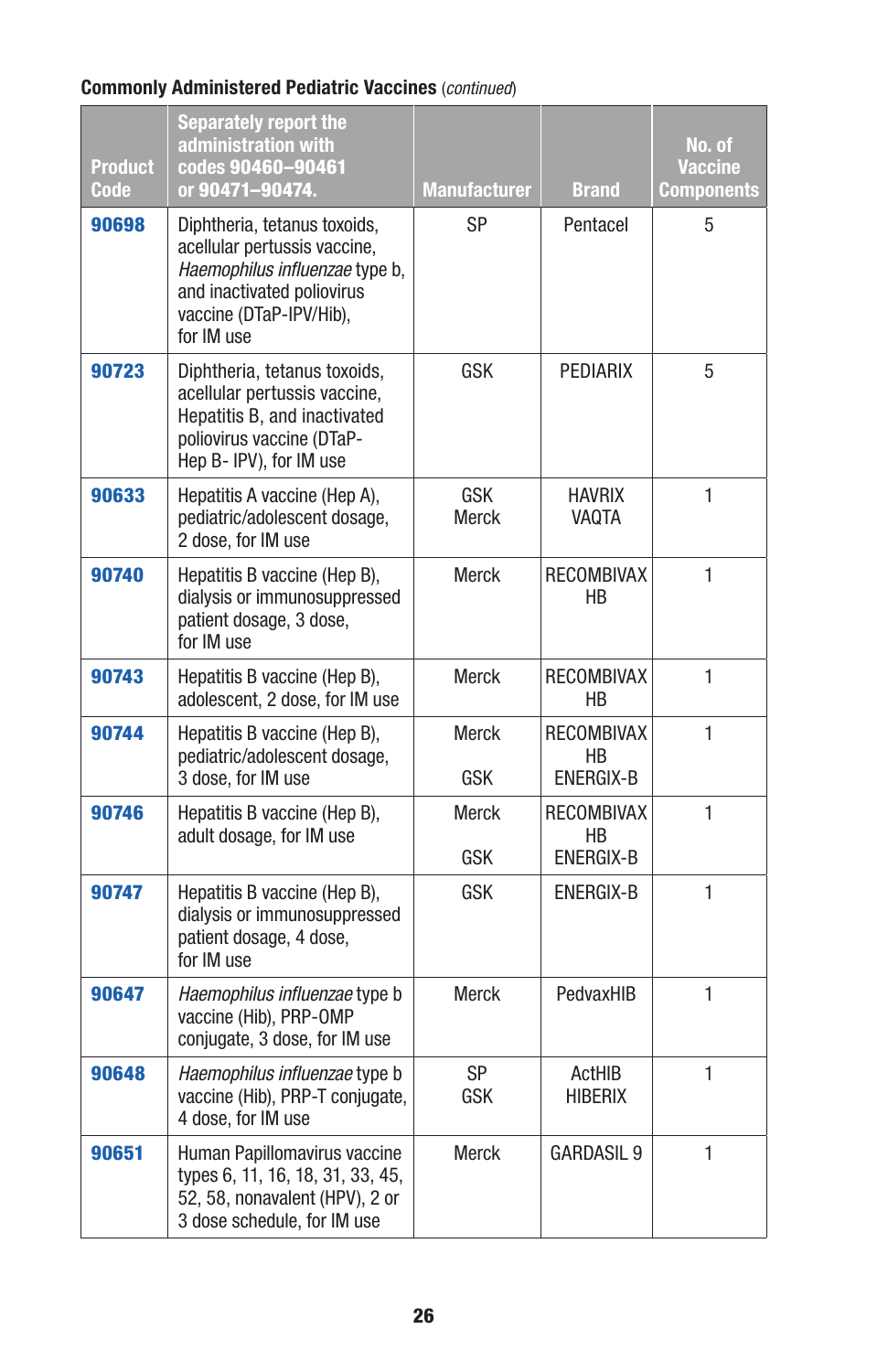| <b>Product</b><br><b>Code</b> | <b>Separately report the</b><br>administration with<br>codes 90460-90461<br>or 90471-90474.                                                                                           | <b>Manufacturer</b> | <b>Brand</b>       | No. of<br><b>Vaccine</b><br><b>Components</b> |
|-------------------------------|---------------------------------------------------------------------------------------------------------------------------------------------------------------------------------------|---------------------|--------------------|-----------------------------------------------|
| 90707                         | Measles, mumps, and rubella<br>virus vaccine (MMR), live, for<br>subcutaneous use                                                                                                     | Merck               | M-M-R II           | 3                                             |
| 90710                         | Measles, mumps, rubella, and<br>varicella vaccine (MMRV), live,<br>for subcutaneous use                                                                                               | <b>Merck</b>        | ProQuad            | 4                                             |
| 90619                         | Meningococcal conjugate<br>vaccine, serogroups A, C, W, Y,<br>quadrivalent, tetanus toxoid<br>carrier (MenACWY-TT), for<br>IM use                                                     | SP                  | MenQuadfi          | 1                                             |
| 90620                         | Meningococcal recombinant<br>protein and outer membrane<br>vesicle vaccine, serogroup B<br>(MenB-4C), 2 dose schedule,<br>for IM use                                                  | GSK                 | <b>Bexsero</b>     | $\mathbf{1}$                                  |
| 90621                         | Meningococcal recombinant<br>lipoprotein vaccine, serogroup B,<br>2 or 3 dose schedule, for IM use                                                                                    | Pfizer              | Trumenba           | 1                                             |
| 90734                         | Meningococcal conjugate<br>vaccine, serogroups A, C, W, Y,<br>quadrivalent, diphtheria toxoid<br>carrier (MenACWY-D) or CRM197<br>carrier(MenACWY-CRM), for<br>IM use                 | SP<br>GSK           | Menactra<br>Menyeo | 1                                             |
| 90670                         | Pneumococcal conjugate<br>vaccine, 13 valent (PCV13),<br>for IM use                                                                                                                   | Pfizer              | PREVNAR 13         | $\mathbf{1}$                                  |
| 90732                         | Pneumococcal polysaccharide<br>vaccine, 23-valent (PPSV23),<br>adult or immunosuppressed<br>patient dosage, when adminis-<br>tered to 2 years or older, for<br>subcutaneous or IM use | Merck               | PNEUMOVAX<br>23    | 1                                             |
| 90713                         | Poliovirus vaccine (IPV),<br>inactivated, for subcutaneous<br>or IMuse                                                                                                                | <b>SP</b>           | <b>IPOL</b>        | $\mathbf{1}$                                  |
| 90680                         | Rotavirus vaccine, pentavalent<br>(RV5), 3 dose schedule, live,<br>for oral use                                                                                                       | Merck               | RotaTeq            | 1                                             |
| 90681                         | Rotavirus vaccine, human,<br>attenuated (RV1), 2 dose<br>schedule, live, for oral use                                                                                                 | GSK                 | ROTARIX            | 1                                             |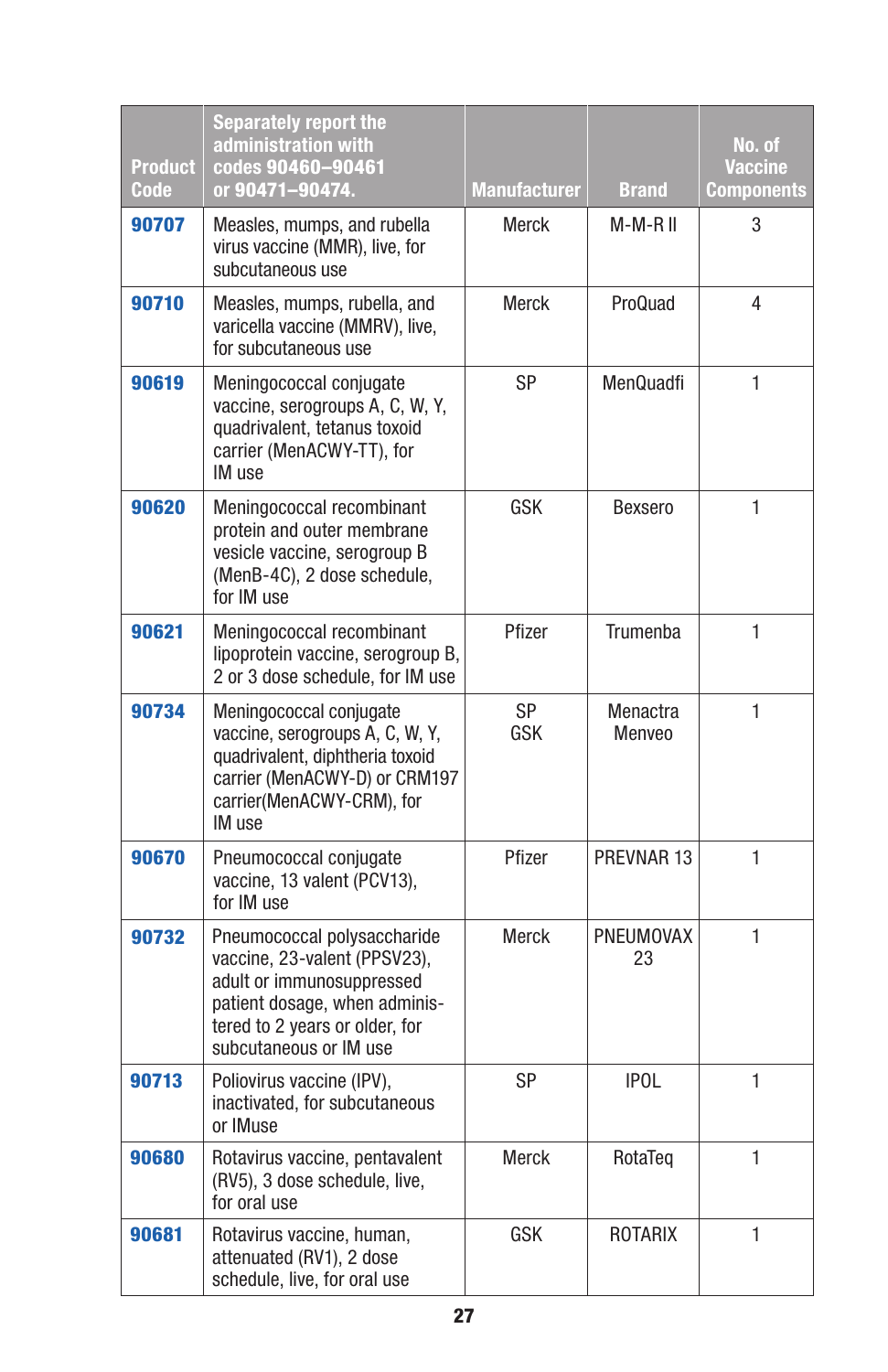#### Commonly Administered Pediatric Vaccines (*continued*)

| <b>Product</b><br>Code | <b>Separately report the</b><br>administration with<br>codes 90460-90461<br>or 90471-90474.                                                  | <b>Manufacturer</b>                       | <b>Brand</b>                                                             | No. of<br><b>Vaccine</b><br>Components |
|------------------------|----------------------------------------------------------------------------------------------------------------------------------------------|-------------------------------------------|--------------------------------------------------------------------------|----------------------------------------|
| 90714                  | Tetanus and diphtheria toxoids<br>(Td) adsorbed, preservative<br>free, when administered to<br>seven years or older, for IM use              | MBL<br><b>SP</b>                          | <b>TDVAX</b><br><b>TENIVAC</b>                                           | 2                                      |
| 90715                  | Tetanus, diphtheria toxoids<br>and acellular pertussis vaccine<br>(Tdap), when administered to<br>7 years or older, for IM use               | SP<br>GSK                                 | <b>ADACEL</b><br><b>BOOSTRIX</b>                                         | 3                                      |
| 90716                  | Varicella virus vaccine (VAR),<br>live, for subcutaneous use                                                                                 | Merck                                     | <b>VARIVAX</b>                                                           | 1                                      |
| 90749                  | Unlisted vaccine or toxoid                                                                                                                   | Please see CPT manual.                    |                                                                          |                                        |
| 90672                  | Influenza virus vaccine, quad<br>(LAIV), live, intranasal use                                                                                | AstraZeneca                               | <b>Flumist Quad</b>                                                      | $\mathbf{1}$                           |
| 90674                  | Influenza virus vaccine, quad<br>(cclIV4), derived from cell<br>cultures, subunit, preservative<br>and antibiotic free, 0.5 mL<br>dosage, IM | Segirus                                   | <b>Flucelvax</b>                                                         | $\mathbf{1}$                           |
| 90682                  | Influenza virus vaccine,<br>quad (RIV4), derived from<br>recombinant DNA, HA protein<br>only, preservative and<br>antibiotic free. IM use    | Segirus                                   | <b>Flublok Quad</b>                                                      | $\mathbf{1}$                           |
| 90685                  | Influenza virus vaccine, quad<br>(IIV4), split virus, preservative<br>free, 0.25ml dose, for IM use                                          | <b>Segirus</b><br><b>GSK</b><br><b>SP</b> | Afluria<br><b>Fluarix</b><br><b>Fluzone Quad</b>                         | $\mathbf{1}$                           |
| 90686                  | Influenza virus vaccine, quad<br>(IIV4), split virus, preservative<br>free, 0.5ml dosage, for IM use                                         | Segirus<br><b>GSK</b><br><b>GSK</b><br>SP | Afluria<br><b>FLUARIX Quad</b><br><b>FLULAVAL</b><br><b>Fluzone Quad</b> | $\mathbf{1}$                           |
| 90687                  | Influenza virus vaccine,<br>quad (IIV4), split virus,<br>0.25ml dosage, for IM use                                                           | <b>Segirus</b><br>SP                      | Afluria Quad<br><b>Fluzone Quad</b>                                      | $\mathbf{1}$                           |
| 90688                  | Influenza virus vaccine,<br>quad (IIV4), split virus,<br>0.5ml dosage, for IM use                                                            | Segirus<br>SP                             | Afluria<br><b>Fluzone Quad</b>                                           | 1                                      |
| 90756                  | Influenza virus vaccine, quad<br>(cclIV4), derived from cell<br>cultures, subunit, antibiotic<br>free, 0.5mL dosage, for IM use              | Segirus                                   | Flucelvax Quad                                                           | $\mathbf{1}$                           |

Current at time of publication. Developed and maintained by the American Academy of Pediatrics. Updated periodically at https://www.aap.org/en-us/Documents/coding\_vaccine\_coding\_table.pdf. For reporting purposes only. Any vaccine products still US Food and Drug Administration pending are not listed in this resource.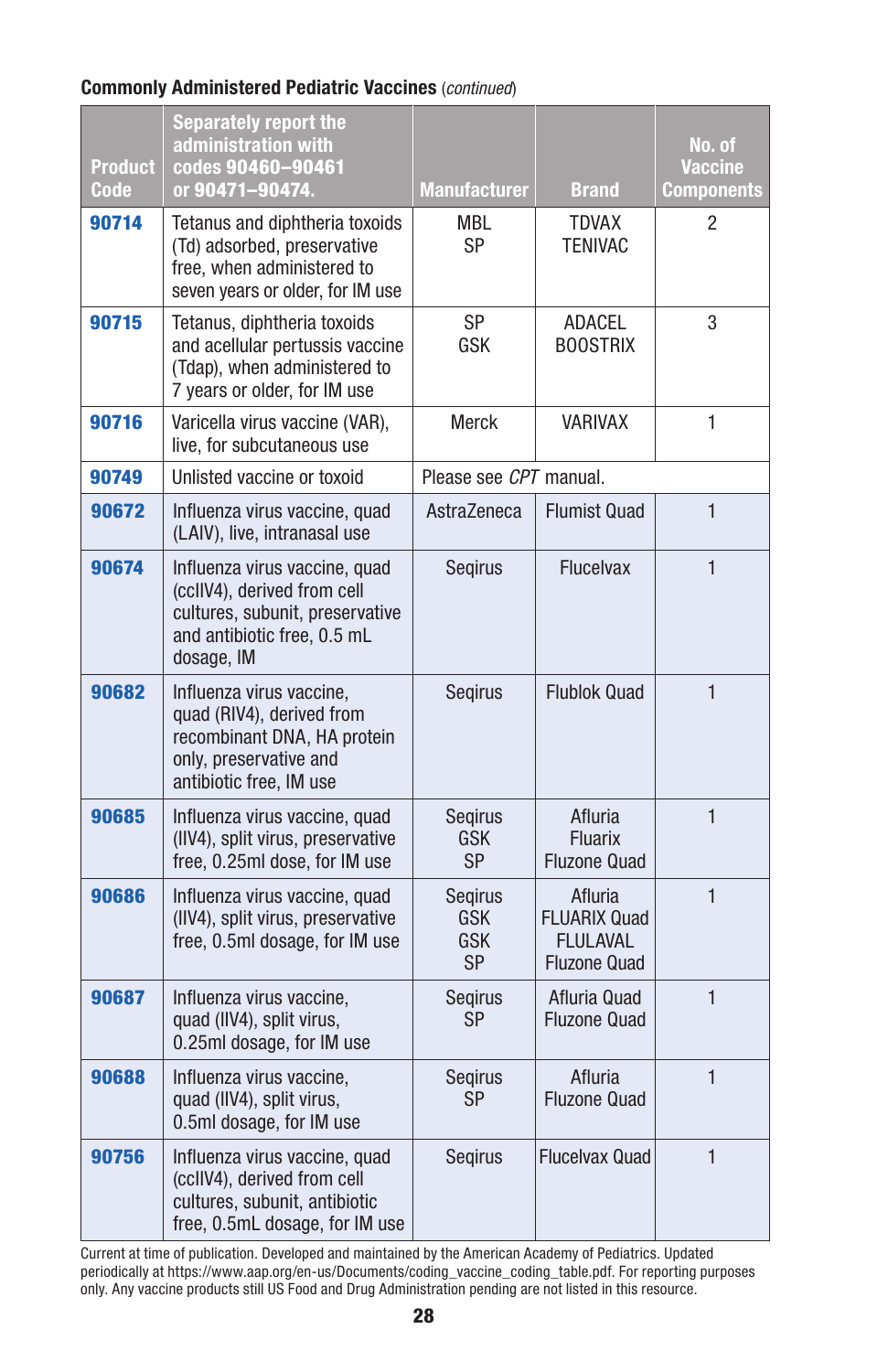# **LABORATORY**

Two different practice models surround the conducting of laboratory tests: blood is drawn in office and specimen is sent to an outside laboratory for analysis, or blood is drawn and laboratory tests are performed in the physician's practice. Never report the laboratory code for a laboratory test that the practice does not run in-house or is not financially responsible for and billed by the outside laboratory. In those cases, report only the blood draw and specimen handling, as appropriate.

## Model 1: Blood is drawn in office and specimen is sent to an outside laboratory for analysis.

## *CPT* Code

**99000** Handling and/or conveyance of specimen for transfer from the physician's office to a laboratory

## Venipuncture *CPT* Codes

| 36406 | Venipuncture, younger than 3 years, necessitating physician's |
|-------|---------------------------------------------------------------|
|       | skill, not to be used for routine venipuncture                |

- **36410** Venipuncture, 3 years or older, necessitating physician's skill, for diagnostic or therapeutic purposes (not to be used for routine venipuncture)
- **36415** Collection of venous blood by venipuncture
- **36416** Collection of capillary blood specimen (eg, finger, heel, ear stick)

# Venipuncture *ICD-10-CM* Codes

Link to *ICD-10-CM* codes for the well-child examination or for specific screening tests.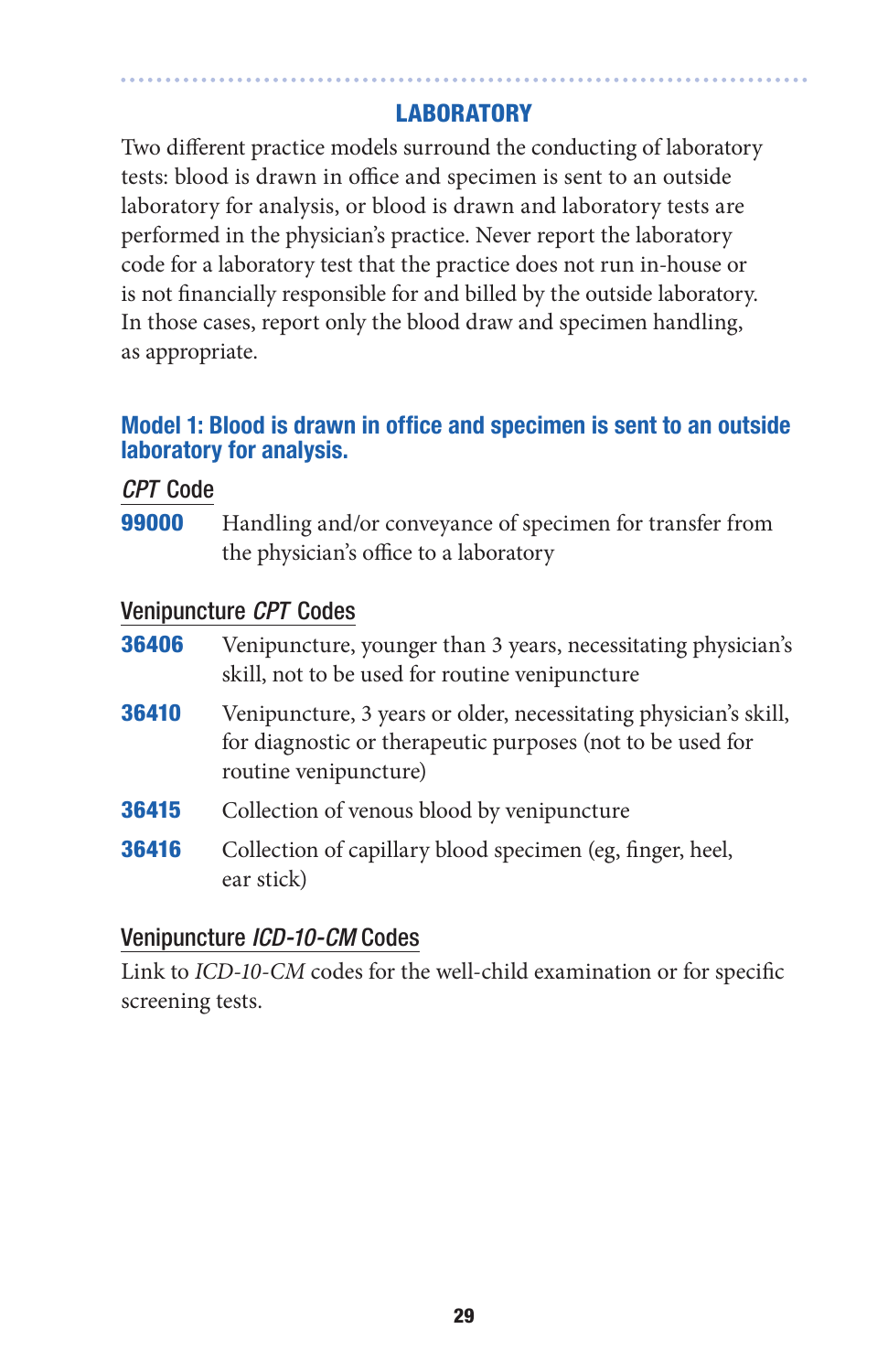## Model 2: Blood is drawn and laboratory tests are performed in the physician's practice.

## Venipuncture *CPT* Codes

| 36406 | Venipuncture, younger than 3 years, necessitating physician's<br>skill, not to be used for routine venipuncture                                         |
|-------|---------------------------------------------------------------------------------------------------------------------------------------------------------|
| 36410 | Venipuncture, 3 years or older, necessitating physician's skill,<br>for diagnostic or therapeutic purposes (not to be used for<br>routine venipuncture) |
| 36415 | Collection of venous blood by venipuncture                                                                                                              |
| 36416 | Collection of capillary blood specimen (eg, finger, heel,<br>ear stick)                                                                                 |

## Venipuncture *ICD-10-CM* Codes

Link to *ICD-10-CM* codes for the well-child examination or for specific screening tests.

## Bilirubin *CPT* Codes

- 82247 Bilirubin, total
- 88720 Bilirubin, total, transcutaneous

# Bilirubin *ICD-10-CM* Code

Z13.228 Encounter for screening for other metabolic disorder

## Dyslipidemia Screening *CPT* Codes

- 80061 Lipid panel (includes total cholesterol, high-density lipoprotein [HDL] cholesterol, and triglycerides]
- 82465 Cholesterol, serum, total
- 83718 Lipoprotein, direct measurement, high-density cholesterol (HDL cholesterol)
- 84478 Triglycerides

# Dyslipidemia Screening *ICD-10-CM* Code

**Z13.220** Encounter for screening for lipid disorders

# Anemia Screening *CPT* Code

85018 Blood count; hemoglobin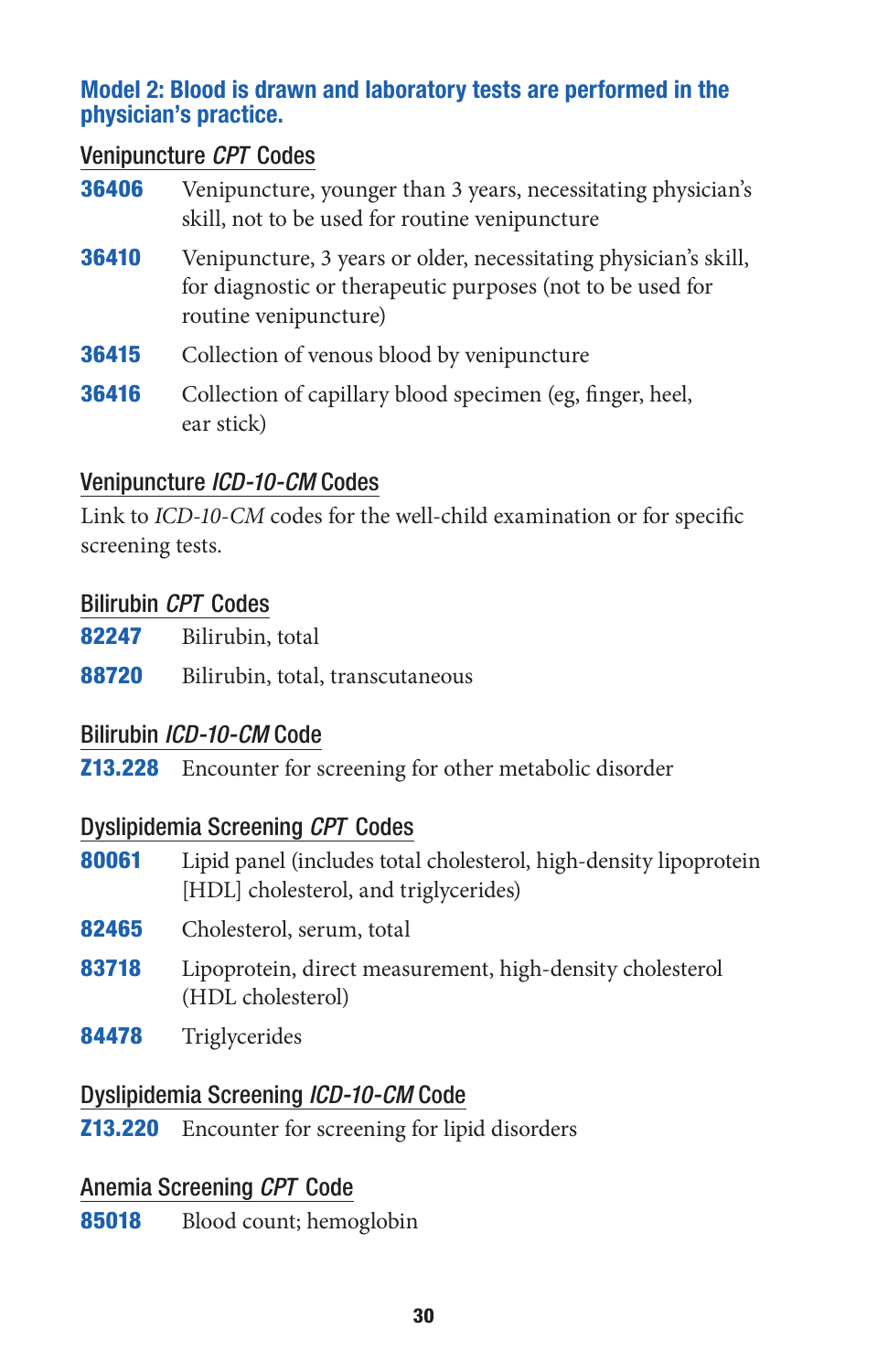# Anemia Screening *ICD-10-CM* Code

**Z13.0** Encounter for screening for diseases of the blood and blood-forming organs and certain disorders involving the immune mechanism (eg, anemia)

## Lead Screening *CPT* Code

**83655** Lead

# Lead Screening *ICD-10-CM* Code

**Z13.88** Encounter for screening for disorder due to exposure to contaminants

# Newborn Metabolic Screening HCPCS Code

**NOTE:** See Healthcare Common Procedure Coding System Codes section on page 34 for explanation of HCPCS codes.

**S3620** Newborn metabolic screening panel, includes test kit, postage, and the laboratory tests specified by the state for inclusion in this panel (eg, galactose; hemoglobin, electrophoresis; hydroxyprogesterone, 17-D; phenylalanine [phenylketonuria (PKU)]; and thyroxine, total)

**NOTE:** Only report code **S3620** if you are billing for the actual running of the laboratory test or test kit. Otherwise only report the appropriate blood collection code (eg, **36416**).

# Newborn Metabolic Screening *ICD-10-CM* Codes

Report the diagnosis codes for the state-specific newborn screening tests conducted. Examples include

| <b>Z13.0</b>  | Encounter for screening for diseases of the blood and<br>blood-forming organs and certain disorders involving the<br>immune mechanism (eg, anemia, sickle cell) |
|---------------|-----------------------------------------------------------------------------------------------------------------------------------------------------------------|
| <b>Z13.21</b> | Encounter for screening for nutritional disorder                                                                                                                |
| Z13.228       | Encounter for screening for other metabolic disorders<br>(eg, PKU, galactosemia)                                                                                |
| Z13.29        | Encounter for screening for other suspected endocrine<br>disorder (eg, thyroid)                                                                                 |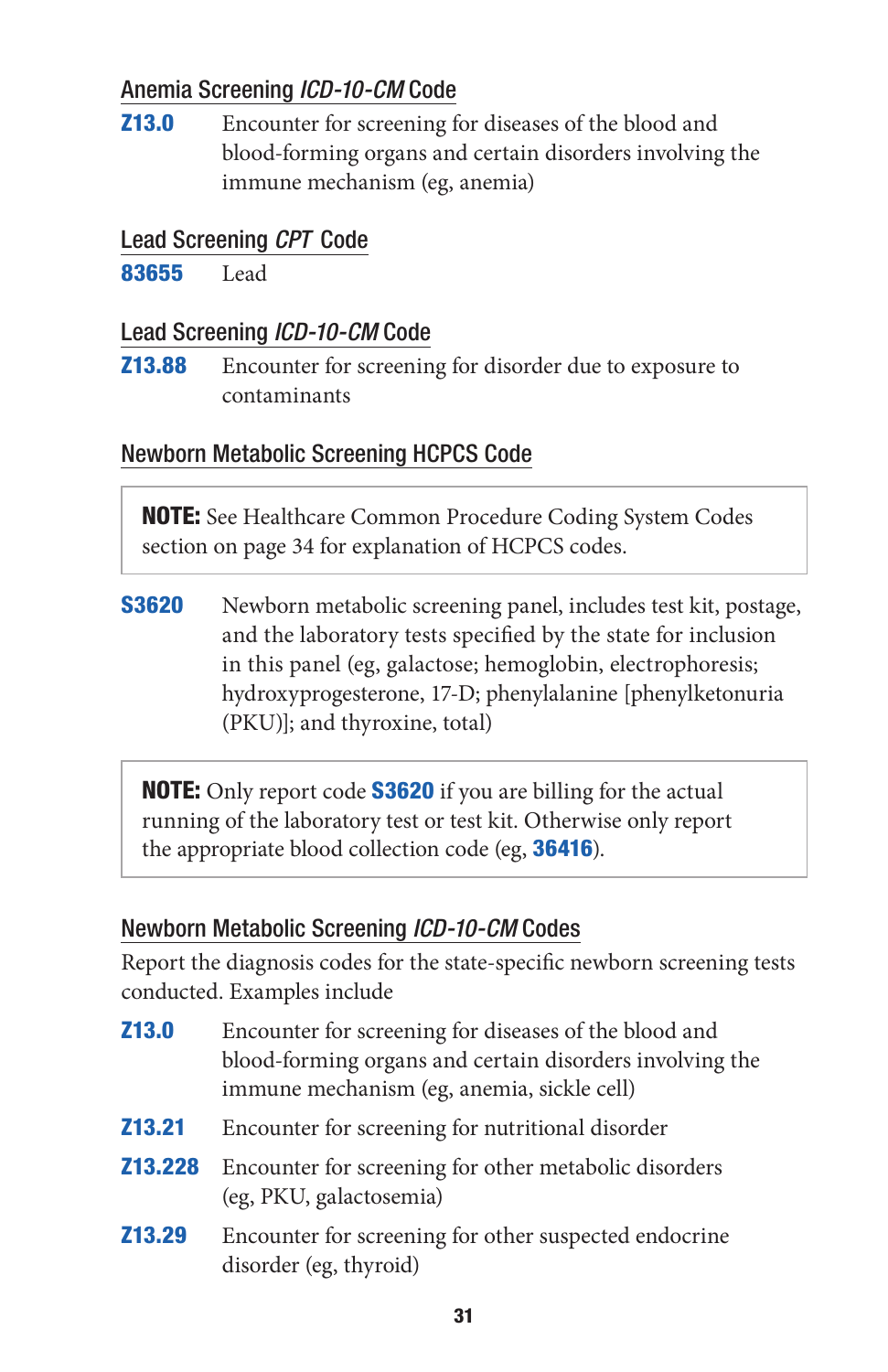NOTE: See Healthcare Common Procedure Coding System Codes section on page 34 for explanation of HCPCS codes.

**Q0091** Screening Papanicolaou smear; obtaining, preparing, and conveyance of cervical or vaginal smear to laboratory

## Papanicolaou Smear *CPT* Code

Collection of a cervical specimen via a pelvic examination is included in the preventive medicine service code (99381-99385 and 99391-99395).

## Papanicolaou Smear *ICD-10-CM* Codes

| <b>Z12.4</b>  | Encounter for screening for malignant neoplasm of cervix<br>(excludes HPV)      |
|---------------|---------------------------------------------------------------------------------|
| <b>Z12.72</b> | Encounter for screening for malignant neoplasm of vagina                        |
| Z12.79        | Encounter for screening for malignant neoplasm of other<br>genitourinary organs |
| <b>Z12.89</b> | Encounter for screening for malignant neoplasms of other sites                  |

# Tuberculosis Testing (Mantoux/Purified Protein Derivative [PPD])

## Administration of PPD Test

| <i>CPT</i> Code |                                         | <i>ICD-10-CM</i> Code |                                                         |
|-----------------|-----------------------------------------|-----------------------|---------------------------------------------------------|
| 86580           | Skin test; tuberculosis,<br>intradermal | Z11.1                 | Encounter for screening for<br>respiratory tuberculosis |

NOTE: There is no separate administration code for the PPD test. Do not report one.

## Reading of PPD Test

If patient returns to have a nurse read the test results, report

| <b>CPT Codes</b>   |                                                                                       | <i>ICD-10-CM</i> Codes |                                                                                  |
|--------------------|---------------------------------------------------------------------------------------|------------------------|----------------------------------------------------------------------------------|
| 99211              | Office or other outpatient<br>services (negative PPD<br>outcome)                      | Z <sub>11.1</sub>      | Encounter for screening<br>for respiratory tuberculosis<br>(if test is negative) |
| $99212 -$<br>99215 | Office or outpatient services<br>(physician service for <i>positive</i><br>encounter) | R76.11                 | Nonspecific reaction to<br>tuberculin skin tuberculosis<br>(if test is positive) |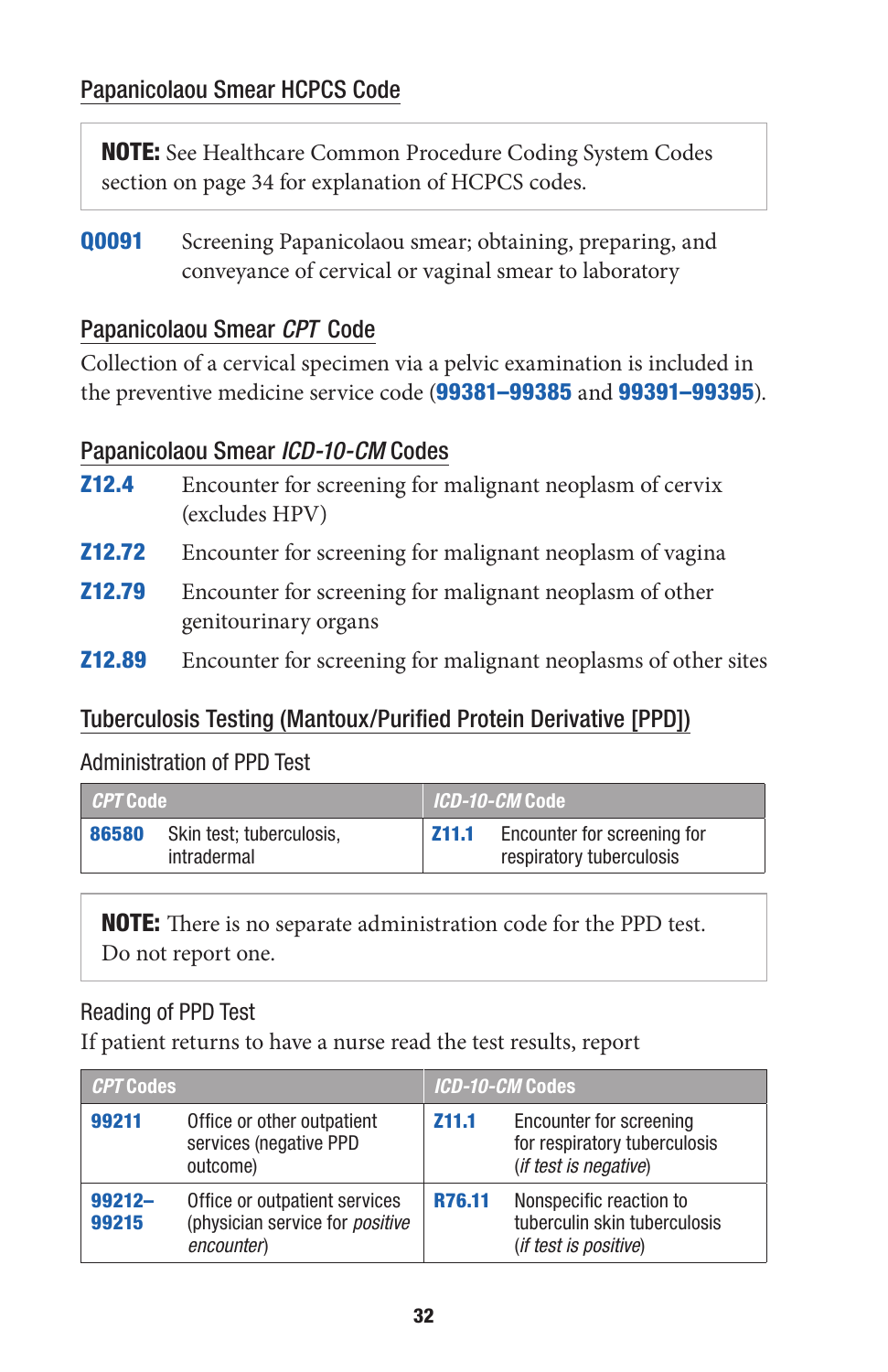| Sexually Transmitted Infection and HIV Screening CPT Codes       |                                                                                                           |  |  |
|------------------------------------------------------------------|-----------------------------------------------------------------------------------------------------------|--|--|
| 86701                                                            | Antibody; HIV-1                                                                                           |  |  |
| 86703                                                            | Antibody; HIV-1 and HIV-2; single assay                                                                   |  |  |
| 87490                                                            | Infectious agent detection by nucleic acid (DNA or RNA);<br>Chlamydia trachomatis, direct probe technique |  |  |
| 87491                                                            | Infectious agent detection by nucleic acid (DNA or RNA);<br>C trachomatis, amplified probe technique      |  |  |
| 87590                                                            | Infectious agent detection by nucleic acid (DNA or RNA);<br>Neisseria gonorrhoeae, direct probe technique |  |  |
| 87591                                                            | Infectious agent detection by nucleic acid (DNA or RNA);<br>N gonorrhoeae, amplified probe technique      |  |  |
| 87810                                                            | Infectious agent detection by immunoassay with direct<br>optical observation; C trachomatis               |  |  |
| 87850                                                            | Infectious agent detection by immunoassay with direct<br>optical observation; N gonorrhoeae               |  |  |
| Sexually Transmitted Infection and HIV Screening ICD-10-CM Codes |                                                                                                           |  |  |

- **211.3** Encounter for screening for infections with a predominantly sexual mode of transmission (excludes HPV and HIV)
- **Z11.8** Encounter for screening for other infectious and parasitic diseases (eg, chlamydia)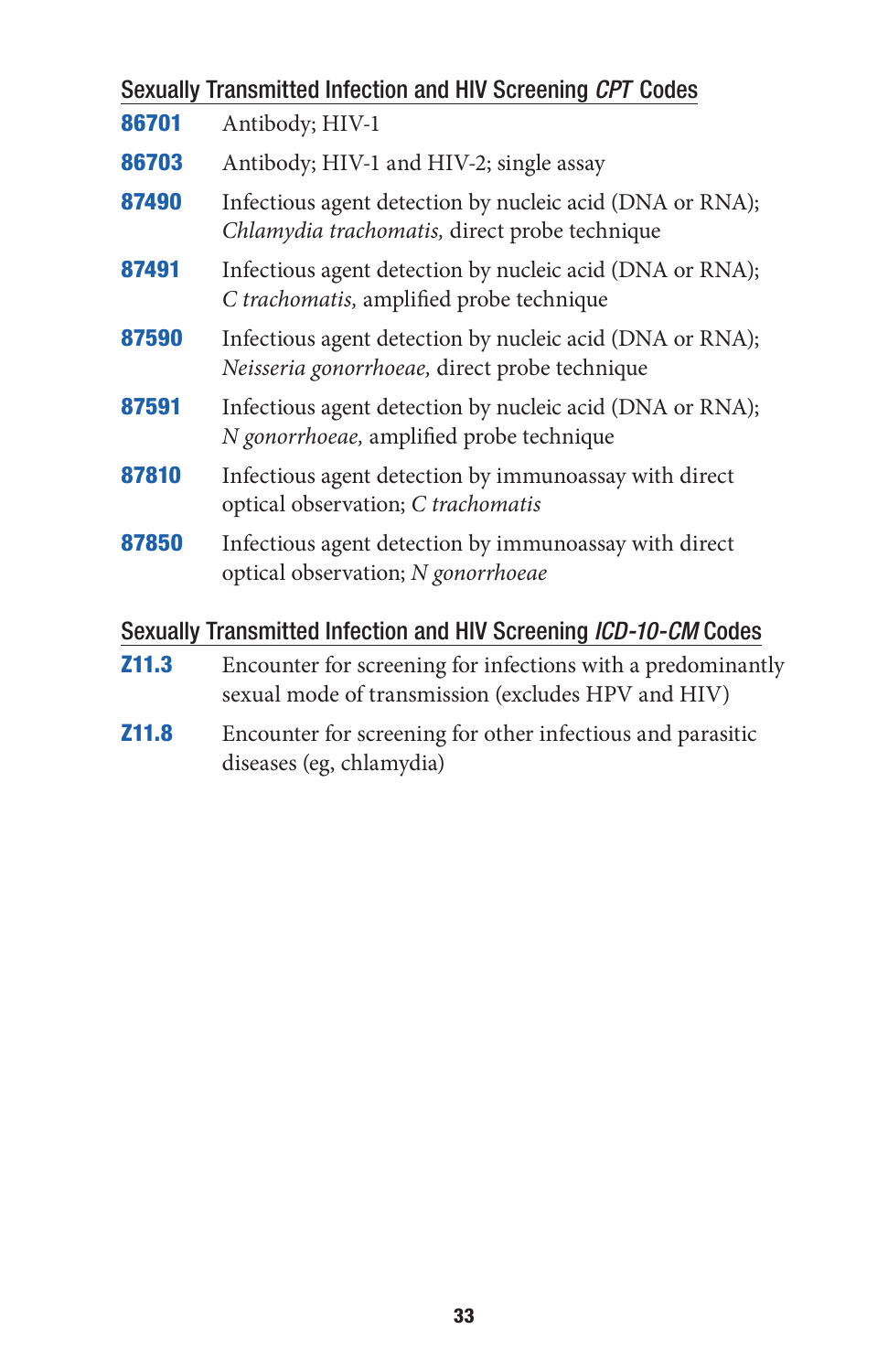# HEALTHCARE COMMON PROCEDURE CODING SYSTEM CODES

- ▶ The HCPCS Level II codes are procedure codes used to report services and supplies not included in the *CPT* nomenclature.
- ▶ Like *CPT* codes, HCPCS Level II codes are part of the standard procedure code set under the Health Insurance Portability and Accountability Act of 1996.
- ▶ Certain payers may require that HCPCS codes be reported in lieu of or as a supplement to *CPT* codes.
- ▶ The HCPCS nomenclature contains many codes for reporting nonphysician provider patient education, which can be an integral service in the provision of pediatric preventive care.
- ▶ Examples of HCPCS Level II codes relevant to pediatric preventive care include

| <b>S0302</b> | Completed Early and Periodic Screening, Diagnosis, and<br>Treatment service (List in addition to code for appropriate<br>E/M service.) |
|--------------|----------------------------------------------------------------------------------------------------------------------------------------|
| <b>S0610</b> | Annual gynecologic examination; new patient                                                                                            |
| <b>S0612</b> | Annual gynecologic examination; established patient                                                                                    |
| <b>S0613</b> | Annual gynecologic examination, clinical breast examination<br>without pelvic examination                                              |
| <b>S0622</b> | Routine examination for college, new or established patient<br>(List separately in addition to appropriate E/M code.)                  |
| <b>S9444</b> | Parenting classes, nonphysician provider, per session                                                                                  |
| <b>S9445</b> | Patient education, not otherwise classified, nonphysician<br>provider, individual, per session                                         |
| <b>S9446</b> | Patient education, not otherwise classified, nonphysician<br>provider, group, per session                                              |
| <b>S9447</b> | Infant safety (including cardiopulmonary resuscitation)<br>classes, nonphysician provider, per session                                 |
| <b>S9451</b> | Exercise classes, nonphysician provider, per session                                                                                   |
| <b>S9452</b> | Nutrition classes, nonphysician provider, per session                                                                                  |
| <b>S9454</b> | Stress management classes, nonphysician provider, per session                                                                          |
|              |                                                                                                                                        |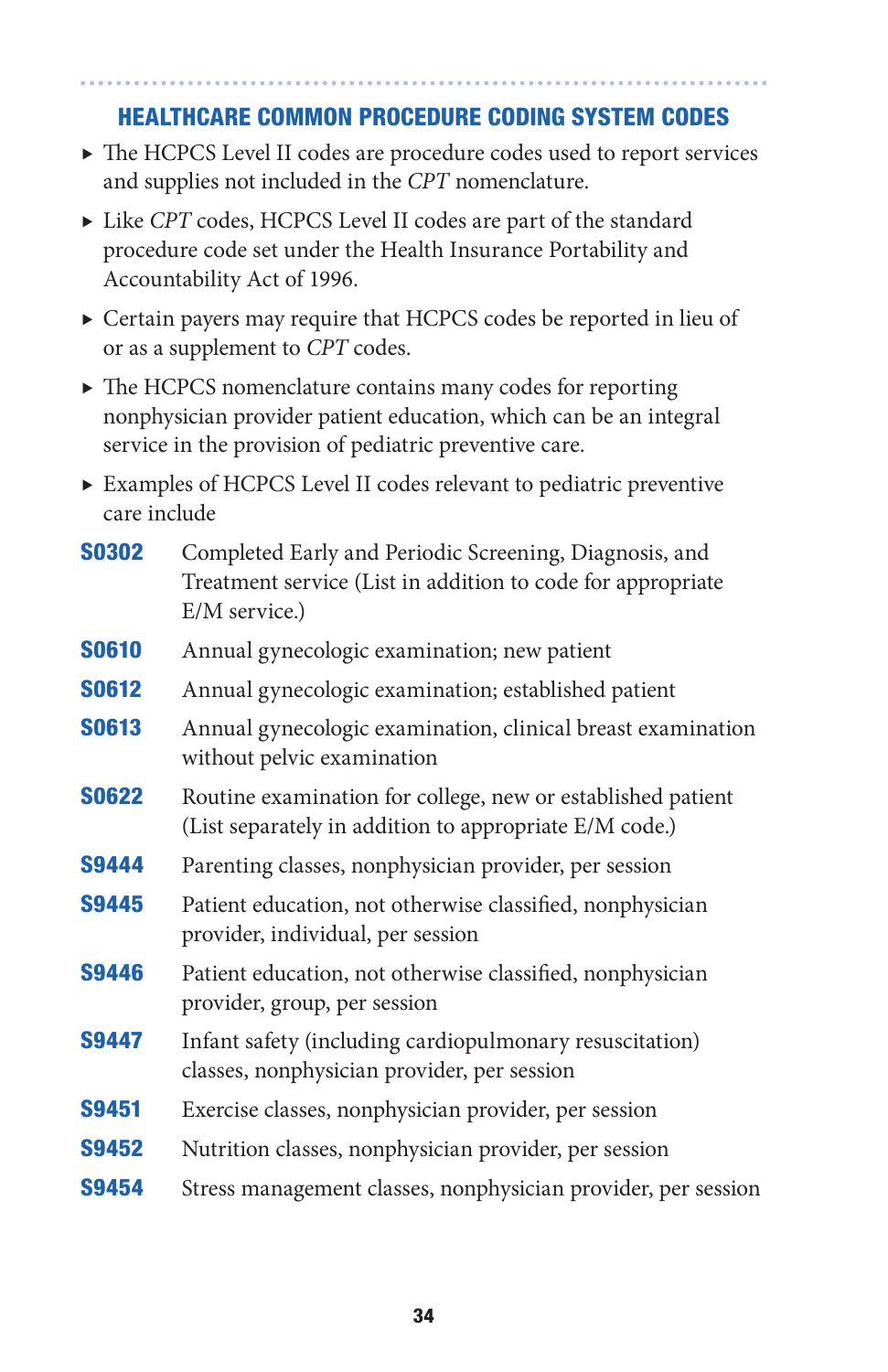## Commonly Reported *ICD-10-CM* Codes for Pediatric Preventive Services

| ICD-10-CM<br>Code | <b>Descriptor</b>                                          | <b>Special Coding</b><br><b>Conventions</b>                                                                      |  |  |
|-------------------|------------------------------------------------------------|------------------------------------------------------------------------------------------------------------------|--|--|
|                   | <b>Encounter and Examination Codes</b>                     |                                                                                                                  |  |  |
| Z00.110           | Newborn check under 8 days old                             | Outpatient codes only                                                                                            |  |  |
| Z00.111           | Newborn check 8 to 28 days old                             | Outpatient codes only                                                                                            |  |  |
| Z00.121           | Routine child health examination<br>with abnormal findings | First-listed ICD-10-CM code only.                                                                                |  |  |
| Z00.129           | without abnormal findings                                  |                                                                                                                  |  |  |
| Z00.00            | General adult medical examination                          | First-listed ICD-10-CM code only.                                                                                |  |  |
| Z00.01            | without abnormal findings<br>with abnormal findings        | Typically used for patients<br>18 years and older (payer policy).                                                |  |  |
| <b>Z02.0</b>      | Examination for admission to<br>educational institution    | Not required in addition<br>to a <b>Z00</b> code                                                                 |  |  |
| <b>Z02.4</b>      | <b>Examination for driving license</b>                     |                                                                                                                  |  |  |
| <b>Z02.5</b>      | Examination for participation in sport                     |                                                                                                                  |  |  |
| Z01.110           | Hearing examination following failed<br>hearing screening  | First-listed ICD-10-CM code only.<br>Do not report as a secondary code<br>or in addition to a <b>Z00</b> code.   |  |  |
| <b>Z23</b>        | Immunizations                                              | This is the only code in<br>ICD-10-CM for vaccines.<br>Link to both the product and<br>administration CPT codes. |  |  |
| <b>Z29.3</b>      | Encounter for prophylactic fluoride<br>administration      |                                                                                                                  |  |  |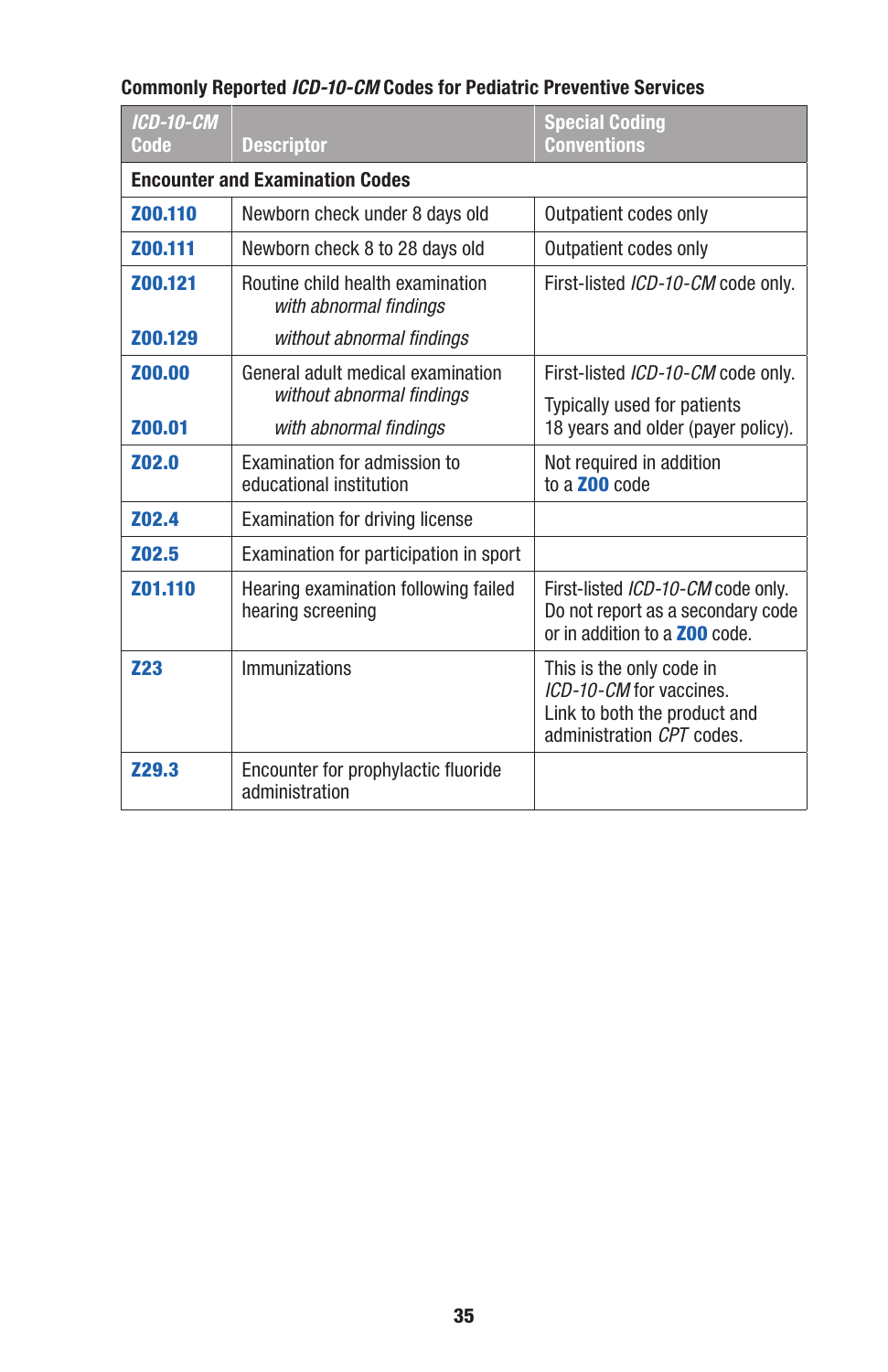## Commonly Reported *ICD-10-CM* Codes for Pediatric Preventive Services (*continued*)

| <b>ICD-10-CM</b><br>Code                                                                                                                                                       | <b>Descriptor</b>                                                                                                                   | <b>Special Coding</b><br><b>Conventions</b> |  |
|--------------------------------------------------------------------------------------------------------------------------------------------------------------------------------|-------------------------------------------------------------------------------------------------------------------------------------|---------------------------------------------|--|
| <b>Screening Codes</b><br>A screening code is not necessary if the screening is inherent to a routine examination,<br>but it can be reported and oftentimes payers require it. |                                                                                                                                     |                                             |  |
| Z11.1                                                                                                                                                                          | Respiratory tuberculosis                                                                                                            |                                             |  |
| Z11.3                                                                                                                                                                          | Infections with a predominantly sexual mode<br>of transmission (excludes HPV and HIV)                                               |                                             |  |
| <b>Z12.4</b>                                                                                                                                                                   | Encounter for screening for malignant<br>neoplasm of cervix (excludes HPV)                                                          |                                             |  |
| <b>Z12.79</b>                                                                                                                                                                  | Malignant neoplasm of other genitounary organs                                                                                      |                                             |  |
| <b>Z12.89</b>                                                                                                                                                                  | Malignant neoplasms of other sites                                                                                                  |                                             |  |
| Z13.29                                                                                                                                                                         | Other suspected endocrine disorder                                                                                                  |                                             |  |
| Z13.1                                                                                                                                                                          | Diabetes mellitus                                                                                                                   |                                             |  |
| Z13.228                                                                                                                                                                        | Other metabolic disorders (eg, inborn errors of<br>metabolism, galactosemia, PKU)                                                   |                                             |  |
| <b>Z13.220</b>                                                                                                                                                                 | Lipid disorders                                                                                                                     |                                             |  |
| <b>Z13.21</b>                                                                                                                                                                  | Nutritional disorder                                                                                                                |                                             |  |
| <b>Z13.228</b>                                                                                                                                                                 | Other metabolic disorder                                                                                                            |                                             |  |
| Z13.29                                                                                                                                                                         | Other suspected endocrine disorder                                                                                                  |                                             |  |
| <b>Z13.0</b>                                                                                                                                                                   | Diseases of the blood and blood-forming organs<br>and certain disorders involving the immune<br>mechanism (eg, anemia, sickle cell) |                                             |  |
| Z13.31                                                                                                                                                                         | Encounter for screening for depression                                                                                              |                                             |  |
| Z13.89                                                                                                                                                                         | Other disorders                                                                                                                     |                                             |  |
| Z13.41                                                                                                                                                                         | Encounter for autism screening                                                                                                      |                                             |  |
| Z13.42                                                                                                                                                                         | Encounter for screening for global<br>developmental delays (milestones)                                                             |                                             |  |
| Z13.88                                                                                                                                                                         | Disorder due to exposure to contaminants<br>(eq. lead)                                                                              |                                             |  |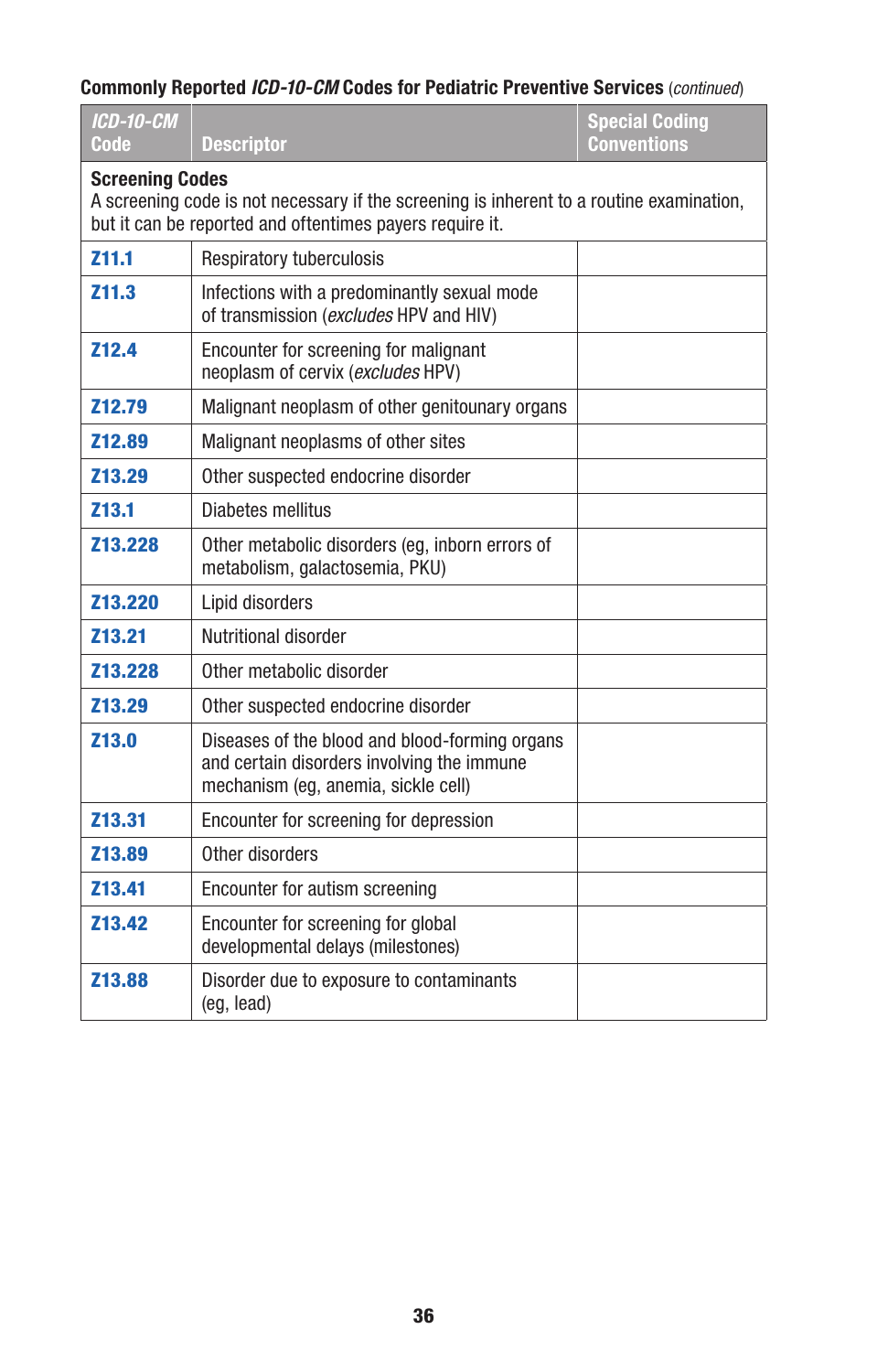| <b>ICD-10-CM</b><br>Code     | <b>Descriptor</b>                                   | <b>Special Coding</b><br><b>Conventions</b>                                                                                       |
|------------------------------|-----------------------------------------------------|-----------------------------------------------------------------------------------------------------------------------------------|
| <b>Preventive Counseling</b> |                                                     |                                                                                                                                   |
| Z71.3                        | Dietary surveillance and counseling                 |                                                                                                                                   |
| <b>Z71.82</b>                | Exercise counseling                                 |                                                                                                                                   |
| <b>Z71.84</b>                | Health counseling related to travel                 |                                                                                                                                   |
| <b>Z71.89</b>                | Other specified counseling                          |                                                                                                                                   |
| Z71.9                        | Counseling, unspecified                             |                                                                                                                                   |
| <b>Underimmunized Status</b> |                                                     |                                                                                                                                   |
| <b>Z28.3</b>                 | Underimmunized status                               | A status code is<br>informative and may<br>affect the course<br>of treatment and its<br>outcome. Report when<br>this is the case. |
| <b>Vaccines Not Given</b>    |                                                     |                                                                                                                                   |
| <b>Z28.01</b>                | <b>Acute illness</b>                                |                                                                                                                                   |
| <b>Z28.04</b>                | Allergy to vaccine or components                    |                                                                                                                                   |
| <b>Z28.82</b>                | Caregiver refusal                                   |                                                                                                                                   |
| <b>Z28.02</b>                | Chronic illness or condition                        |                                                                                                                                   |
| <b>Z28.03</b>                | Immune compromised state                            |                                                                                                                                   |
| <b>Z28.21</b>                | Patient refusal                                     |                                                                                                                                   |
| Z28.81                       | Patient had disease being vaccinated for            |                                                                                                                                   |
| Z28.1                        | Religious reasons                                   |                                                                                                                                   |
| <b>Z28.89</b>                | Other reason                                        |                                                                                                                                   |
| <b>Z28.83</b>                | Vaccine was unavailable<br>(eq. manufacturer delay) |                                                                                                                                   |
| <b>Z28.20</b>                | Unspecified reason                                  |                                                                                                                                   |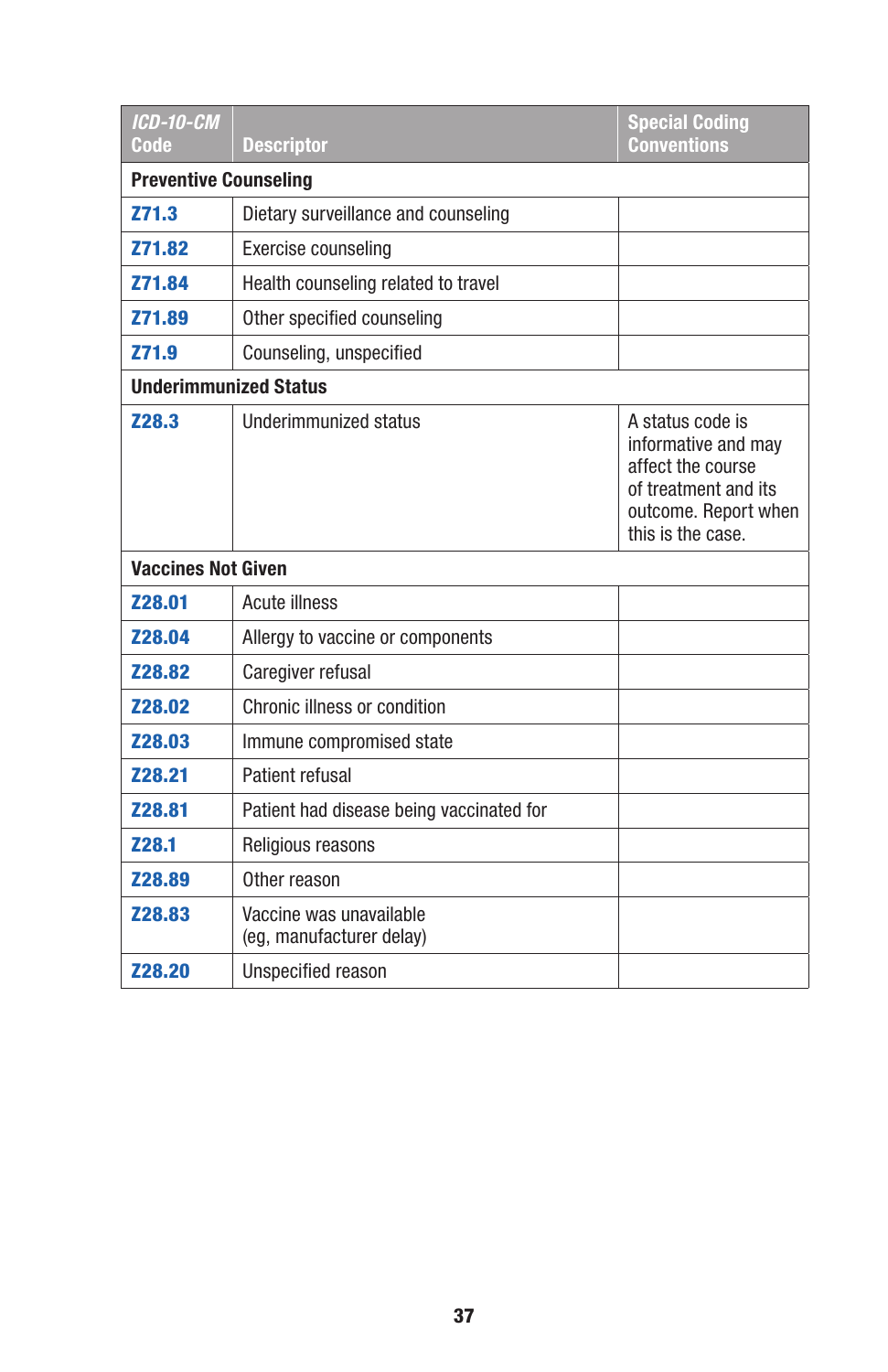#### Healthcare Effectiveness Data and Information Set Measures Related to Pediatric Preventive Care

| <b>Measure Topic</b>                                                                                                               | <b>Measure</b>                                                                                                                 | <b>Coding Options</b>                                                                                    |
|------------------------------------------------------------------------------------------------------------------------------------|--------------------------------------------------------------------------------------------------------------------------------|----------------------------------------------------------------------------------------------------------|
| <b>Child and Adolescent</b><br>Well-Care Visits:<br>Well-Child Visits in<br>the First 15 Months<br>of Life (W15)                   | At least 6 well-child examinations<br>by 15 months of age                                                                      | <i>ICD-10-CM</i><br>Z00.110, Z00.111,<br>Z00.121, Z00.129<br><b>CPT</b><br>99381, 99382,<br>99391, 99392 |
| Child and Adolescent<br>Well-Care Visits:<br>Well-Child Visits in<br>the Third, Fourth,<br>Fifth, and Sixth Years<br>of Life (W34) | One or more comprehensive<br>well-child visits with a PCP<br>(per year)                                                        | $ICD-10-CM$<br>Z00.121, Z00.129<br><b>CPT</b><br>99382.99392                                             |
| <b>Child and Adolescent</b><br>Well-Care Visits:<br>Adolescent Well-Care<br>Visits (AWC)                                           | At least one annual<br>comprehensive well-care<br>encounter (per year) for<br>adolescents and young<br>adults aged 12-21 years | ICD-10-CM<br>Z00.00, Z00.01,<br>Z00.121, Z00.129<br><b>CPT</b><br>99384, 99385.<br>99394, 99395          |
| Lead Screening in<br>Children (LSC)                                                                                                | By age 2 years, have had one or<br>more capillary or venous lead<br>blood tests for lead poisoning                             | <b>CPT</b><br>83655                                                                                      |
| Chlamydia Screening<br>in Women (CHL)                                                                                              | Sexually active women aged<br>16-24 years who received at<br>least one chlamydia test<br>each year                             | <b>CPT</b><br>87110, 87270.<br>87320, 87490-87492,<br>87810                                              |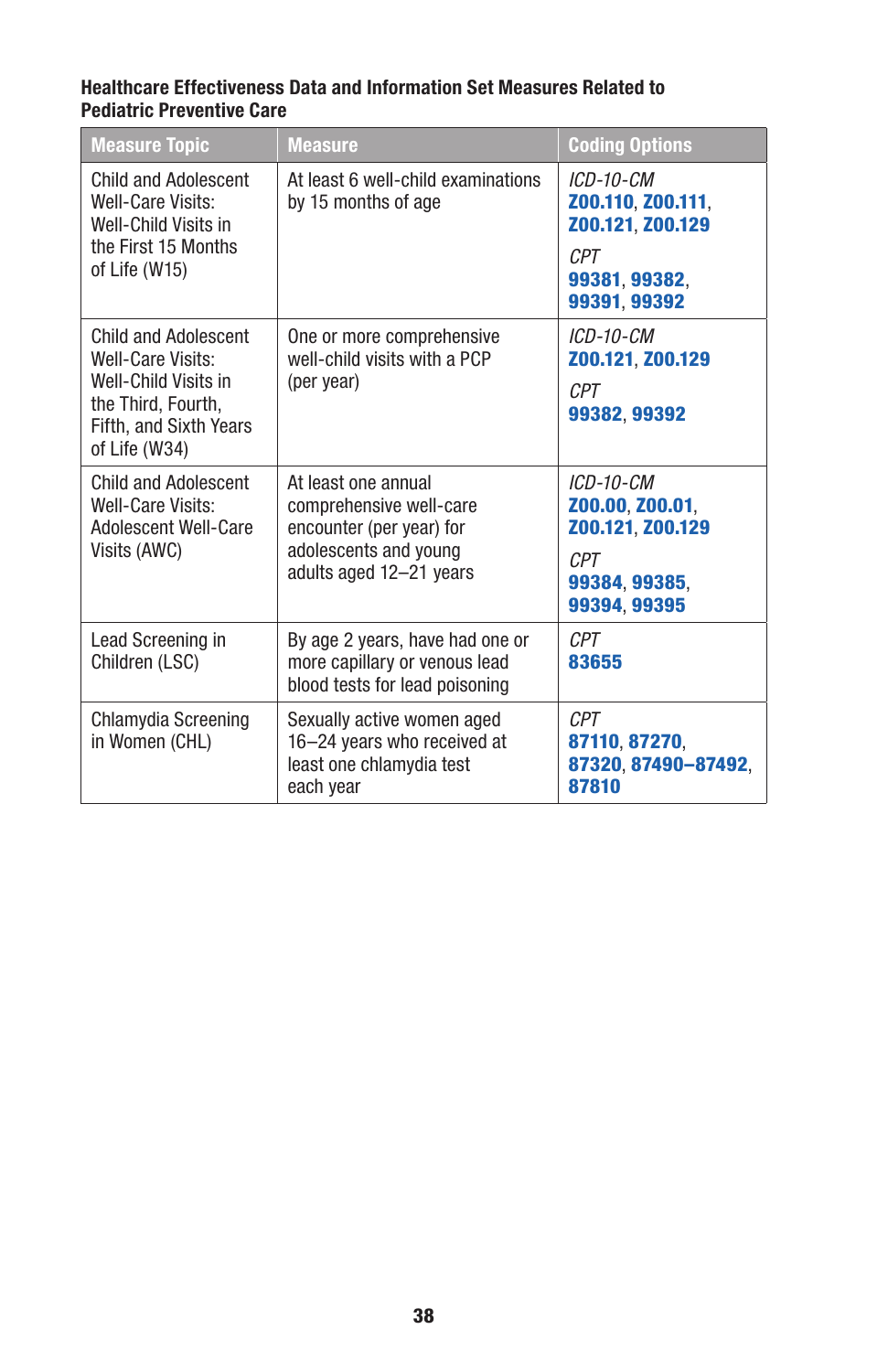| <b>Measure Topic</b>                                                                                                                                                                                                                                                                                                 | <b>Measure</b>                                                                                                                                                                                                     | <b>Coding Options</b>                                                                                                             |
|----------------------------------------------------------------------------------------------------------------------------------------------------------------------------------------------------------------------------------------------------------------------------------------------------------------------|--------------------------------------------------------------------------------------------------------------------------------------------------------------------------------------------------------------------|-----------------------------------------------------------------------------------------------------------------------------------|
| Childhood<br>By age 2 y, have<br>Immunization<br>DTaP (4 doses)<br>Status (CIS) and<br>IPV (3 doses)<br>Immunizations for<br>MMR (1 dose)<br>Adolescents (IMA)<br>Hib (3 doses)<br>Hep B (3 doses)<br>Varicella (1 dose)<br>Pneumococcal (4 doses)<br>Hep A (1 dose)<br>Rotavirus (2-3 doses)<br>Influenza (2 doses) |                                                                                                                                                                                                                    | Varies; refer to the<br><b>Commonly Administered</b><br>Pediatric Vaccines table<br>on pages 25–28 for<br>specific vaccine codes. |
|                                                                                                                                                                                                                                                                                                                      | By 13th birthday, have<br>Meningococcal (1 dose)<br>$(Ages 11-13 y)$<br>Tdap (1 dose)<br>$(Ages 10-13 y)$<br>HPV (males/females) (2-3 doses)<br>$(Ages 9-13 v)$                                                    |                                                                                                                                   |
| <b>Weight Assessment</b><br>and Counseling for<br><b>Nutrition and Physical</b><br>Activity for Children/<br>Adolescents (WCC)                                                                                                                                                                                       | For those aged 3–17 years who<br>had an outpatient visit with a PCP<br>during the measurement year and<br>had evidence of BMI percentile<br>documentation and counseling for<br>nutrition and/or physical activity | ICD-10-CM<br>Z68.51-Z68.54. <sup>a</sup><br>Z71.3, Z02.5, Z71.82<br><b>CPT</b><br>3000F <sup>a</sup>                              |

Abbreviations: BMI, body mass index; *CPT, Current Procedural Terminology;* DTaP, diphtheria, tetanus, acellular pertussis; Hep A, hepatitis A; Hep B, hepatitis B; Hib, *Haemophilus influenzae* type b; HPV, human papillomavirus; *ICD-10-CM, International Classification of Diseases, 10th Revision, Clinical Modification;* IPV, inactivated poliovirus; MMR, measles, mumps, rubella; PCP, primary care practitioner; Tdap, tetanus, diphtheria, acellular pertussis.

<sup>a</sup> Body mass index codes should only be reported when there is a related condition (eg, obesity). Payers need to accept 3000F in lieu of BMI *ICD-10-CM* codes for the BMI measure unless the patient has a related condition.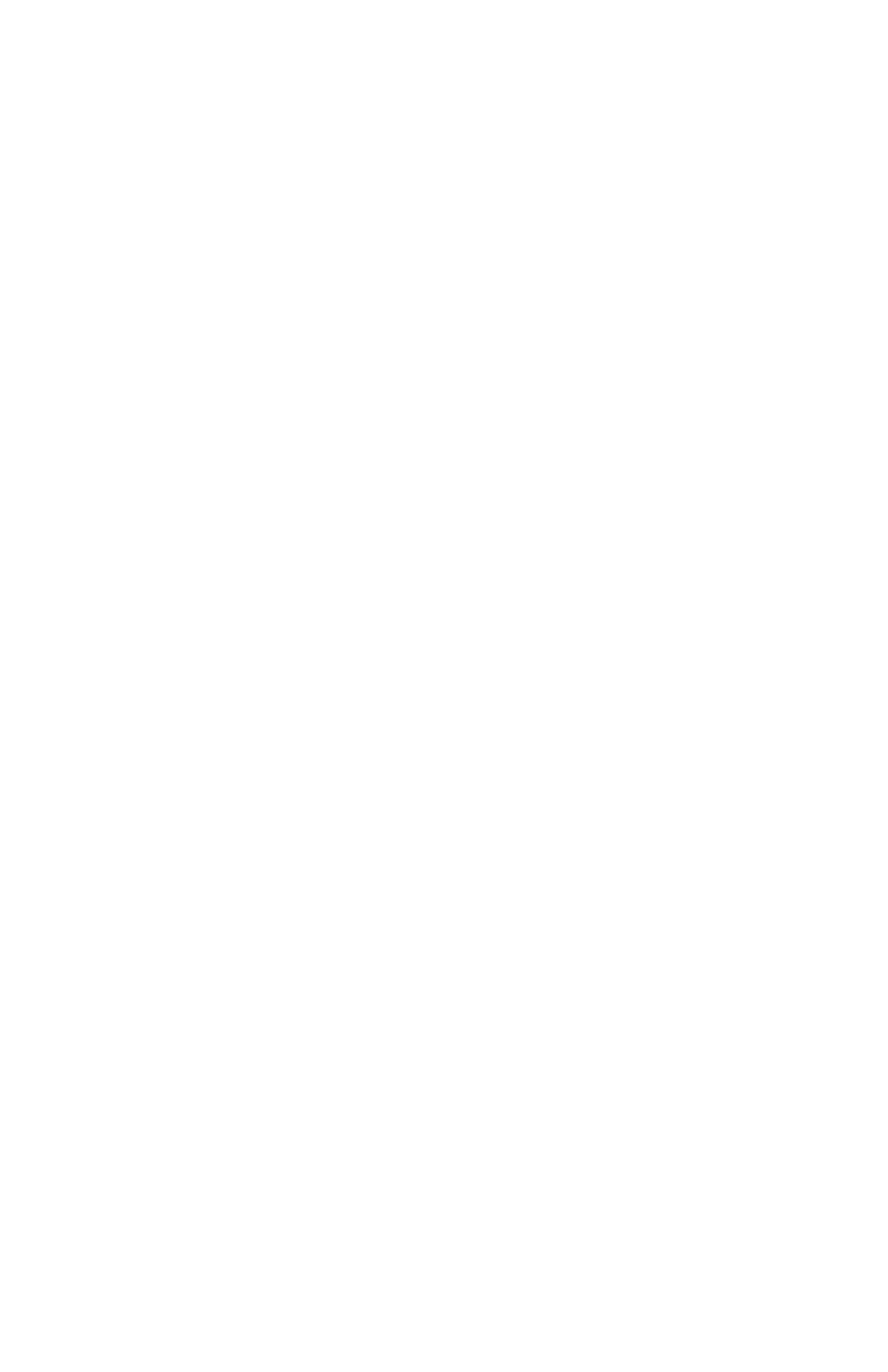



This program is supported by the Health Resources and<br>This program is supported by the Health Resources of the<br>Services Administration (HRSA) of the U.S. Department of<br>FS,000,000 with 10 percent financed with non-governmen